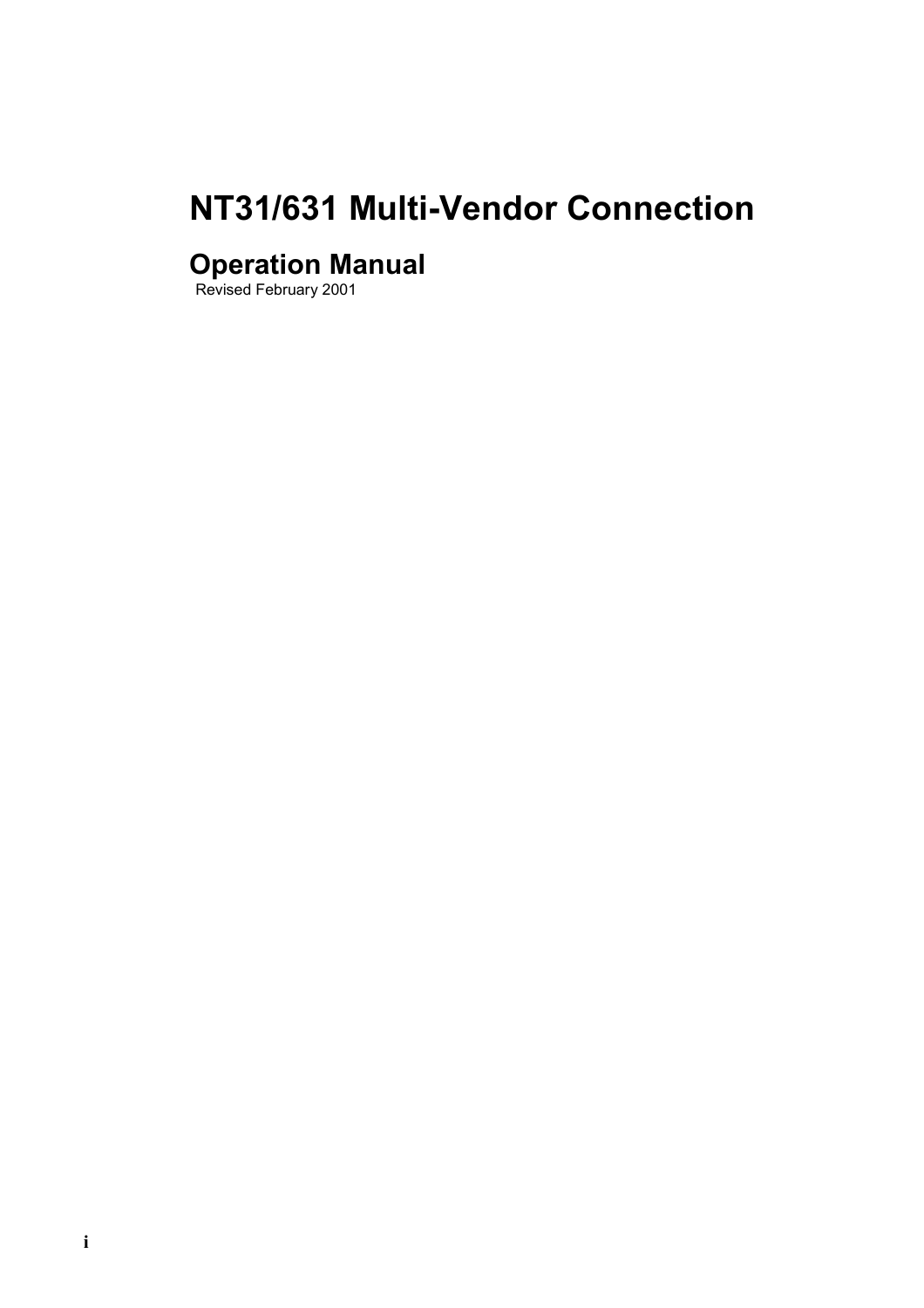# <span id="page-1-0"></span>*OMRON Product References*

All OMRON products are capitalized in this manual.

### **Names of Devices and Tools**

- **PT** Refers to OMRON NT series programmable terminals.
- **NTST** Refers to OMRON NT-series Support Tool.
- **PLC** Refers to an Allen Bradley SLC 500/PLC 5/MicroLogix series, GE-Fanuc 90-30 series, Siemens S7-300/400 series, Modicon TSX Micro/Premium/Quantum programmable controller.

**System installer** Refers to an OMRON NT-series system installer.

| <b>PT Type</b> | Model             | Applicable PLC                | <b>Personal Computer</b> |
|----------------|-------------------|-------------------------------|--------------------------|
| NT31/NT31C     | Attached to the   | Allen Bradley SLC 500 /PLC5   | For IBM PC/AT            |
| $($ -V $\Box)$ | support tool (*1) | /MicroLogix series            | compatibles              |
|                |                   | GE-Fanuc 90-30 series         |                          |
|                |                   | Siemens S7-300/400 series     |                          |
|                |                   | Modicon TSX                   |                          |
|                |                   | Micro/Premium/Quantum series. |                          |
| NT631/NT631C   | Attached to the   | Allen Bradley SLC 500 /PLC    | For IBM PC/AT            |
| $($ -V $\Box)$ | support tool (*1) | 5/MicroLogix series.          | compatibles              |
|                |                   | GE-Fanuc 90-30 series         |                          |
|                |                   | Siemens S7-300/400 series     |                          |
|                |                   | <b>Modicon TSX</b>            |                          |
|                |                   | Micro/Premium/Quantum series  |                          |

**(\*1) System program for NT31/NT31C and NT631/NT631C is attached to "NT-series Support Tool for Windows (Ver. 4.2)".**

#### **© OMRON, 1999**

All right reserved. No part of this publication may be reproduced, stored in a retrieval system, or transmitted, in any form, or by any means, mechanical, electronic, photocopying, recording, or otherwise, without the prior written permission of OMRON.

No patent liability is assumed with respect to the use of the information contained herein. Moreover, because OMRON is constantly striving to improve its high-quality products, the information contained in this manual is subject to change without notice. Every precaution has been taken in the preparation of this manual. Nevertheless, OMRON assumes no responsibility for errors or omissions. Neither is any liability assumed for damages resulting from the use of the information contained in this publication.

#### **Trademarks**

Microsoft<sup>R</sup>, Windows<sup>R</sup> and Windows NT<sup>R</sup> are either registered trademarks or Trademarks of Microsoft Corporation in the United States and/or other countries.

PLC names of SLC, SLC50/2, SLC50/3, SLC50/4, SLC50/5, and MicroLogix are registered trademarks of Allen-Bradley Corporation.

PLC names of Series 90 is registered trademarks of GE Funuc Automation North America, Inc. Siemens<sup>TM</sup> and  $S7^{\text{TM}}$  are trademarks of Siemens AG.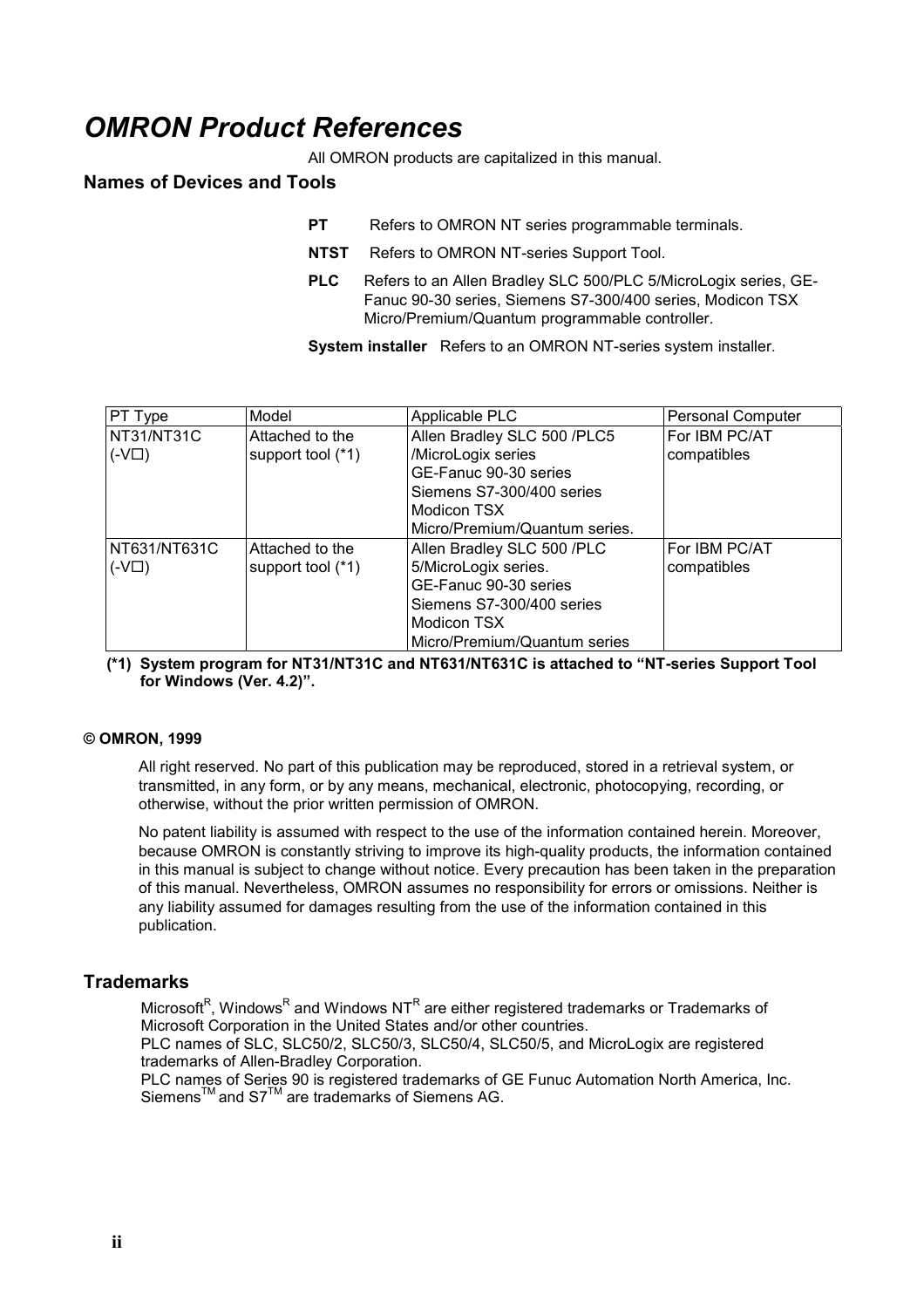# <span id="page-2-0"></span>*Related Manuals and Their Contents:*

The related manuals are indicated below.

The  $\Box$  symbol at the end of the manual number is the revision history symbol.

#### **[Connections between the programmable terminal (PT) and programmable controller (PLC), etc.]**

• PC Connection, Operation Manual .................................................................. V042-E1-

This Operation manual describes how to connect the programmable terminal (PT) to programmable controllers (PLC) and other equipment, and how to make the setting required for these connections.

#### **[For information on NT-series PT functions, operations, and restrictions]**

- NT31/31C Programmable Terminal Setup Manual......................................... V062-E1-
- NT631/631C Programmable Terminal Setup Manual .................................... V063-E1-
- NT31/31C,NT631/631C Programmable Terminal Reference Manual............ V064-E1-

These manuals contain full descriptions of NT series PT functions, operations, and restrictions.

• NT-series Support Tool for Windows (Ver. 4.1) Operation Manual..................V061-E1-

The screens displayed in the PT are created and transferred with the Support Tool. This manual describes how to create and transfer the screen data. It describes also how to use the system installer for installing the system program to the PT.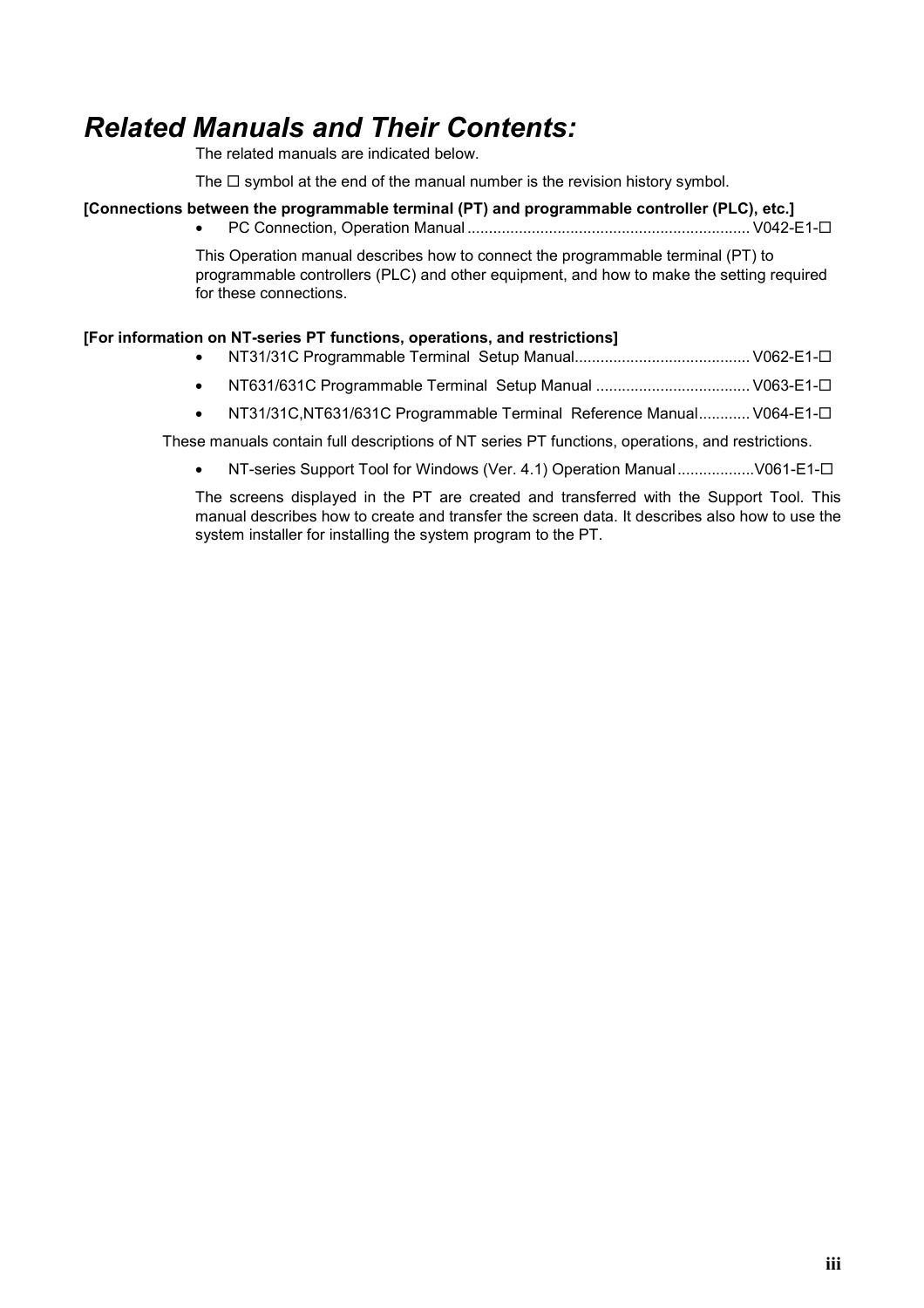# <span id="page-3-0"></span>*How to Use the Manual*

This Operation Manual comprises the following Sections.

#### **SECTION 1 Connectable Hardware Combinations**

This section provides an overview of system requirements necessary to use NT31/631 with Allen-Bradley, GE Fanuc, Siemens, or Modicon PLCs.

#### **SECTION 2 Using NTST with Allen-Bradley, GE Fanuc, or Siemens PLCs**

This section describes how to configure NTST for use with Allen-Bradley, GE Fanuc, Siemens, or Modicon PLCs.

#### **SECTION 3 Use with Allen-Bradley PLCs**

This section describes specific hardware configuration requirements and equipment necessary to connect NT31/631 to compatible Allen-Bradley PLCs.

#### **SECTION 4 Use with GE Fanuc PLCs**

This section describes specific hardware configuration requirements and equipment necessary to connect NT31/631 to compatible GE Fanuc PLCs.

#### **SECTION 5 Use with Siemens PLCs**

This section describes specific hardware configuration requirements and equipment necessary to connect NT31/631 to compatible Siemens PLCs.

#### **SECTION 6 Use with Modicon PLCs**

This section describes specific hardware configuration requirement and equipment necessary to connect NT31/631 compatible Modicon PLCs

#### **APPENDIX A Error Messages and Troubleshooting**

This appendix contains common error messages, provides descriptions of the problem, and offers solutions.

#### **APPENDIX B Address Conversion Table**

This appendix contains Address Conversion Table.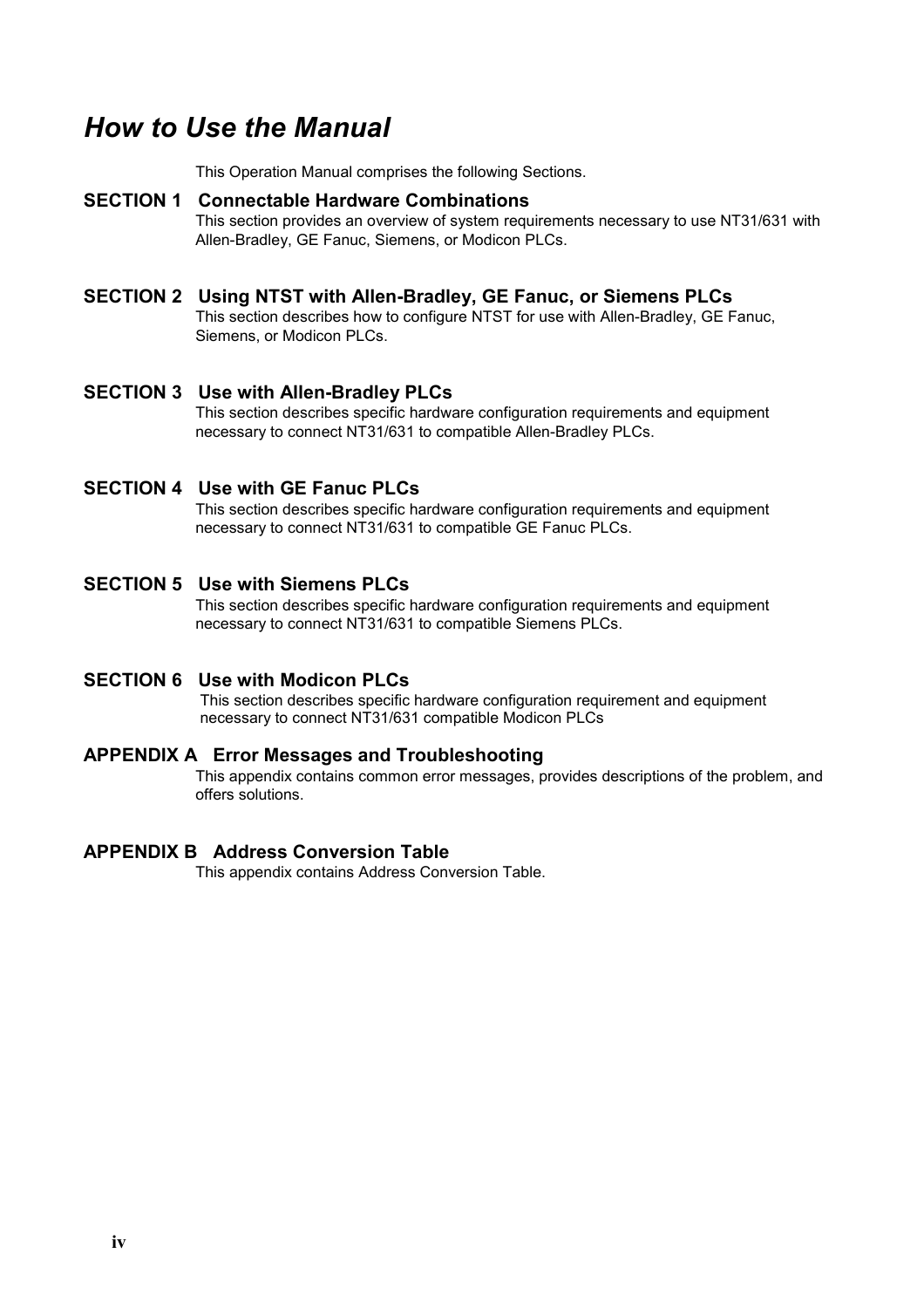# <span id="page-4-0"></span>*Notice*

OMRON products are manufactured for use according to proper procedures by a qualified operator, and only for the purposes described in this manual.

The following conventions are used to indicate precautions:

**WARNING** This message indicates information that, if not observed, could **result in death or serious injury.**

**CAUTION Indicates information that, if not heeded, could result in relatively serious or minor injury, damage to the product or faulty operation.**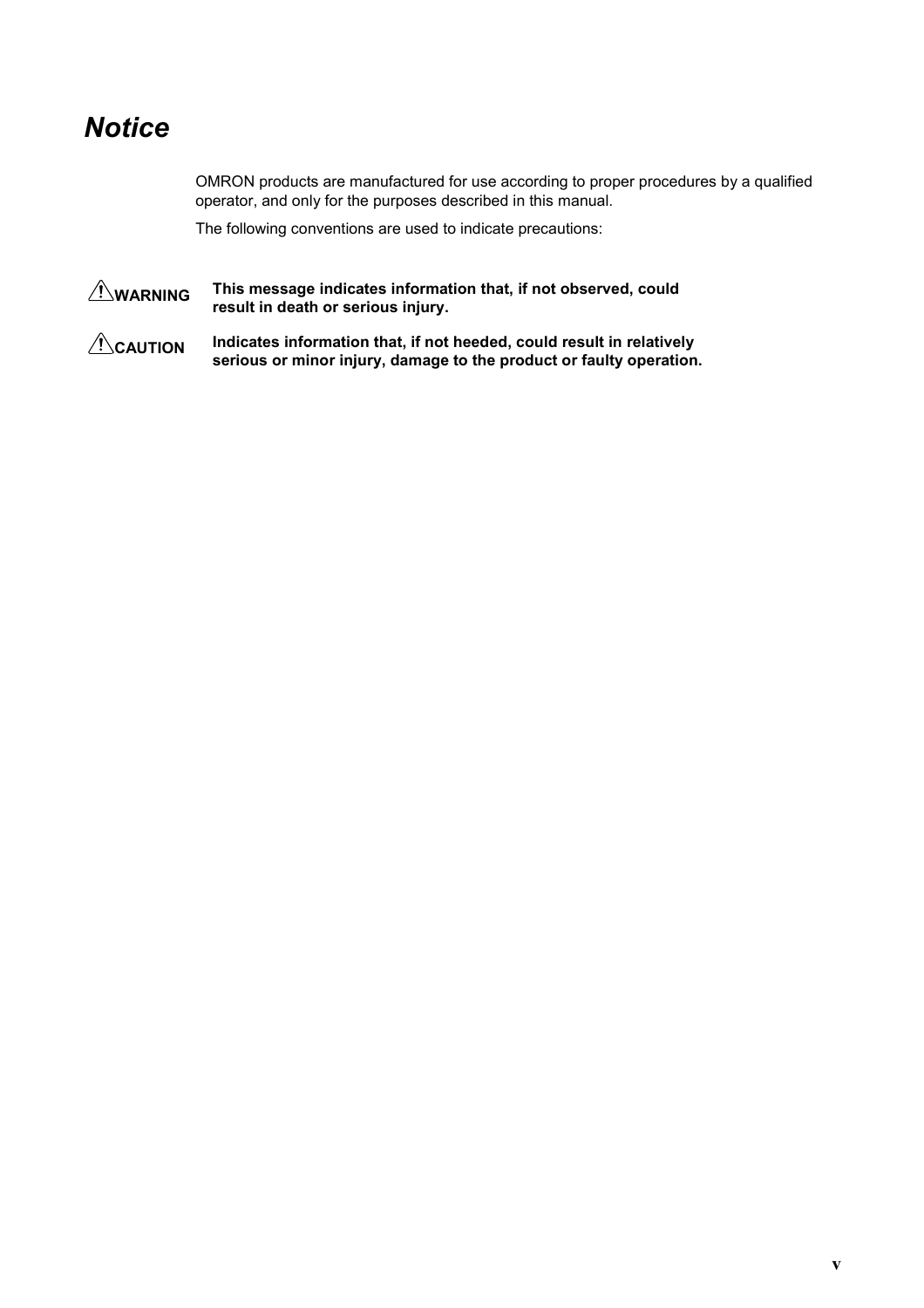# <span id="page-5-0"></span>*Precautions*

This section provides general precautions for using the Omron Programmable Terminal (PT) and related devices.

#### **Intended Audience**

This manual is intended for the following personnel, who must also have knowledge of electrical systems (an electrical engineer or the equivalent).

- Personnel in charge of installing FA systems.
- Personnel in charge of designing FA systems.
- Personnel in charge of managing FA systems and facilities.

#### **General Precautions**

The user must operate the product according to the performance specifications described in the operation manuals.

Before using the product under conditions which are not described in the manual or applying the product to nuclear control systems, railroad systems, aviation systems, vehicles, combustion systems, medical equipment, amusement machines, safety equipment, and other systems, machines, and equipment that may have a serious influence on lives and property if used improperly, consult your OMRON representative.

Make sure that the ratings and performance characteristics of the product are sufficient for the systems, machines, and equipment, and be sure to provide the systems, machines, and equipment with double safety mechanisms.

This manual provides information for using the Programmable Terminal. Be sure to read this manual before attempting to use the software and keep this manual close at hand for reference during operation.

**WARNING Do not use input functions such as PT touch switches for applications where danger to human life or serious damage is possible, or for emergency switch applications.**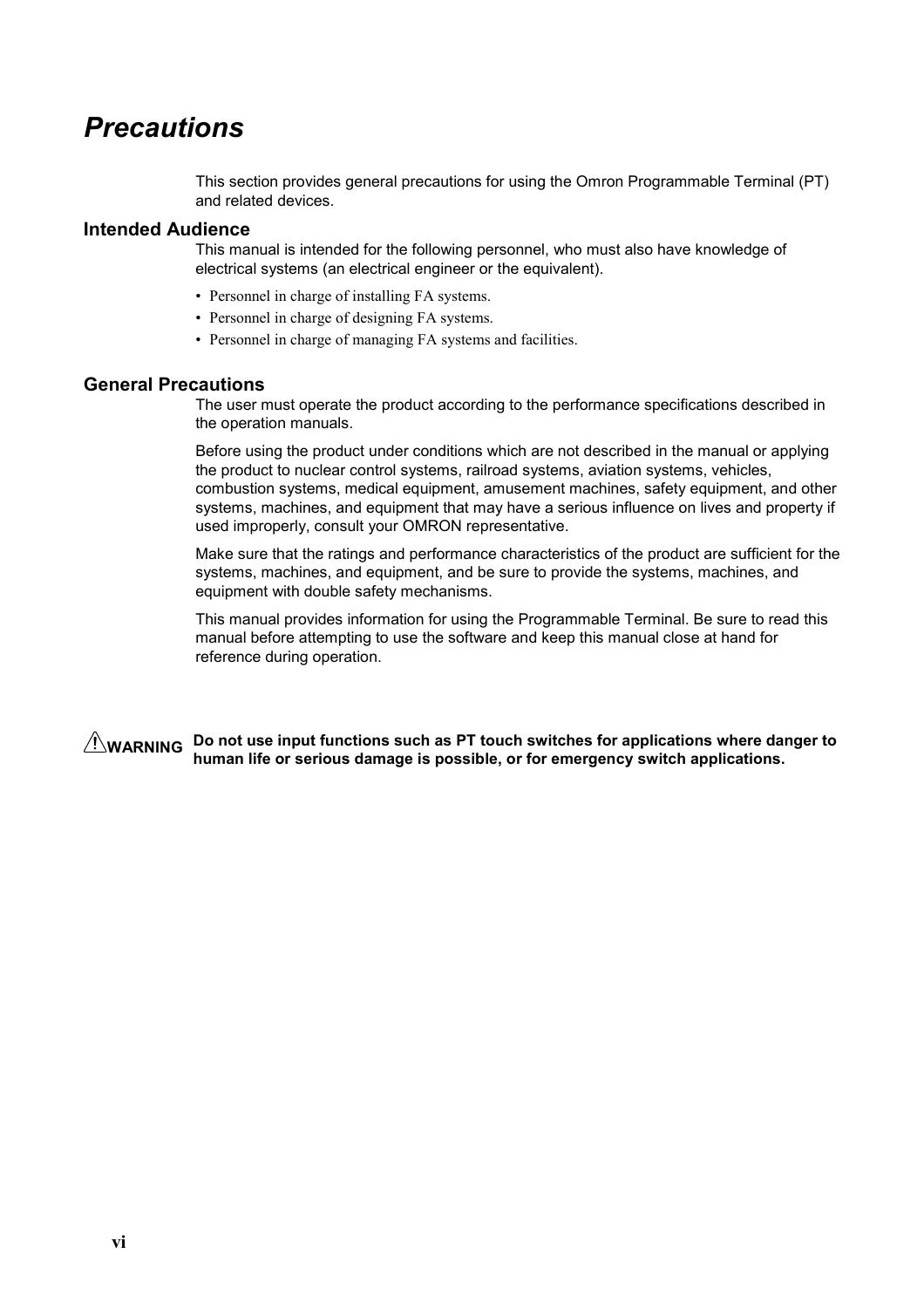# *Table of Contents*

| 1-3 Preparing NT31/631 for Software Installation with System Installer and Downloading the |  |
|--------------------------------------------------------------------------------------------|--|
|                                                                                            |  |
|                                                                                            |  |
|                                                                                            |  |
|                                                                                            |  |
|                                                                                            |  |
|                                                                                            |  |
| Using NTST with Allen-Bradley, GE Fanuc, Siemens or Modicon PLCs  11                       |  |
| 2-1 Configuring NTST for Allen-Bradley, GE Fanuc, Siemens, or Modicon PLCs 12              |  |
|                                                                                            |  |
|                                                                                            |  |
|                                                                                            |  |
|                                                                                            |  |
|                                                                                            |  |
|                                                                                            |  |
|                                                                                            |  |
|                                                                                            |  |
|                                                                                            |  |
|                                                                                            |  |
|                                                                                            |  |
|                                                                                            |  |
| 3-1-4 Connecting NT31/631 to Allen-Bradley MicroLogix 1000, 1200 and 150027                |  |
|                                                                                            |  |
|                                                                                            |  |
|                                                                                            |  |
|                                                                                            |  |
|                                                                                            |  |
|                                                                                            |  |
|                                                                                            |  |
|                                                                                            |  |
| 4-1-1 Connecting NT31/631 to GE Fanuc 90-20 or 90-30 with Built-in Serial Port36           |  |
|                                                                                            |  |
|                                                                                            |  |
|                                                                                            |  |
|                                                                                            |  |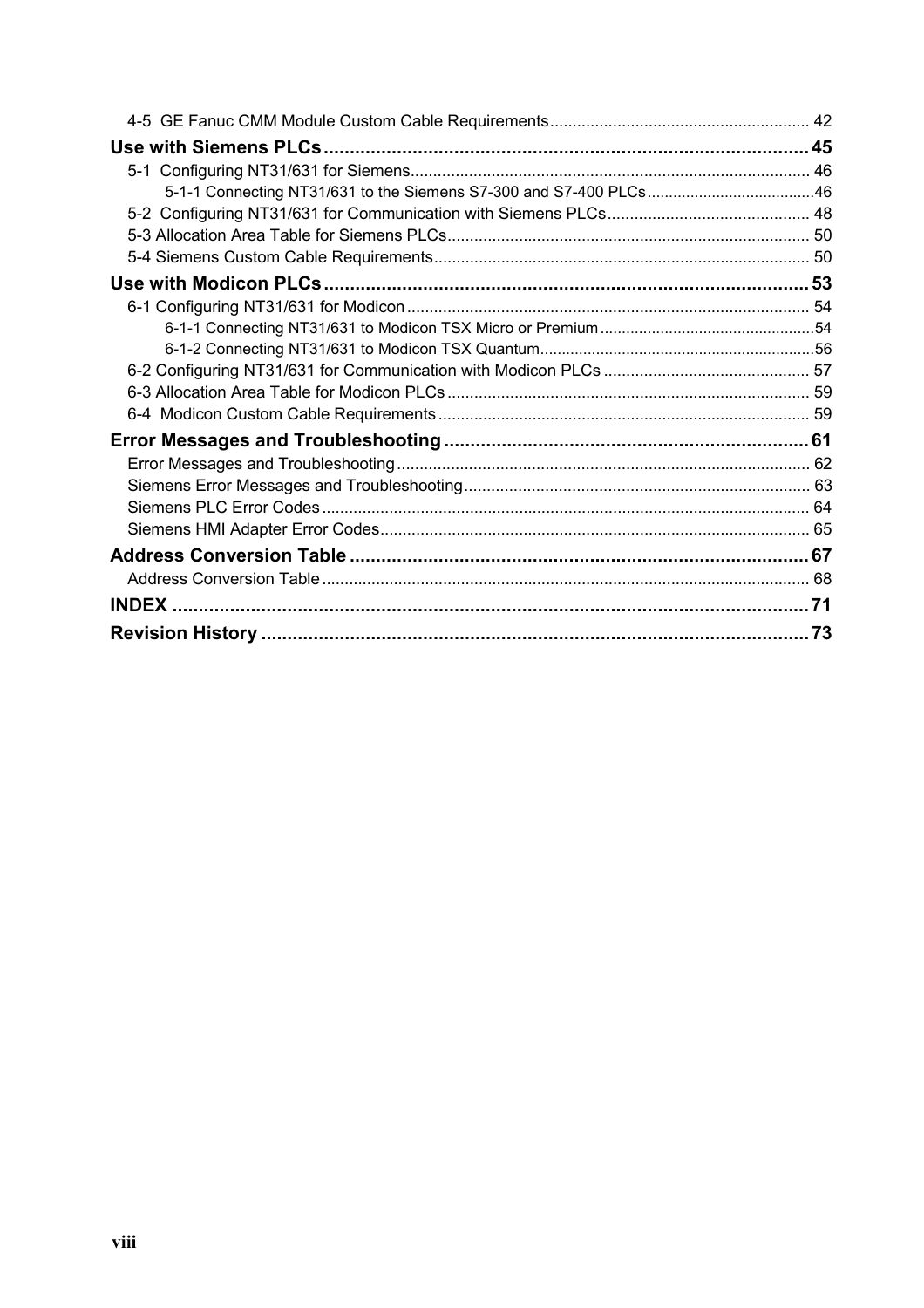# **SECTION 1**

# **Connectable Hardware Combinations**

This section gives an overview of system requirements necessary to use NT31/631 with Allen-Bradley, GE Fanuc, or Siemens PLCs.

#### <span id="page-8-0"></span> **In This Section**

| 1-3 Preparing NT31/631 for Software Installation with System Installer |  |
|------------------------------------------------------------------------|--|
|                                                                        |  |
|                                                                        |  |
|                                                                        |  |
|                                                                        |  |
|                                                                        |  |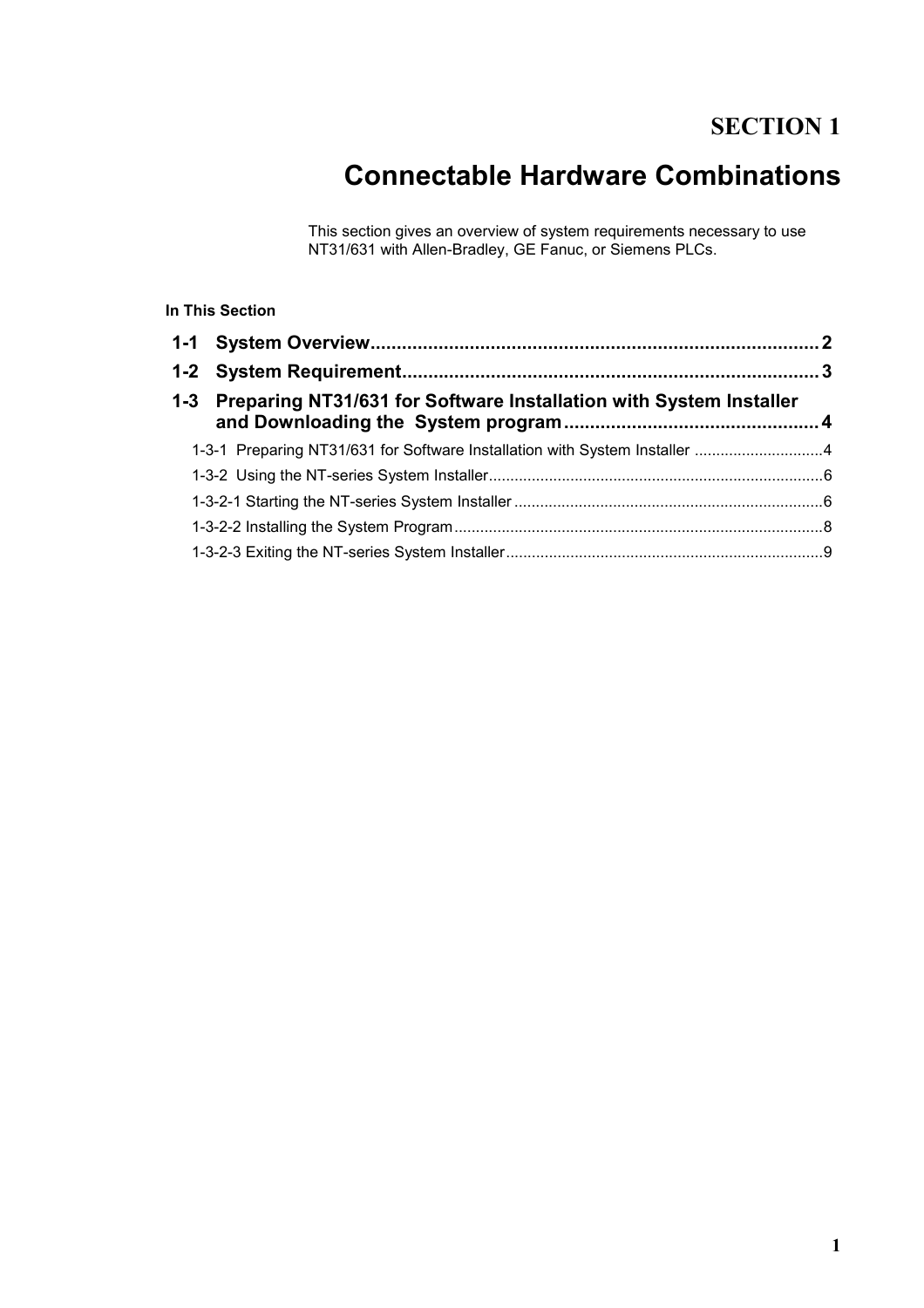## <span id="page-9-0"></span>**1-1 System Overview**

Use the NT631 and NT31 to communicate directly with Allen-Bradley, GE Fanuc, Siemens, and Modicon PLCs. These operator interfaces communicate with the Allen-Bradley SLC 500 family, PLC5 series, and MicroLogix controllers using the DF1 protocol and use the SNP-X protocol to communicate with GE Fanuc's 90-20 or 90-30 PLC series. NT631 and NT31 use Prodave HMI protocol in conjunction with Siemens HMI Adapter to communicate with Siemens S7-300 and S7-400 PLCs. NT631 and NT31 use Modbus protocol to communicate with Modicon TSX Micro,Premium, and Quantum PLCs.

These operator interfaces use familiar addressing schemes to quickly program the NT631 and NT31 using Allen-Bradley, GE Fanuc, Siemens, Modicon's PLC address formats.

#### **Figure 1-1 Using NT31/631 with Allen-Bradley**



**Figure 1-2 Using NT31/631 with GE Fanuc**



#### **Figure 1-3 Using NT31/631 with Siemens**

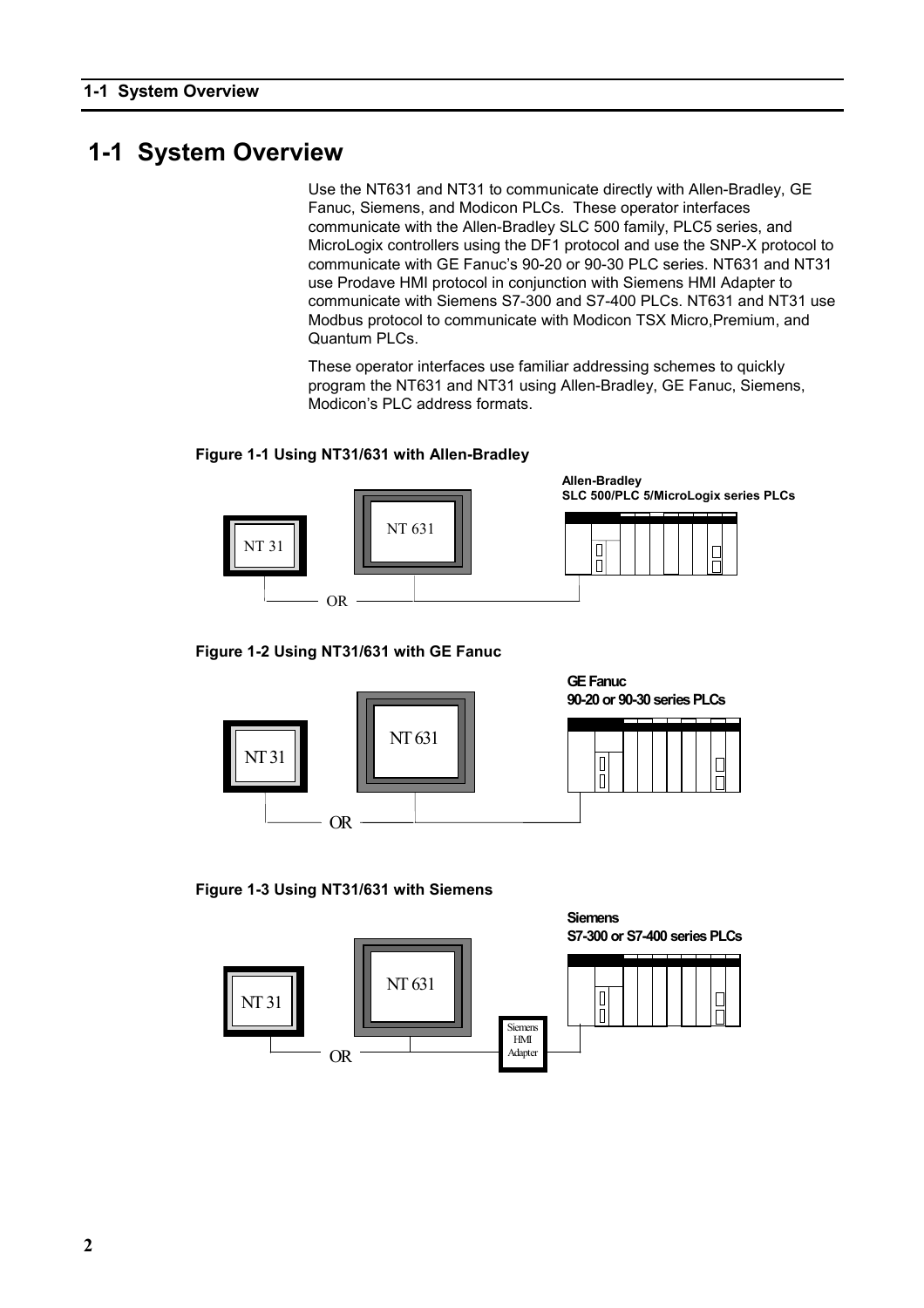#### <span id="page-10-0"></span>**Figure 1-4 Using NT31/631 with Modicon**



## **1-2 System Requirements**

The following lists the numbers of compatible devices necessary to use NT31/631 PTs with Allen-Bradley SLC 500; GE Fanuc Series 90-20 and 90-30 PLCs; and Siemens S7-300 and S7-400 PLCs;and Modicon TSX Micro ,Premium and Quantum PLCs.

#### **PT Models**:

| NT31C-ST141 (B)-E  | NT31C-ST141 (B)-EV1  | NT31C-ST141(B)-EV2  |
|--------------------|----------------------|---------------------|
| NT31-ST121 (B)-E   | NT31-ST121 (B)-EV1   | NT31-ST121(B)-EV2   |
| NT631C-ST151 (B)-E | NT631C-ST151 (B)-EV1 | NT631C-ST151(B)-EV2 |
| NT631C-ST141 (B)-E | NT631C-ST141 (B)-EV1 | NT631C-ST141(B)-EV2 |
| NT631-ST211 (B)-E  | NT631-ST211 (B)-EV1  | NT631-ST211(B)-EV2  |
|                    |                      |                     |

#### **PLC Vendors:**

#### **Allen-Bradley SLC 500 PLCs**:

SLC-5/02 with 1747-KE Communications Module SLC-5/03 SLC-5/04 SLC-5/05

#### **GE Fanuc Series 90-20 and 90-30 PLCs**:

Series 90-20 with SNP-X support Series 90-30 with built-in serial port and SNP-X support Series 90-30 CMM Module configured for SNP-X operation

#### **Siemens S7-300 and S7-400 PLCs using Siemens HMI Adapter:**

| S7-300      | S7-400      |
|-------------|-------------|
| CPU312      | CPU412-1    |
| CPU313      | CPU413-1    |
| CPU314      | CPU413-2    |
| CPU315      | CPU414-1    |
| CPU315-2-DP | CPU414-2-DP |
|             | CPU416-1    |
|             | CPU416-DP   |
|             |             |

.

**Protocol** – the interface between NT31/631 and a Siemens PLC is provided by Prodave HMI protocol. This protocol requires use of a Siemens HMI Adapter provided by Siemens (Siemens Part# 6ES7-972-OCA10-OXAO)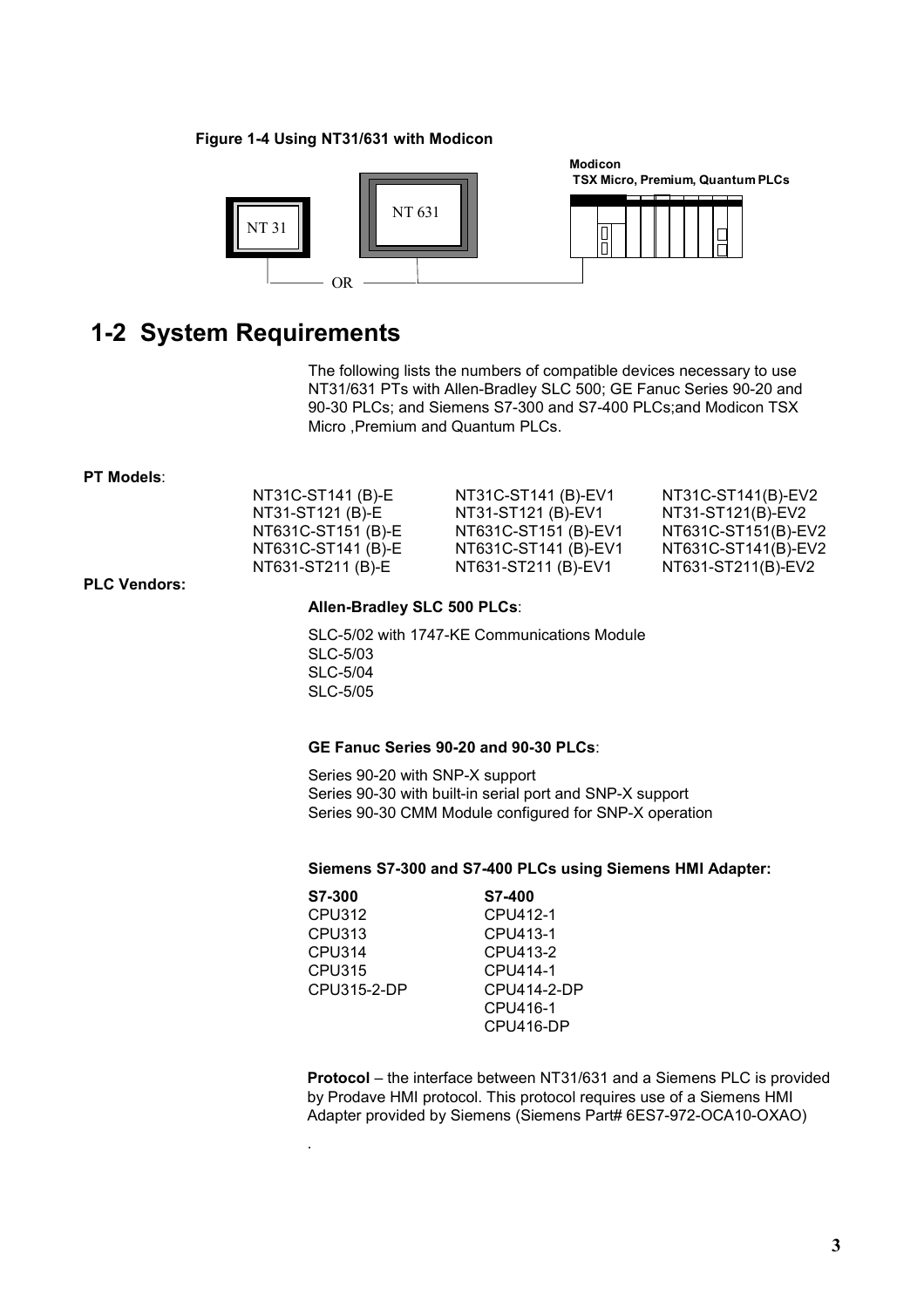#### <span id="page-11-0"></span>**Modicon TSX Micro,Premium,Quantum PLCs;**

| Micro         | <b>Premium</b>      | Quantum        |
|---------------|---------------------|----------------|
| TSX 37 21 001 | <b>TSX P57 102M</b> | 140 CPU 113 02 |
| TSX 37 21 101 | <b>TSX P57 202M</b> | 140 CPU 113 03 |
| TSX 37 22 001 | <b>TSX P57 252M</b> | 140 CPU 434 12 |
| TSX 37 22 101 | <b>TSX P57 302M</b> | 140 CPU 534 14 |
|               | <b>TSX P57 352M</b> |                |
|               | <b>TSX P57 402M</b> |                |
|               | <b>TSX P57 452M</b> |                |
|               |                     |                |

#### **Personal Computer:**

Specifications listed in *NT-series Support Tool for Windows Ver. 4.1 Operation Manual* (V061-E1- $\square$ ), Section 1-2. NTST version 4.2 must be installed.

#### **To communicate between Personal Computer and PT (available from Omron):**

| Cable Type               | Connector (pin:pin) | <b>Omron Part Number</b> |
|--------------------------|---------------------|--------------------------|
| <b>Programming Cable</b> | 9:9                 | C200H-CN229-EU           |
| <b>Programming Cable</b> | 9:25                | C200H-CN220-EU           |

# **1-3 Preparing NT31/631 for Software Installation with System Installer and Downloading the System Program**

This section describes how to prepare the NT31/631 for Allen-Bradley, GE Fanuc, Siemens and Modicon software installation using the NT31/631 System Installer. It also outlines how to use the NT-series System Installer to download Allen-Bradley, GE Fanuc, Siemens and Modicon system programs from your personal computer to the PT

The section assumes that you have installed NT Series Support Tool Ver. 4.2 with the NT-Series System Installer on your personal computer to default paths. To install the NTST software, please refer to the *NT-series Support Tool for Windows Ver. 4.1 Operation Manual* (∨061-E1-□).

When using NT31/631 with Allen-Bradley, GE Fanuc, Siemens, or Modicon PLCs, you will not have programming console support.

#### **1-3-1 Preparing NT31/631 for Software Installation with System Installer**

If the NT31/631 has no system program installed, or if the system program is destroyed, System Installer is activated when the PT is powered ON.

To use NT31/631 with Allen-Bradley, GE Fanuc, Siemens, or Modicon PLCs, you must manually start System Installer and clear Omron's system program from the PT. You can then download the system program for Allen-Bradley, GE Fanuc, Siemens, or Modicon PLCs. When downloading the system program to the PT, you must use port A on the PT. This section outlines the steps necessary to run System Installer and clear the existing program.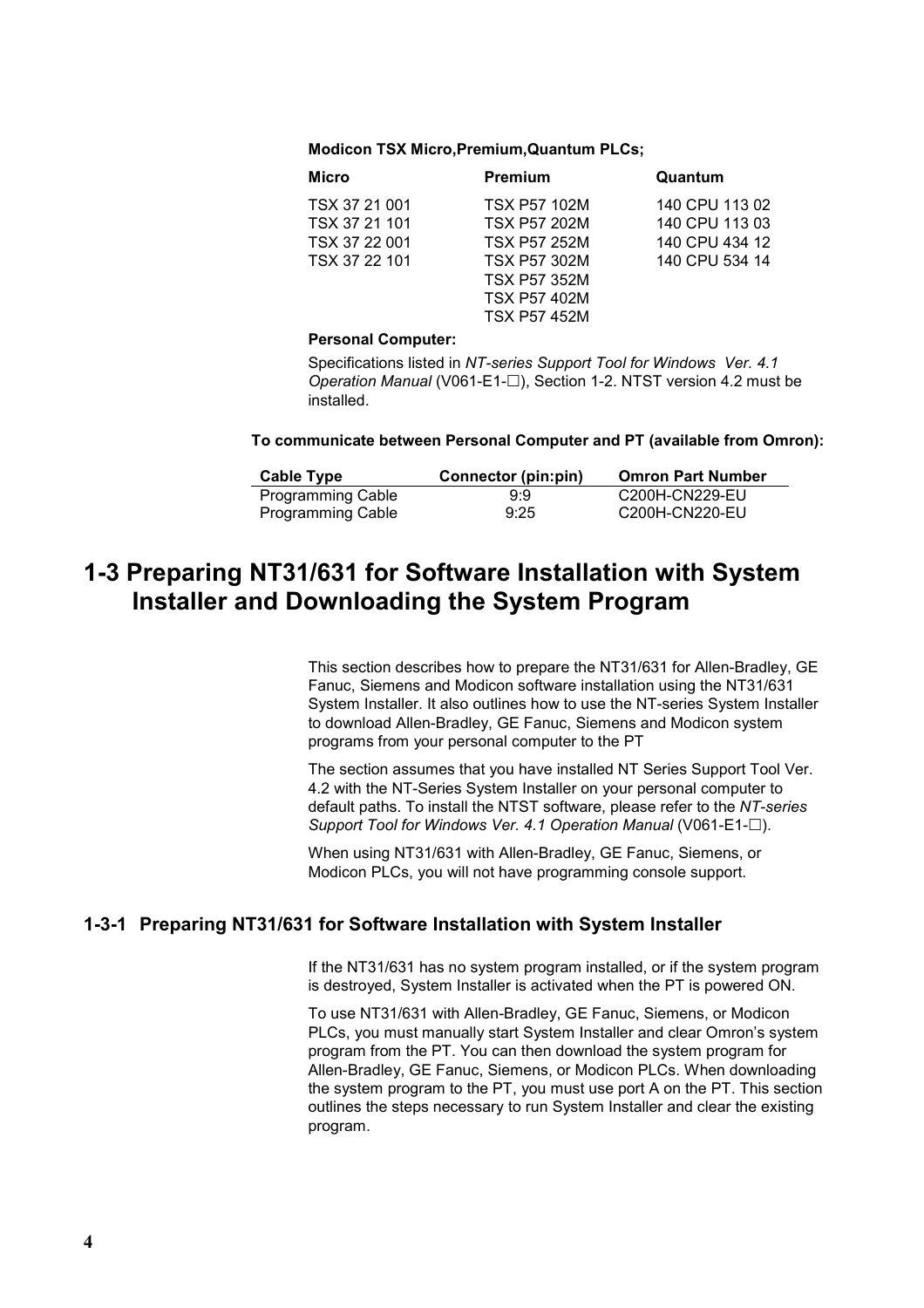#### Q **To prepare NT31/631 for system installation with System Installer:**

While holding down the touch switch in the top left corner of the PT, reset the PT using the Reset Button located on the back of the PT or by powering on the PT. See Figure 1-5

#### **Figure 1-5 Manually Starting the System Installer**



The *Select Langua*ge screen appears. See Figure 1-6. **Figure 1-6 Select Language Screen**



1. Select *English* or *Japanese* by touching the appropriate switch (this addendum assumes you choose English here).

The *System Installer Menu* appears. See Figure 1-7.

#### **Figure 1-7 Select System Installer Menu**



2. Select *Download System Program*.

The *Download System Program - Erase System Program* screen appears. See Figure 1-8.

**Figure 1-8 Select Download System Program - Erase System Program**

| Download System Program                |
|----------------------------------------|
| Erase System Program,<br>Are you Sure? |
| Return to Menu                         |
| Yes                                    |

3. Select *Yes* to erase the system program. See Figure 1-8 The old system program is cleared and the *Download System Program - Ready* screen appears. See Figure 1-9.

#### **Figure 1-9 Downloading the System Program - Ready**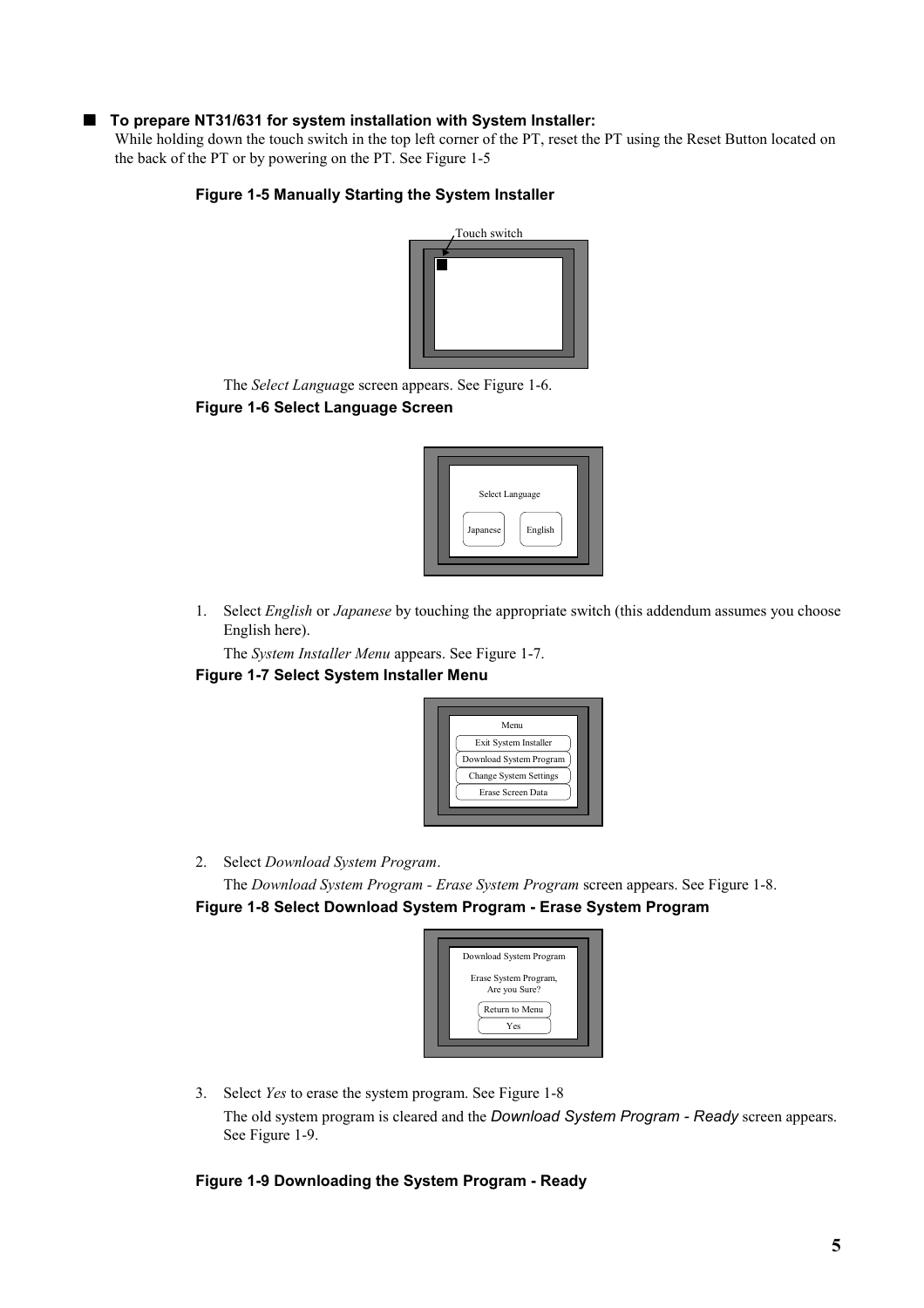#### <span id="page-13-0"></span>**1-3 Preparing NT31/631 for Software Installation with System Installer and Downloading the System Program**



If *Return to Menu* is selected, the NT31/631 returns to *System Installer* without clearing the system program. If clearing fails, a screen display asking whether you wish to try again. When the system program clears successfully, the NT31/631 enters standby status for downloading of the Allen-Bradley, GE Fanuc, Siemens, or Modicon system program. If you select *Abort*, a screen display asking whether you wish to try again.

#### **1-3-2 Using the NT-series System Installer**

The NT-series System Installer uses your personal computer to download the system program for a PLC to the PT. NTST V4.2 allows you to download Allen-Bradley, GE Fanuc, Siemens, Modicon system programs to NT31/631 for compatible PLCs. This section outlines steps necessary to download a new system program for the NT31/631. See Section 1-2 for compatible PT and PLC combinations.

#### **1-3-2-1 Starting the NT-series System Installer**

There are two ways to start the NT-series System Installer: from the Windows desktop and from NTST. Figure 1-10 illustrates starting the NTseries System Installer from the Windows desktop. Figure 1-11 illustrates starting the NT-series System Installer from NTST.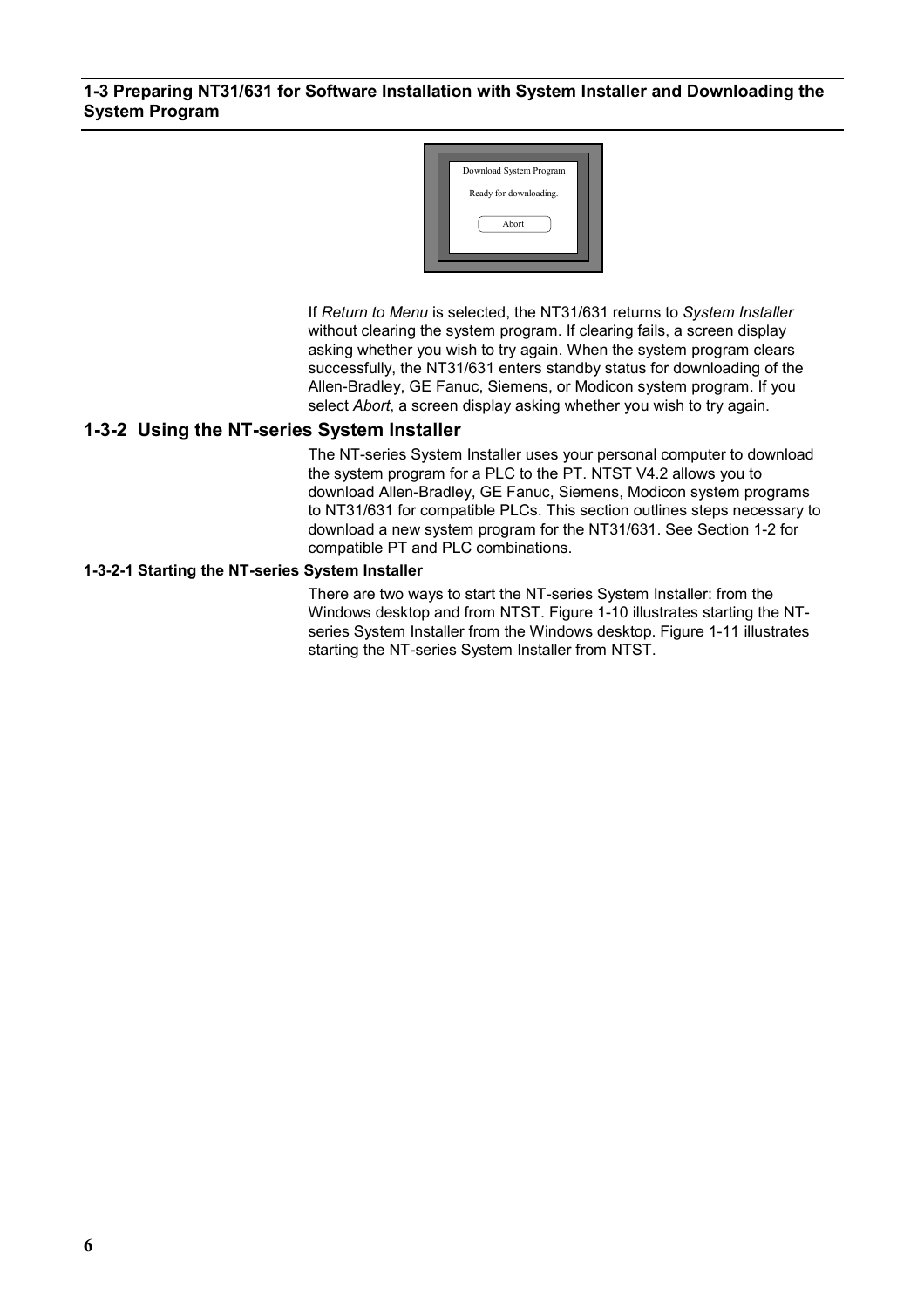#### <span id="page-14-0"></span>■ To start the NT-series System Installer from the Windows Desktop:

- 1. Click on with Windows *Start* button.
- 2. Select *Programs*.
- 3. Select *Omron*.
- 4. Select *Ntst4.2*
- 5. Select *NT-series System Installer*.

The NT-series System Installer window displays. See Figure 1-11.

#### **Figure 1-10 Starting the NT-series System Installer from the Windows Desktop**



■ To start the NT-series System Installer from within NTST:

- 1. Click on with Windows *Start* button.
- 2. Select *Programs*.
- 3. Select *Omron*.
- 4. Select *Ntst4.2.*
- 5. Select *NT-series Support Tool*.
- 6. Click on *Connect*.
- 7. Select *Launch System Installer*. See Figure 1-10.

**Figure 1-11 Starting the NT-series System Installer from within NTST**

| NT-series Support Tool |  |                                       |  |  |
|------------------------|--|---------------------------------------|--|--|
| File                   |  | View   Connect Help                   |  |  |
|                        |  | Comms.Setting                         |  |  |
|                        |  | Upload (PT->NT-series Support Tool) ▶ |  |  |
|                        |  | Launch System Installer               |  |  |

The NT-series System Installer window displays. See Figure 1-11.

#### **1-3-2-2 Installing the System Program**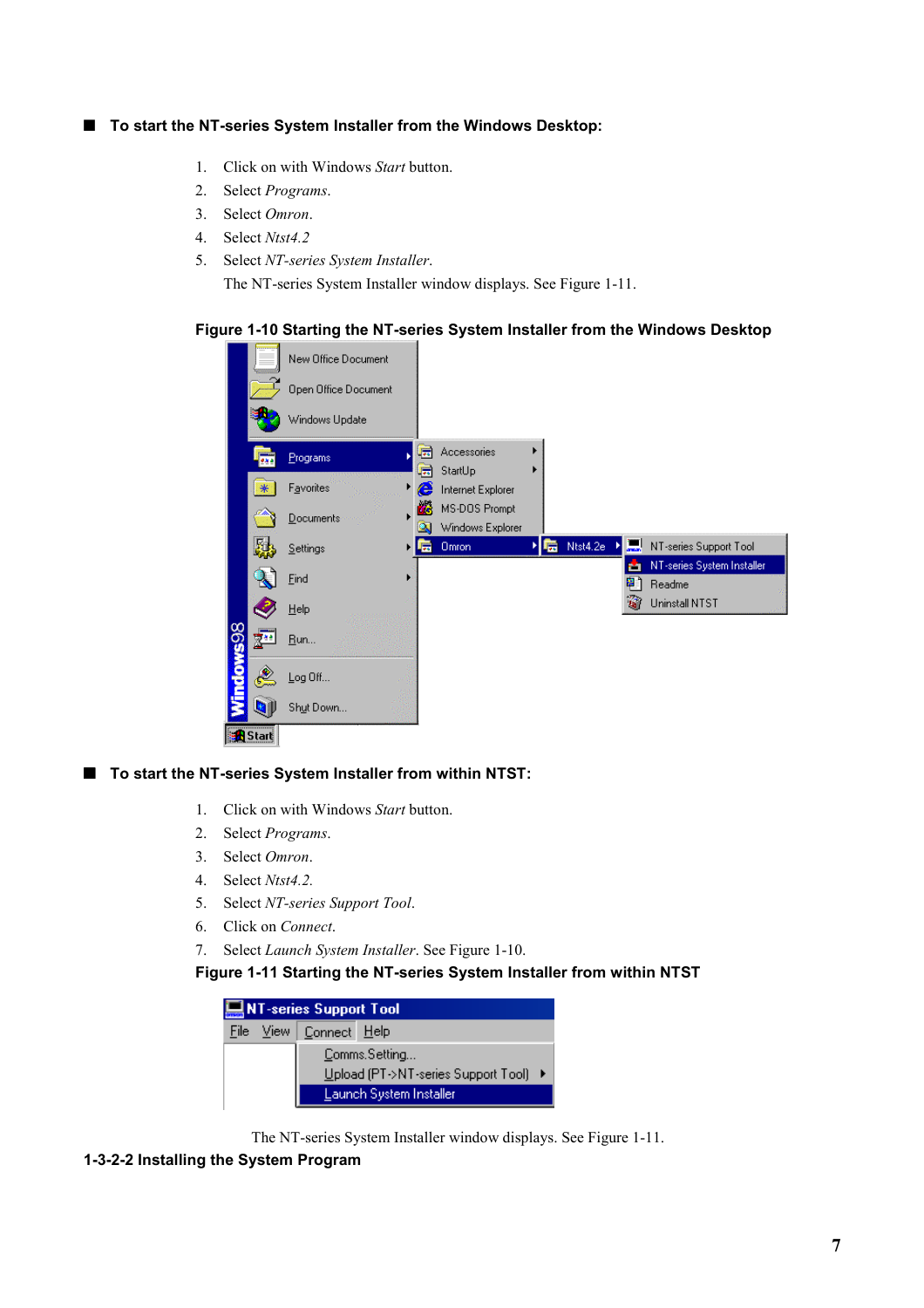#### **1-3 Preparing NT31/631 for Software Installation with System Installer and Downloading the System Program**

This section describes how to install the System Program for Allen-Bradley, GE Fanuc, Siemens, or Modicon PLCs using the NT-Series System Installer. Use system installer to select your PT model. You must know which communication port you are using on your personal computer to transmit the data to the PT. In addition, you need to know which drive and folder contain the appropriate system program. If the files are located on a network drive, you must map the drive before you can use it.

#### **NT Series System Installer x** - 100 Download System Help  $Dirive:$ <u>L</u>ook in : C [MIKE C] **lan**ic∖  $\overline{\phantom{a}}$ Program Files Go PT Model: Omron Імтз1с  $\vert \textbf{v} \vert$ **MINTST3.3** Sample Collection Com Port: COM1  $\vert \cdot \vert$ System **File**(s) : File Name Size System Program Name Ver Modefied Nt-alp0c.31c **698KB OMRON Direct Access (E)** 6/18/99 11:42:36. 2.11 6/18/99 11:42:50... Nt-amp0c.31c 662KB MITSUBISHI Direct Access (E)  $2.11$ AB0A.31c 672KB **DF1Full Duplex Protocol**  $1.00$ 12/17/98 9:34:24 .. 12/22/98 12:42:26 GE0A.31c 672KB GE Fanue SNP-X 1:1 1.00 Si0a.31c 706KB SIEMENS S7-300/400 HMI 8/12/99 12:07:18.  $2.11$  $\blacktriangleright$  $\blacksquare$

#### **Figure 1-12 NT-series System Installer window**

#### Q **To use NT-series System installer to install Allen-Bradley, GE Fanuc, Siemens or Modicon software to the PT:**

- 1. Select the drive containing the system program from the *Drive* drop-down list. Folders on the selected drive appear.
- 2. Select the system program's folder from the *Look in* drop-down list. File names appear in the *System File(s)* list.
- 3. Select the PT model to be used from the *PT Model* drop-down list. Files appear in the *System File(s)* list which correspond to the PT model selected.
- 4. Select the communication port used on your personal computer to transmit data to the PT from the *Com Port* drop-down list. Note: You may only use port A on the PT when downloading the system program from the Personal Computer to the PT.
- 5. Select the system file for your PLC vendor from the *System File(s)* list. Note: See Table 1-1 for file naming conventions.
- 6. Double click on the system file name or click *Go* to begin installing the selected system program. The screen indicates the progress of the download.
- 7. Click *OK* on the NT-series System Installer when the system program installation is complete. When the download is complete, the *Download System Program - Download Complete* screen appears on the PT. See Figure 1-13.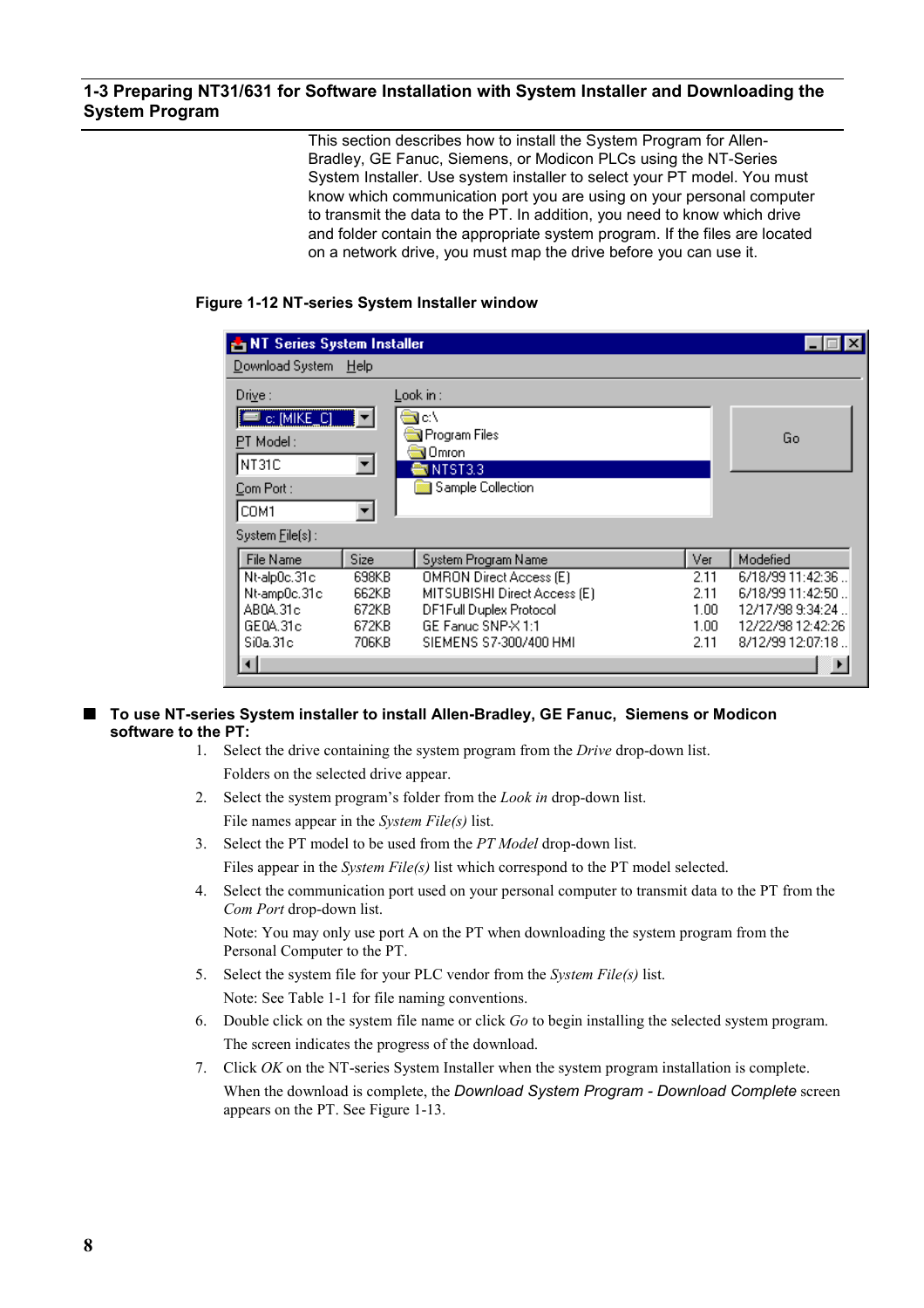#### <span id="page-16-0"></span>**Figure 1-13 Downloading the System Program - Download Complete**



8. Select Run System on the PT.

The system program re-starts the PT.

#### **Table 1-1 File Naming Conventions**

| <b>File Prefix</b> | <b>PLC Vendor</b> |
|--------------------|-------------------|
| AB                 | Allen-Bradley     |
| GE.                | <b>GE Fanuc</b>   |
| S١                 | <b>Siemens</b>    |
| MOD                | Modicon           |

| <b>File Extension</b> | <b>PT Model</b> |
|-----------------------|-----------------|
| .31                   | NT31            |
| .31c                  | NT31C           |
| .631                  | NT631           |
| 63c                   | NT631C          |

#### **1-3-2-3 Exiting the NT-series System Installer**

#### ■ Use one of the following procedures to exit the NT-series System Installer:

- Select *Download System* and *Exit*.
- Click on the  $\mathbf{\times}$  button in the upper right corner of the main window.
- Double-click on the NT-series System Installer icon in the upper left section of the main window.
- Click on the NT-series System Installer icon in the upper left section of the main window, then select *Close* in the control menu box.
- Press Alt+F4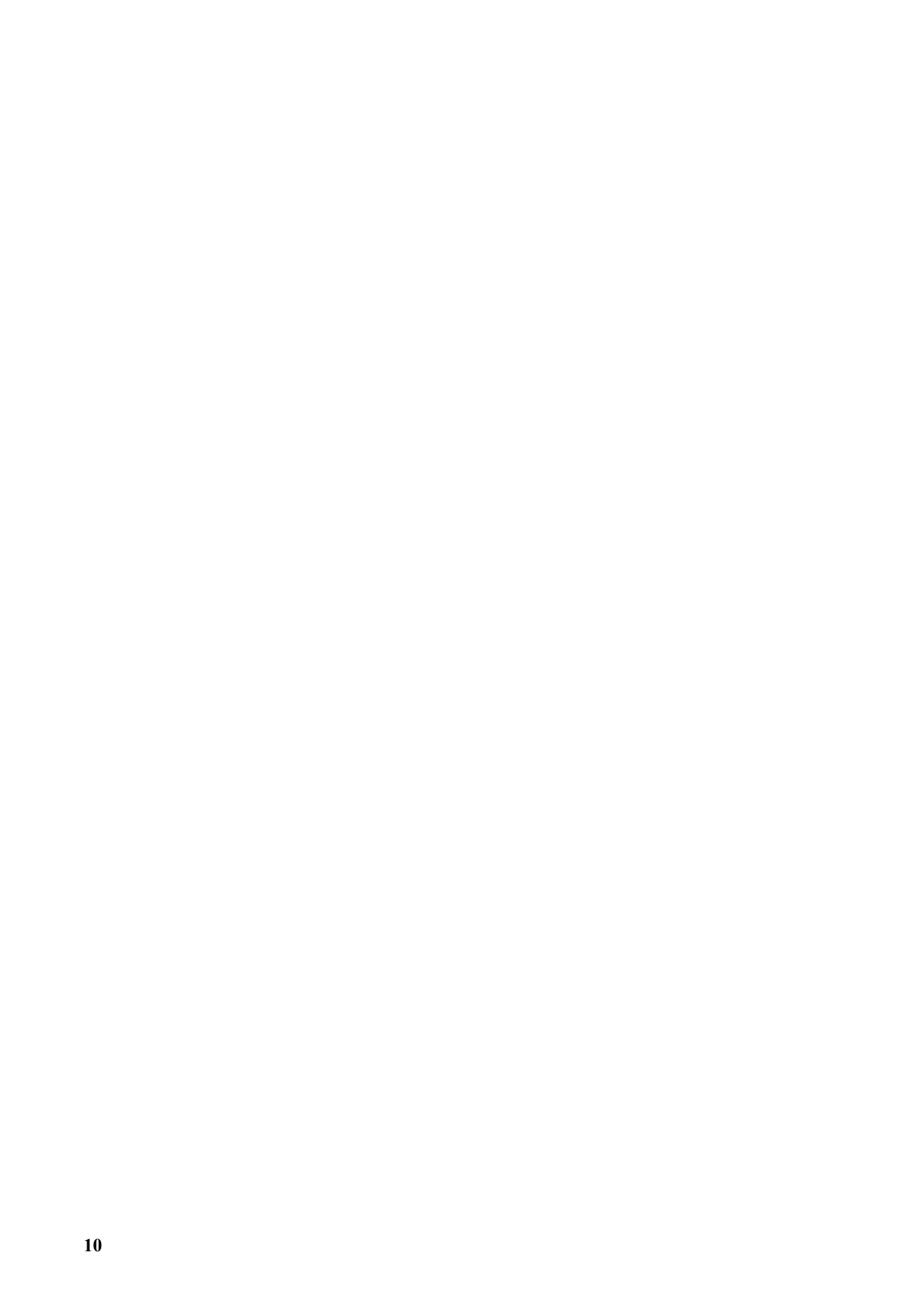# <span id="page-18-0"></span>**Using NTST with Allen-Bradley, GE Fanuc, Siemens or Modicon PLCs**

NTST version 4.2 allows you to create screen data for NT31/631 using Allen-Bradley, GE Fanuc, Siemens, or Modicon PLCs. To do so, you must configure NTST to use Allen-Bradley, GE Fanuc, Siemens, or Modicon addressing. This section describes how to configure NTST for use with Allen-Bradley, GE Fanuc, Siemens, or Modicon PLCs. Please see Section 1-2 for compatible PT and PLC vendors.

This section assumes that you have installed NT-series Support Tool Ver. 4.2 with the NT-Series System Installer on your personal computer. To install the NTST software, please see *NT-series Support Tool for Windows Ver. 4.1 Operation Manual* (V061-E1- $\Box$ ).

When using NT31/631 with Allen-Bradley, GE Fanuc, or Siemens PLCs, you will not have programming console support.

#### **In This Section**

| 2-1 Configuring NTST for Allen-Bradley, GE Fanuc, Siemens, |  |
|------------------------------------------------------------|--|
|                                                            |  |
|                                                            |  |
|                                                            |  |
|                                                            |  |
|                                                            |  |
|                                                            |  |
|                                                            |  |
|                                                            |  |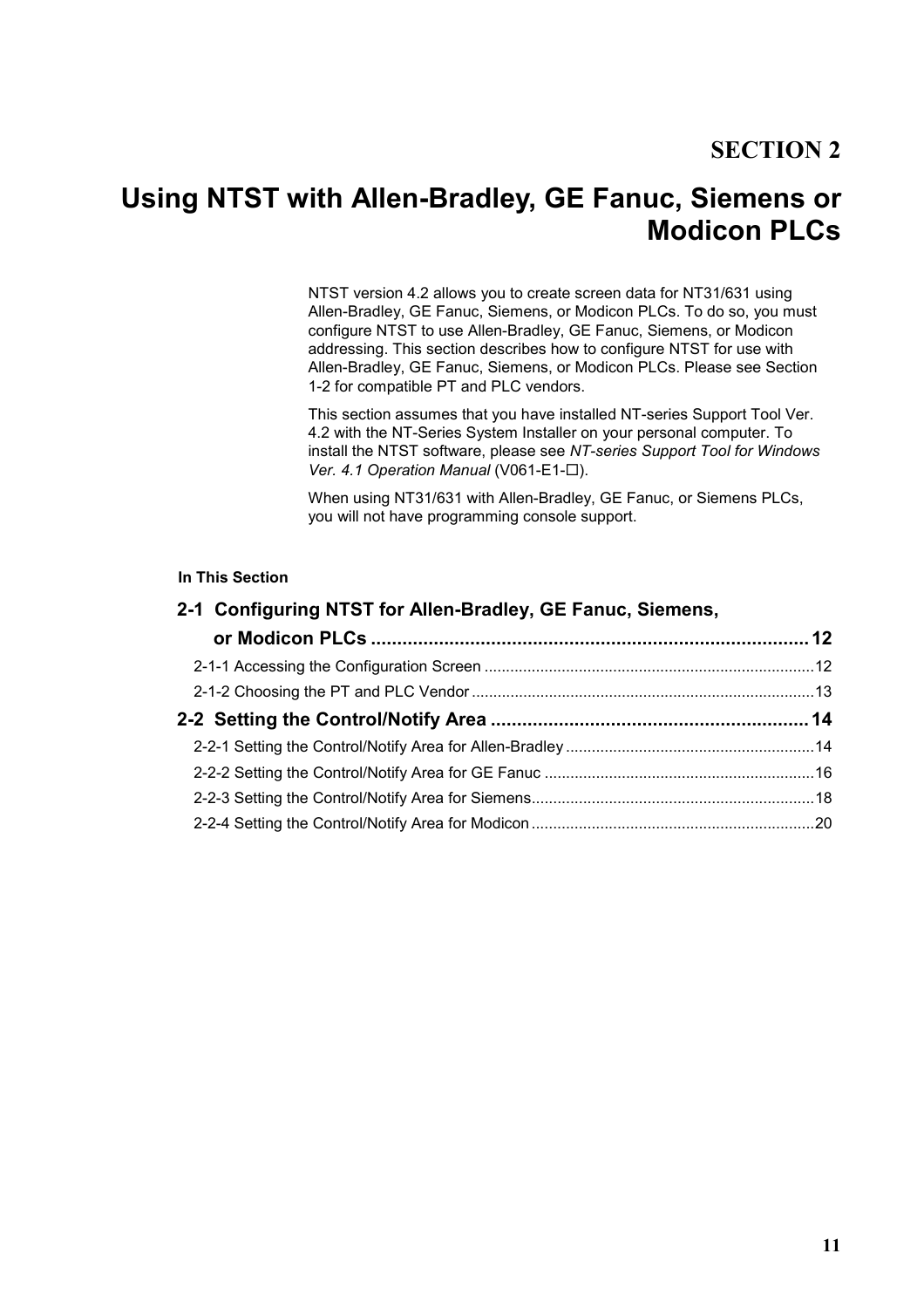# <span id="page-19-0"></span>**2-1 Configuring NTST for Allen-Bradley, GE Fanuc, Siemens, or Modicon PLCs**

Before you create screens for the NT31/631 for use with Allen-Bradley, GE Fanuc, Siemens or Modicon PLCs, you must configure NTST to use the appropriate PLC. For a list of compatible PT and PLC vendors, please see Section 1-2.

This section outlines how to access the Configuration screen and select your PT and PLC vendor.

#### **2-1-1 Accessing the Configuration Screen**

To configure NTST for use with Allen-Bradley, GE Fanuc, Siemens or Modicon PLCs, you use the Configuration screen.

There are two ways to access the PT Configuration screen: when creating a new file or from an existing file.

#### ■ To access the Configuration screen for a new file:

- 1. Launch NTST.
	- The application opens; an empty screen displays.
- 2. The PT Configuration screen appears. See Figure 2-1.

#### **Figure 2-1 PT Configuration screen**

| <b>PT Configuration</b> |                                      |              |        | $\mathbf{x}$ |
|-------------------------|--------------------------------------|--------------|--------|--------------|
|                         | PT Type System   Control/Notify Area |              |        |              |
|                         | PT                                   |              |        |              |
|                         | PT Model:                            | <b>NTSIC</b> |        |              |
|                         | PLC Vendor: OMRON                    |              |        |              |
|                         | Font Type:                           | CP437        |        |              |
|                         |                                      |              |        |              |
|                         | Comments:                            |              |        |              |
|                         |                                      |              |        |              |
|                         |                                      |              |        |              |
|                         |                                      |              |        |              |
|                         |                                      |              |        |              |
|                         |                                      | OK           | Cancel | Help         |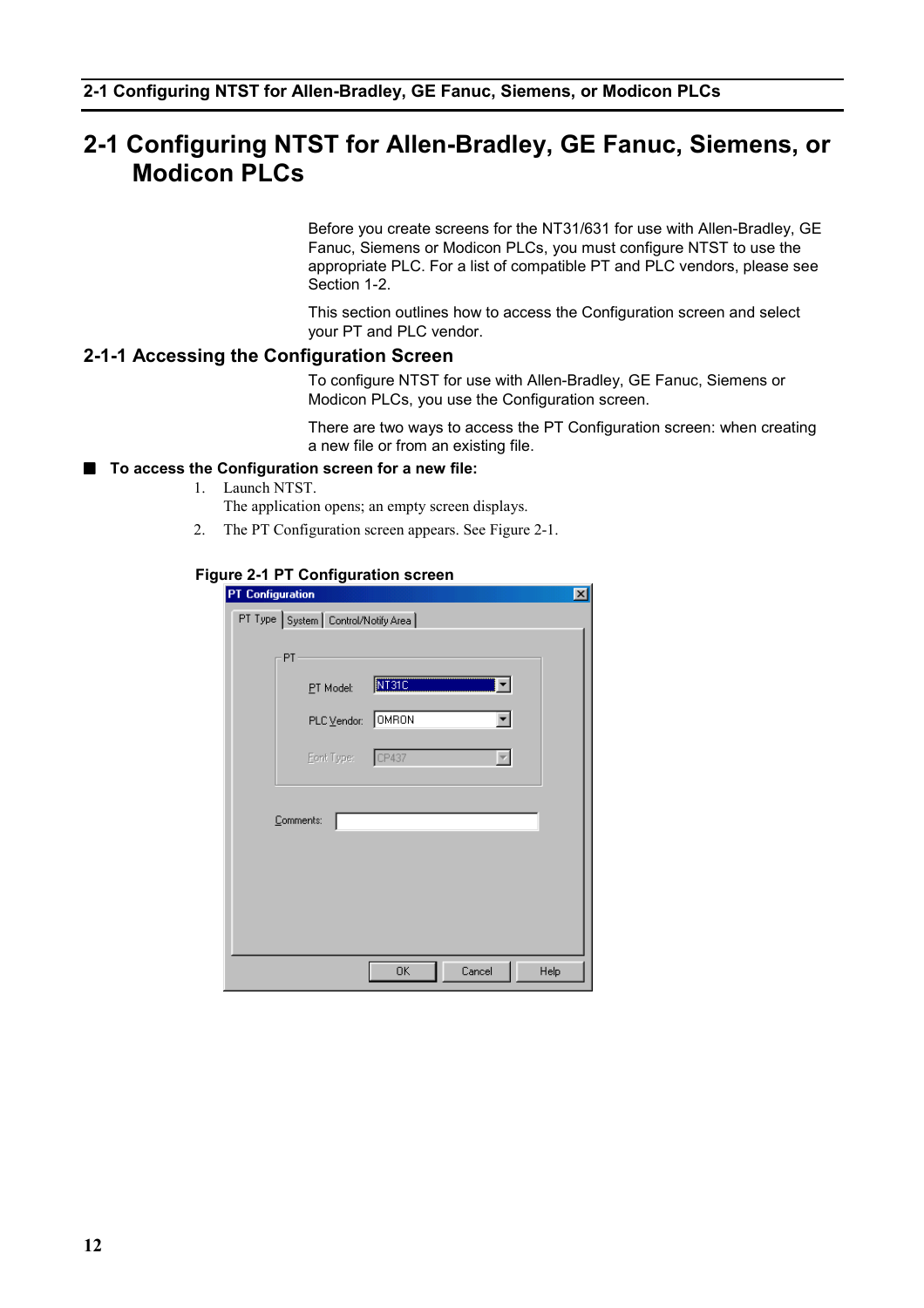#### <span id="page-20-0"></span>■ To access the Configuration screen for an existing file:

1. Launch NTST.

The application opens; an empty screen displays.

- 2. Select *File* then *Open*.
- 3. Open an existing file.
- The selected file opens.
- 4. Select *Tools* then *PT Configuration*. The PT Configuration screen appears. See Figure 2-1.

#### **2-1-2 Choosing the PT and PLC Vendor**

When the PT Configuration screen opens, it defaults to the PT Type tab. You use this tab to select your PT and PLC vendor.

#### ■ To select your PT and PLC vendor:

- 1. Select the appropriate PT model from the *PT Model* drop-down menu.
- 2. Select the appropriate PLC vendor from the *PLC Vendor* drop-down menu.
- 3. Enter appropriate comments in the *Comments* text box.

All selected information appears on the Configuration screen. You now configure the PLC address on the Control/Notify Area tab. See Section 2-2..

The following table specifies what is available for which PT Model:

|                                                         | Omron | Mitsubishi A | ř<br>Mitsubishi | Link<br>Memory | Allen-Bradley | Fanuc<br>ш<br>ღ | Siemens | Modicon |
|---------------------------------------------------------|-------|--------------|-----------------|----------------|---------------|-----------------|---------|---------|
| NT31/31C/631/631C-V2<br>(System Ver.3.1)                | √     |              | N               | √              | √             | ึง              | N       |         |
| NT31/31C/631/631C-V1<br>(System Ver. 2.1)               | √     |              | ٦Ι              |                |               |                 | N       |         |
| NT31/31C/631/631C-V1                                    | √     |              | $\mathbf{A}$    |                |               |                 |         |         |
| NT31/31C/631/631C                                       | √     |              |                 |                |               | ٦J              |         |         |
| NT30/30C, NT620C/620S, NT<br>625C, NT600S, NT20S, NT11S |       |              |                 |                |               |                 |         |         |

 $\sqrt{}$  = supported

#### ■ Font type and NT30/620 Compatible Mode

When one of NT31/31C/631/631C-V2(System Ver.3.1) is selected as PT Model, Font Type and NT30/620 Compatible Mode will be activated. Please refer to NT-series Support Tool for Windows Ver. 4.1 Operation Manual (V061-E1- $\square$ ) for details.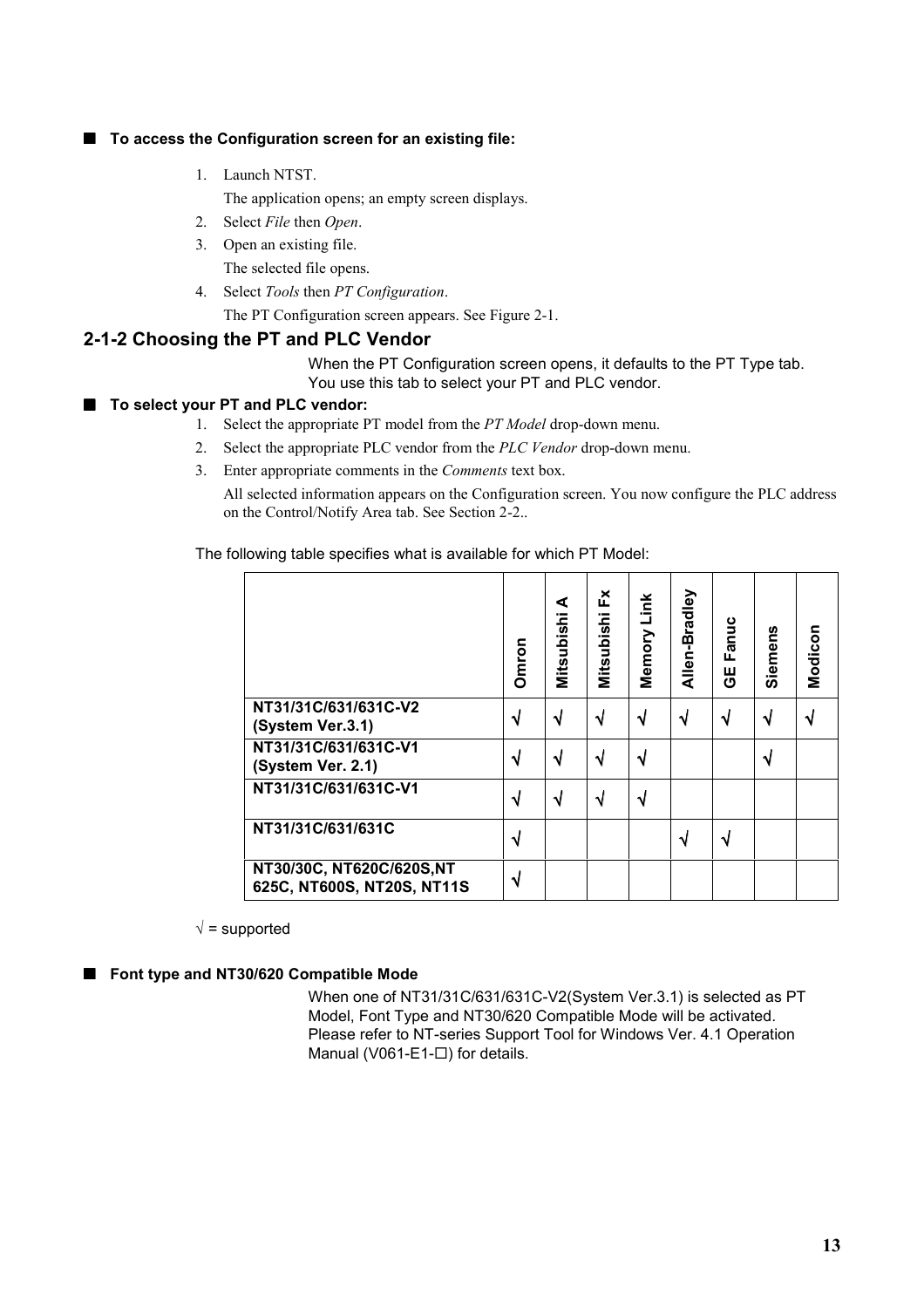# <span id="page-21-0"></span>**2-2 Setting the Control/Notify Area**

After you configure NTST to use the desired PLC, you configure the addressing through setting the Control/Notify Area.

You use the Control/Notify Area to allocate PLC memory to the PT, which allows the PT and PLC to exchange data. NT31/631 requires five words of Control Area and two words of Notify Area within PLC memory. For V1 Model PTs the Window Control Area is available and requires nine words. This area is used exclusively by the PT. The words may not be used for any other purpose in the PLC program. Please refer to *NT-series Support Tool for Windows Ver. 4.1 Operation Manual* (V061-E1-□) for further details.

You must program the first word of the Control Area with desired initial (start) screen number value. NT31/631 recognizes 0 as a blank screen, which is the typical value at first word of the Control Area. If the first word is not programmed correctly, you will receive a blank screen on the PT.

This section outlines the steps necessary to set the Control/Notify Area in NTST for Allen-Bradley, GE Fanuc, Siemens, and Modicon PLCs.

#### **2-2-1 Setting the Control/Notify Area for Allen-Bradley**

This section outlines the steps necessary to set the Control/Notify Area in NTST for Allen-Bradley PLCs. This section assumes that you understand the addressing scheme used by your Allen-Bradley PLC. Please see your Allen-Bradley user manual for assistance with addressing scheme.

**Note***:* You can use Allen-Bradley's hand-held or PC-based software to allocate memory in "B" Bit or "N" Integer area of the PLC.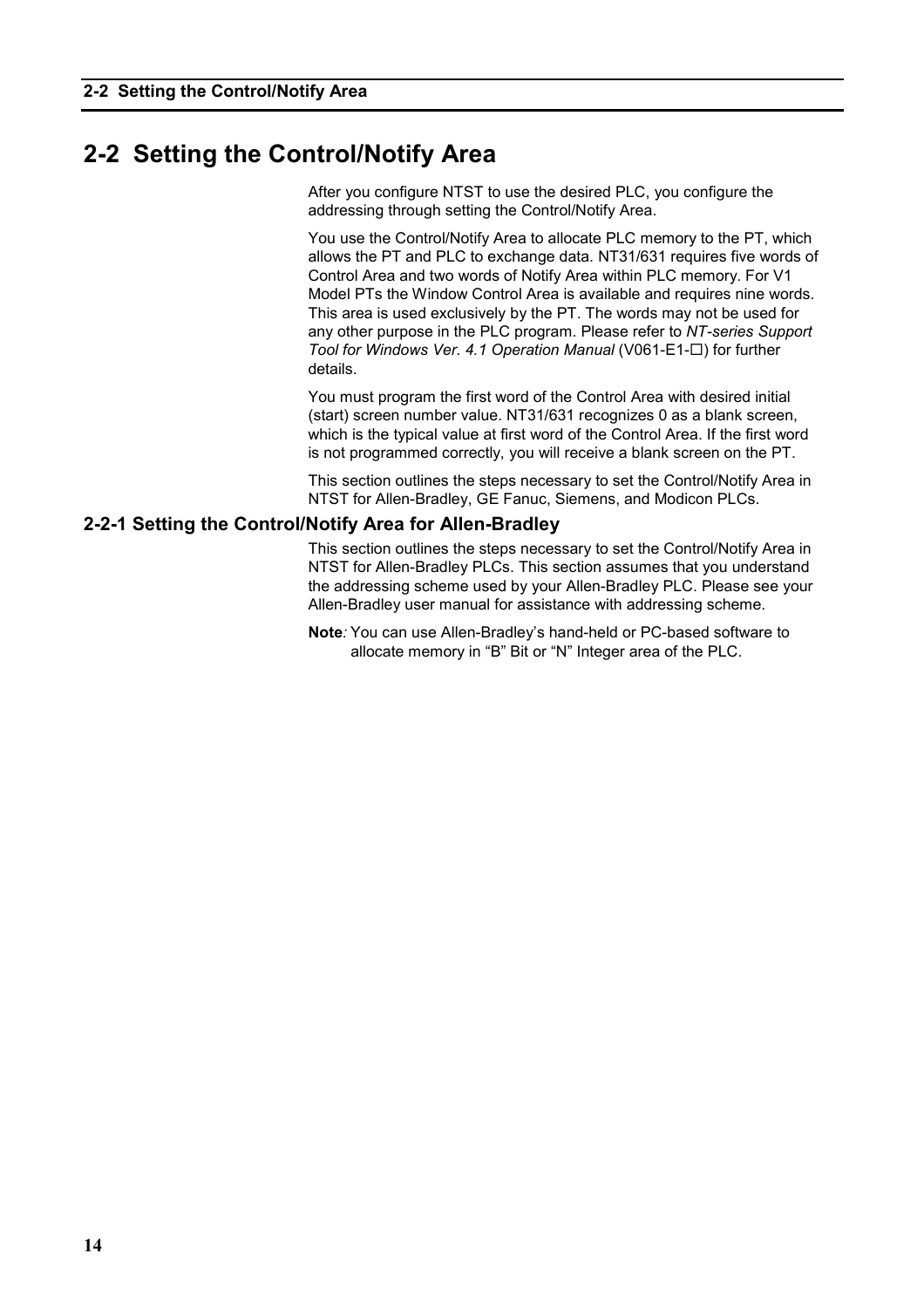#### ■ To set the Control Area for Allen-Bradley:

1. Click the Control/Notify Area tab.

The Control/Notify Area window appears. See Figure 2-2.

#### **Figure 2-2 Control/Notify Area tab**

| <b>PT Configuration</b>            | $\vert x \vert$             |
|------------------------------------|-----------------------------|
| PT Type System Control/Notify Area |                             |
| PT Control Area<br>PLC Address:    |                             |
|                                    | [Set]                       |
| Comments:                          |                             |
|                                    |                             |
| PT Notify Area:                    |                             |
| PLC Address:                       | Set                         |
| Comments:                          |                             |
|                                    |                             |
| Window Control Area-               |                             |
| PLC Address:                       |                             |
|                                    | Set                         |
| Comments:                          |                             |
|                                    |                             |
|                                    |                             |
|                                    | Cancel<br><b>OK</b><br>Help |

2. Click on the *Set* button in the PT Control Area group box. The PLC Address screen appears. See Figure 2-3.

| Figure 2-3 PLC Address screen for Allen-Bradley | .                      |                 |
|-------------------------------------------------|------------------------|-----------------|
| <b>PLC Address</b>                              |                        | $\vert x \vert$ |
| Eile Type:<br><b>B.Bit</b>                      | File<br>Number:<br>3   |                 |
| Element<br>Number:                              | Sub-Element<br>Number: |                 |
| Iо<br>0<br>1/0 Comment:                         |                        |                 |
| OΚ                                              | Cancel                 | Help            |

- 3. Use the necessary addressing fields to specify the start address of the Control Area.
- 4. Click *OK* to accept the values you set. Click *Cancel* to return to the Control/Notify screen without changing Control Area values.

The Control/Notify Area screen reappears. The information entered on the PLC Address screen populates the PT Control Area group box.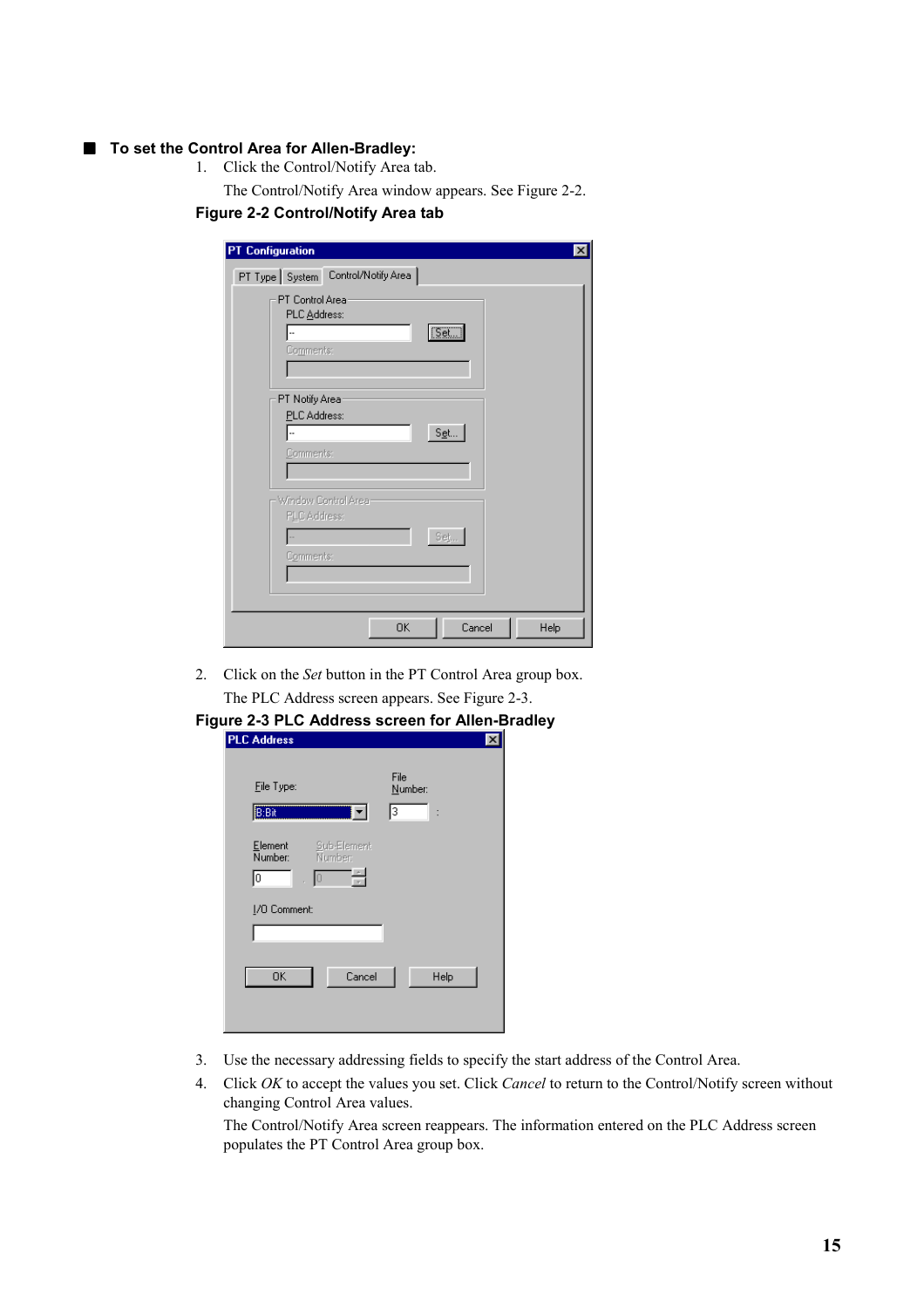#### <span id="page-23-0"></span>**2-2 Setting the Control/Notify Area**

#### ■ To set the Notify Area for Allen-Bradley:

- 1. Click the Control/Notify Area tab.
	- The Control/Notify Area window appears. See Figure 2-2.
- 2. Click on the *Set* button in the PT Notify Area group box. The PLC Address screen appears. See Figure 2-3.
- 3. Use the necessary addressing fields to specify the start address of the Notify Area.

**Note***:* The start address of Notify area must be at least five words apart from start address of the Control Area.

4. Click *OK* to accept the values you set. Click *Cancel* to return to the Control/Notify screen without changing Notify Area values.

The Control/Notify Area screen reappears. The information entered on the PLC Address screen populates the PT Notify Area group box.

- 5. Click *OK* on the Control/Notify Area screen.
- A new application window opens and you are ready to create your screen data.

#### **2-2-2 Setting the Control/Notify Area for GE Fanuc**

This section lists the steps necessary to set the Control/Notify Area in NTST for GE Fanuc PLCs. This section assumes that you understand the addressing scheme used by your GE Fanuc PLC. Please see your GE Fanuc user manual for assistance with addressing scheme.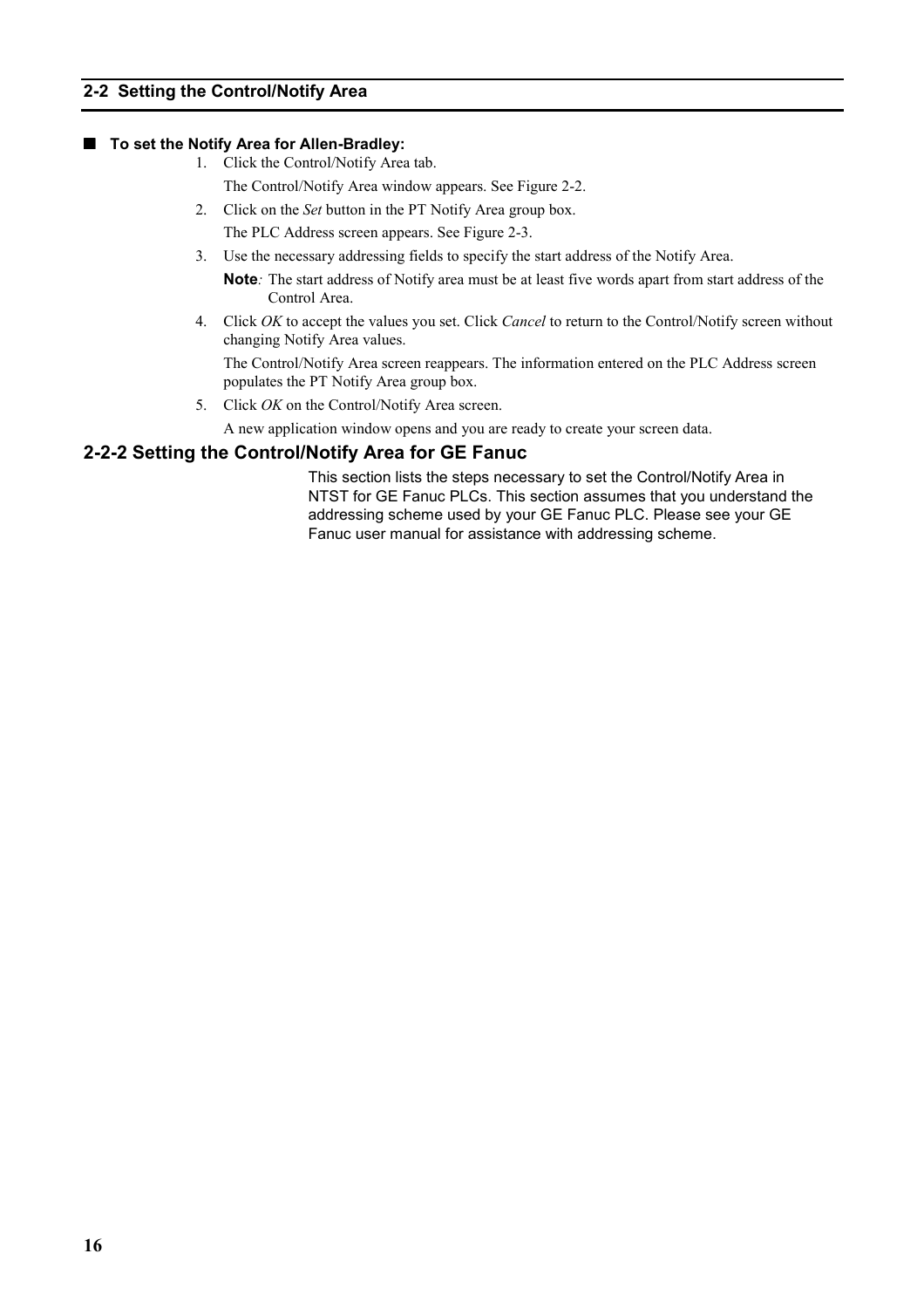#### ■ To set the Control Area for GE Fanuc:

- 1. Click the Control/Notify Area tab.
	- The Control/Notify Area window appears. See Figure 2-4.

| Figure 2-4 Control/Notify Area tab<br><b>PT Configuration</b>                 |      |
|-------------------------------------------------------------------------------|------|
| PT Type System Control/Notify Area                                            |      |
| PT Control Area<br>PLC Address:<br>${\underline{\mathsf{Set}}}.$<br>Comments: |      |
| PT Notify Area:<br>PLC Address:<br>$S_{\underline{\bm{e}}}$ t<br>Comments:    |      |
| - Window Control Area-<br>PLC Address:<br>Set                                 |      |
| Comments:<br>0K<br>Cancel                                                     | Help |

2. Click on the *Set* button in the PT Control Area group box. The PLC Address screen appears. See Figure 2-5.

#### **Figure 2-5 PLC Address screen for GE Fanuc**

| PLC Address  |                   | $\times$ |
|--------------|-------------------|----------|
| Memory Type: | <b>R</b> Register |          |
| Data Offset: |                   |          |
| I/O Comment: |                   |          |
| ОK           | Cancel<br>Help    |          |

- 3. Use the necessary addressing fields to specify the start address of the Control Area.
- 4. Click *OK* to accept the values you set. Click *Cancel* to return to the Control/Notify screen without changing the Control Area values.

The Control/Notify Area screen reappears. The information entered on the PLC address screen populates the PT Control Area group box.

#### ■ To set the Notify Area for GE Fanuc:

1. Click the Control/Notify Area tab.

The Control/Notify Area window appears. See Figure 2-4.

- 2. Click on the *Set* button in the PT Notify Area group box.
	- The PLC Address screen appears. See Figure 2-5.
- 3. Use the necessary addressing fields to specify the start address of the Notify Area.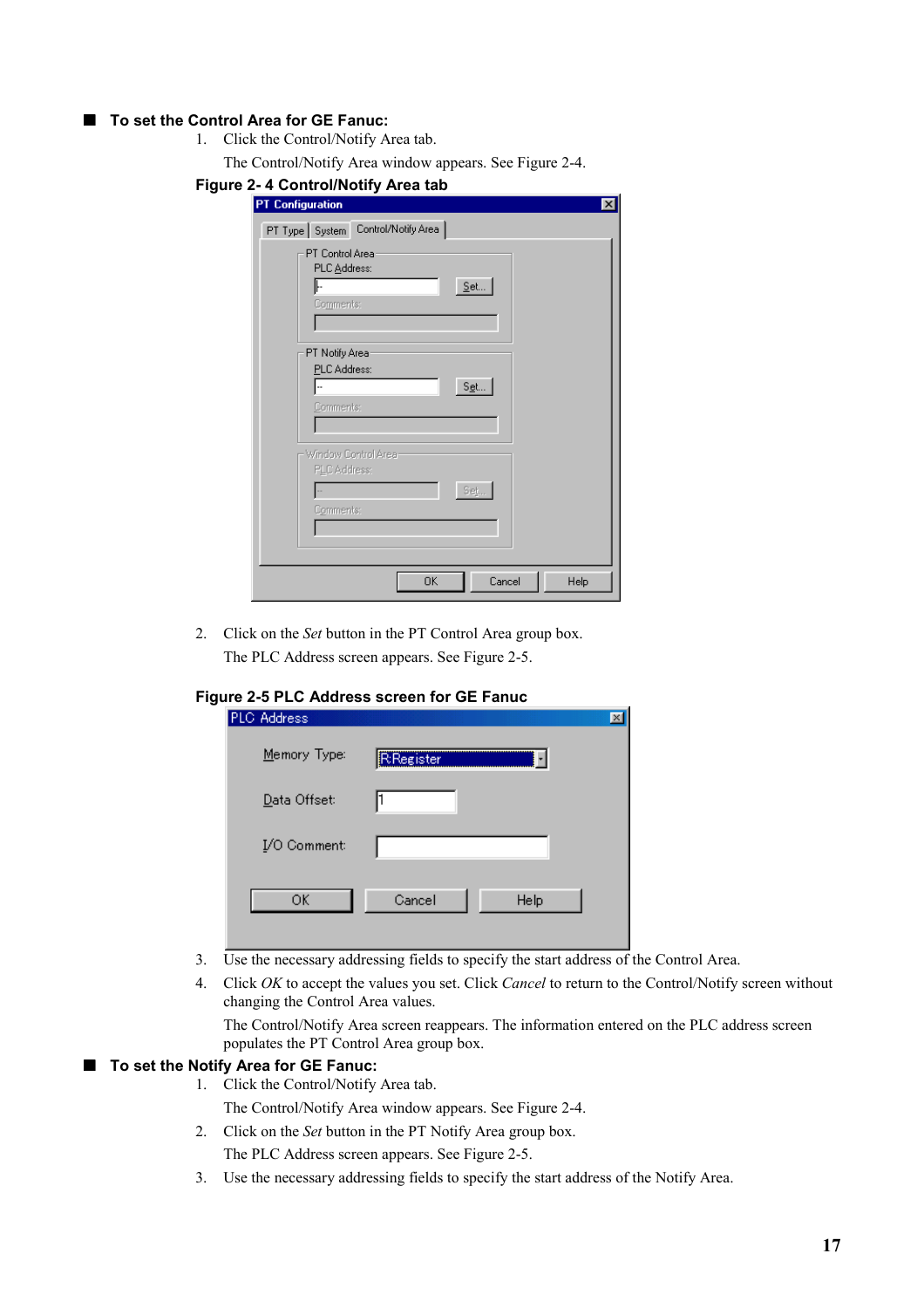#### <span id="page-25-0"></span>**2-2 Setting the Control/Notify Area**

- **Note:** The start address of Notify area must be at least five words apart from start address of the Control Area.
- 4. Click *OK* to accept the values you set. Click *Cancel* to return to the Control/Notify screen without changing Notify Area values.

The Control/Notify Area screen reappears. The information entered on the PLC Address screen populates the PT Notify Area group box.

- 5. Click *OK* on the Control/Notify Area screen.
- A new application window opens and you are ready to create your screen data.

#### **2-2-3 Setting the Control/Notify Area for Siemens**

This section lists the steps necessary to set the Control/Notify/Window Control Area in NTST for Siemens PLCs. This section assumes that you understand the addressing scheme used by your Siemens PLC. Please see your Siemens user manual for assistance with addressing scheme.

#### ■ To set the Control Area for Siemens:

1. Click the Control/Notify Area tab.

The Control/Notify Area window appears. See Figure 2-6.

#### **Figure 2-6 PLC Address screen for Siemens**

| <b>PT Configuration</b>              | $\vert x \vert$ |
|--------------------------------------|-----------------|
| PT Type   System Control/Notify Area |                 |
| PT Control Area<br>PLC Address:      |                 |
| Comments:                            | Set             |
|                                      |                 |
| PT Notify Area:                      |                 |
| PLC Address:                         | Set             |
| Comments:                            |                 |
| Window Control Area                  |                 |
| PLC Address:                         | Set             |
| Comments:                            |                 |
|                                      |                 |
|                                      |                 |
| <b>OK</b>                            | Cancel<br>Help  |

2. Click on the *Set* button in the PT Control Area group box. The PLC Address screen appears. See Figure 2-7.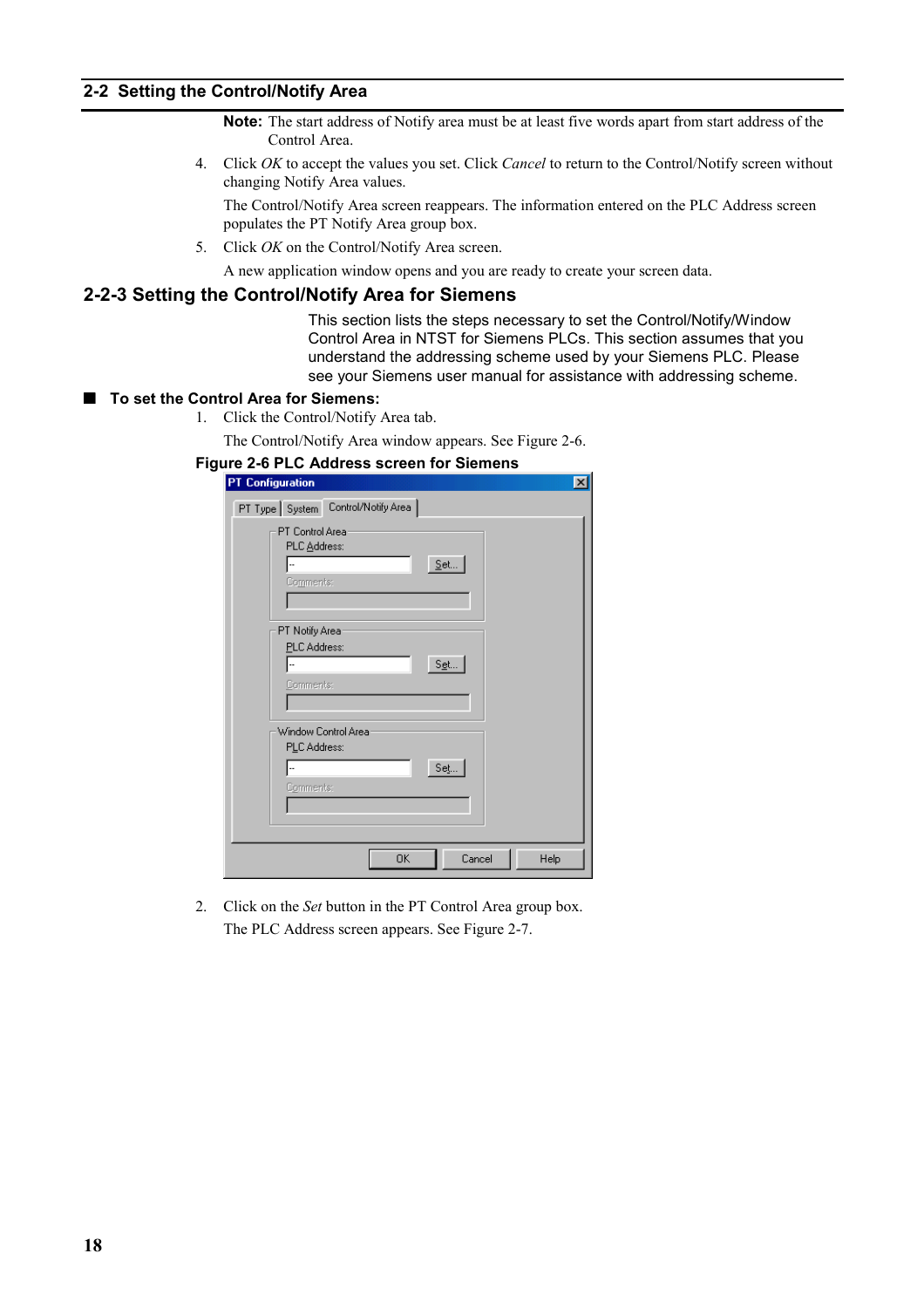#### **Figure 2-7 PLC Address screen for Siemens**

| <b>PLC Address</b>                               |                  |
|--------------------------------------------------|------------------|
| Memory Type<br>DB:Data Block V<br>Address:<br>Iо | Block No.:<br>Iо |
| 1/0 Comments:                                    |                  |
| Cancel<br><b>OK</b>                              | Help             |

- 3. Use the necessary addressing fields to specify the start address of the Control Area.
- 4. Click *OK* to accept the values you set. Click *Cancel* to return to the Control/Notify screen without changing the Control Area values.

The Control/Notify Area screen reappears. The information entered on the PLC address screen populates the PT Control Area group box.

#### ■ To set the Notify Area for Siemens:

- 1. Click the Control/Notify Area tab.
	- The Control/Notify Area window appears. See Figure 2-6.
- 2. Click on the Set button in the PT Notify Area group box. The PLC Address screen appears. See Figure 2-7.
- 3. Use the necessary addressing fields to specify the start address of the Notify Area.

**Note***:* The start address of the Notify area must be at least five words apart from start address of the Control Area.

4. Click OK to accept the values you set. Click Cancel to return to the Control/Notify screen without changing Notify Area values.

The Control/Notify Area screen reappears. The information entered on the PLC Address screen populates the PT Notify Area group box.

#### ■ To set the Window Control Area for Siemens:

1. Click the Control/Notify Area tab.

The Control/Notify Area window appears. See Figure 2-6.

- 2. Click on the Set button in the Window Control Area group box. The PLC Address screen appears. See Figure 2-7.
- 3. Use the necessary addressing fields to specify the start address of the Window Control Area. **Note***:* The start address of Window Control area must be at least nine words apart from start address of the Notify Area.
- 4. Click OK to accept the values you set. Click Cancel to return to the Control/Notify screen without changing Window Control Area values.

The Control/Notify Area screen reappears. The information entered on the PLC Address screen populates the Window Control Area group box.

5. Click OK on the Control/Notify Area screen.

A new application window opens and you are ready to create your screen data.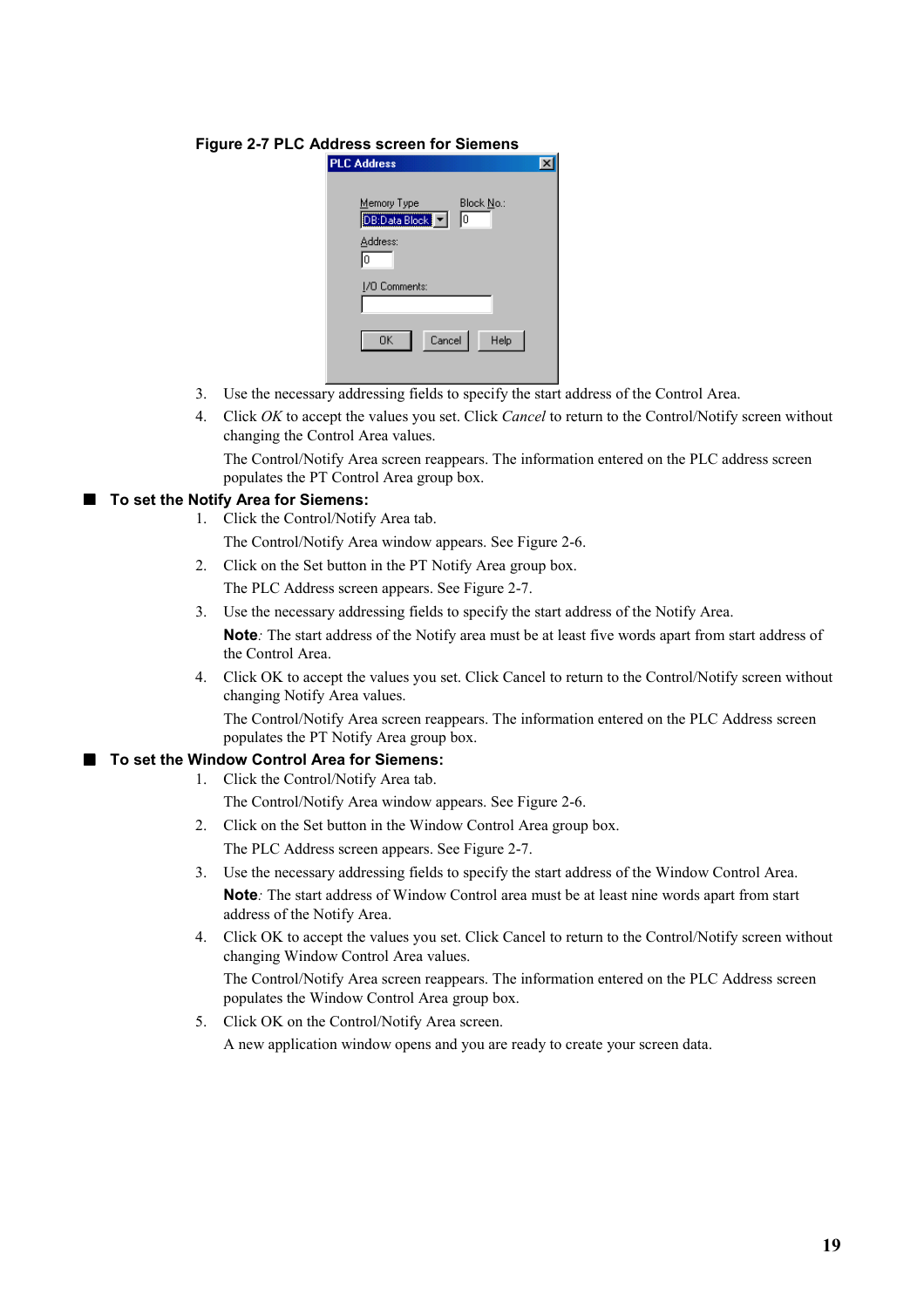### <span id="page-27-0"></span>**2-2-4 Setting the Control /Notify Area for Modicon**

This section lists the steps necessary to set the Control/Notify/Window Area in NTST for Modicon PLCs. This section assumes that you understand the addressing scheme used by your Modicon PLC. Please see your User's Manual of Modicon for assistance with addressing scheme.

- **Note** The notation of address follows the way of TSX Quantum. When you use TSX Micro or Premium, please convert by the following rule.
- To use %M, select "0:Coil" or "1:Input" as memory type.
- To use %MW, select "4:Holding Register" as memory type.

• Add 1 to actual address number in Modicon PLCs for input address number in NTST.

Please refer to the following examples.

| <b>Actual Address</b> | Set Address in NTST |
|-----------------------|---------------------|
| $\%M8$                | 00009               |
| $\%MW30$              | 40031               |
| %MW40 bit3            | 40041/3             |

■ To set the Control Area for Modicon

1. Click the Control/Notify Area tab

The Control /Notify Area window appears, See Figure 2-8 **Figure 2-8 PLC Address screen for Modicon**

| <b>PT Configuration</b><br>$\vert x \vert$              |
|---------------------------------------------------------|
| PT Type System Control/Notify Area                      |
| PT Control Area<br>PLC Address:<br>Set<br>Comments:     |
| PT Notify Area<br>PLC Address:<br>Sgt<br>Comments:      |
| Window Control Area<br>PLC Address:<br>Set<br>Comments: |
| <b>OK</b><br>Cancel<br>Help                             |

2. Click on the *Set* button in the PT Control Area group box. The PLC Address screen appears. See Figure 2-9.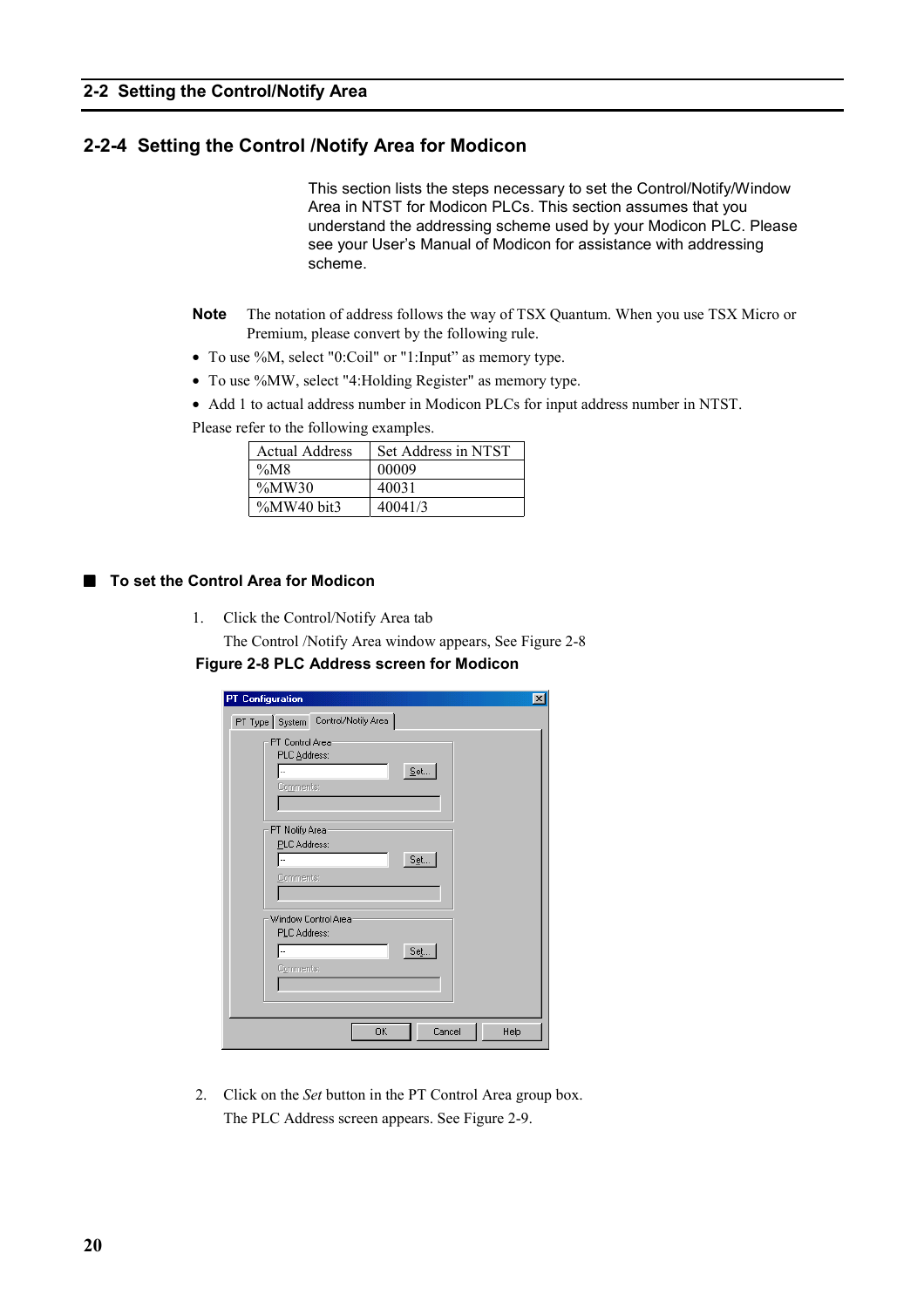#### **Figure 2-9 PLC Address screen for Modicon**

| <b>PLC Address</b>     |  |
|------------------------|--|
|                        |  |
| Memory Type:           |  |
| 4: Holding Register    |  |
|                        |  |
| Address:               |  |
|                        |  |
|                        |  |
| 1/0 Co <u>m</u> ments: |  |
|                        |  |
|                        |  |
| OK<br>Cancel<br>Help   |  |
|                        |  |
|                        |  |

- 3. Use the necessary addressing fields to specify the start address of the Control Area.
- 4. Click *OK* to accept the values you set. Click *Cancel* to return to the Control/Notify screen without changing the Control Area values.

 The Control/Notify Area screen reappears. The information entered on the PLC address screen populates the PT Control Area group box.

#### ■ To set the Notify Area for Modicon:

1. Click the Control/Notify Area tab.

The Control/Notify Area window appears. See Figure 2-8.

- 2. Click on the Set button in the PT Notify Area group box. The PLC Address screen appears. See Figure 2-9.
- 3. Use the necessary addressing fields to specify the start address of the Notify Area. *Note:* The start address of the Notify area must be at least five words apart from start address of the Control Area.
- 4. Click OK to accept the values you set. Click Cancel to return to the Control/Notify screen without changing Notify Area values.

The Control/Notify Area screen reappears. The information entered on the PLC Address screen populates the PT Notify Area group box.

#### ■ To set the Window Control Area for Modicon:

1. Click the Control/Notify Area tab.

The Control/Notify Area window appears. See Figure 2-8.

2. Click on the Set button in the Window Control Area group box.

The PLC Address screen appears. See Figure 2-9.

- 3. Use the necessary addressing fields to specify the start address of the Window Control Area. *Note:* The start address of Window Control area must be at least nine words apart from start address of the Notify Area.
- 4. Click OK to accept the values you set. Click Cancel to return to the Control/Notify screen without changing Window Control Area values. The Control/Notify Area screen reappears. The information entered on the PLC Address screen
- populates the Window Control Area group box. 5. Click OK on the Control/Notify Area screen.

A new application window opens and you are ready to create your screen data.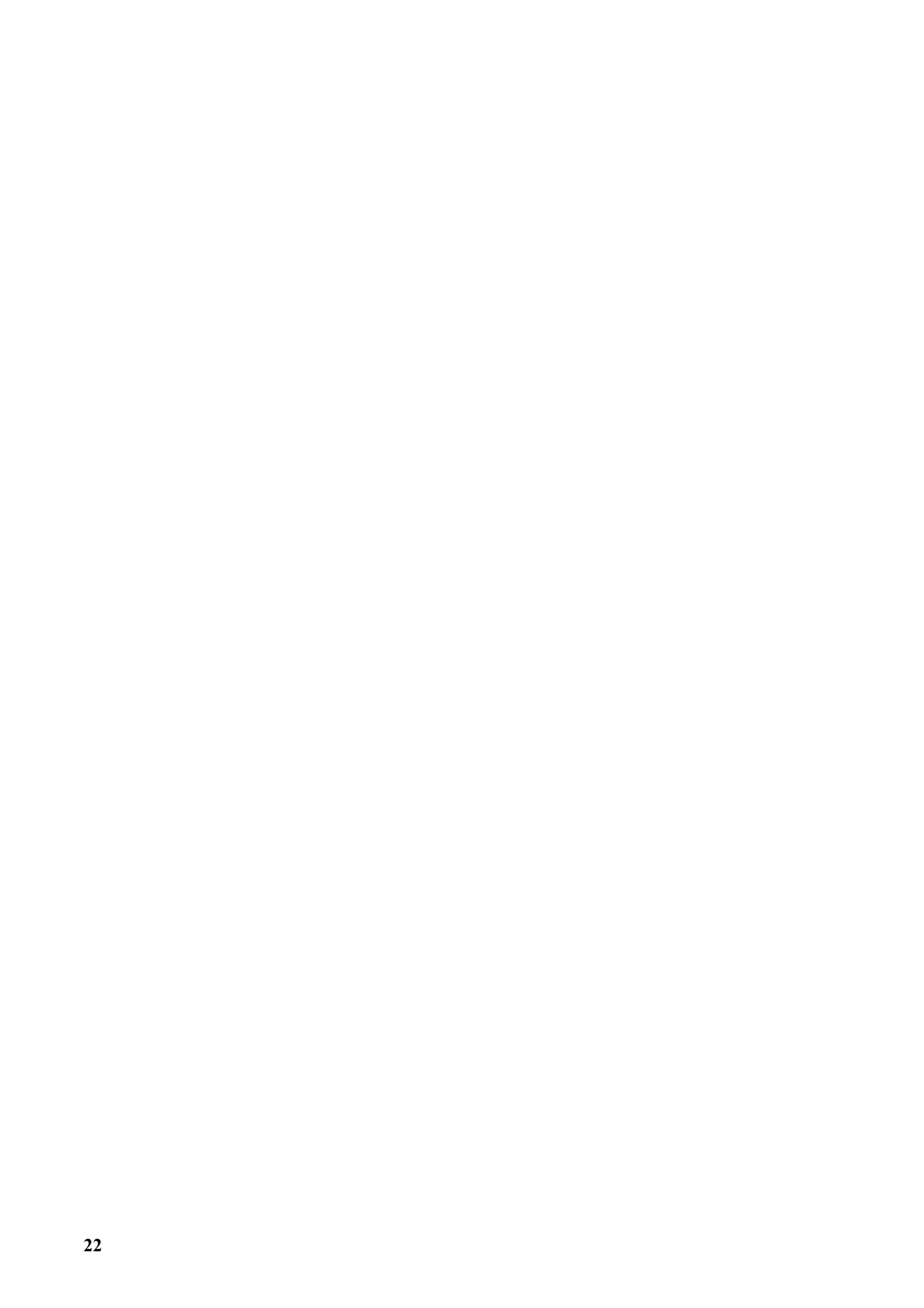# **SECTION 3**

# **Use with Allen-Bradley PLCs**

<span id="page-30-0"></span>This section describes specific hardware configuration requirements and equipment necessary to connect NT31/631 to compatible Allen-Bradley PLCs.

#### **In This Section**

| 3-1-2 Connecting NT31/631 to Allen-Bradley SLC 5/03, 5/04 and 5/05 25       |  |
|-----------------------------------------------------------------------------|--|
|                                                                             |  |
| 3-1-4 Connecting NT31/631 to Allen-Bradlley MicroLogic 1000,1200 and 150027 |  |
| 3-2 Configuring NT31/631 for Communication with Allen-Bradley PLCs29        |  |
|                                                                             |  |
|                                                                             |  |
|                                                                             |  |
|                                                                             |  |
|                                                                             |  |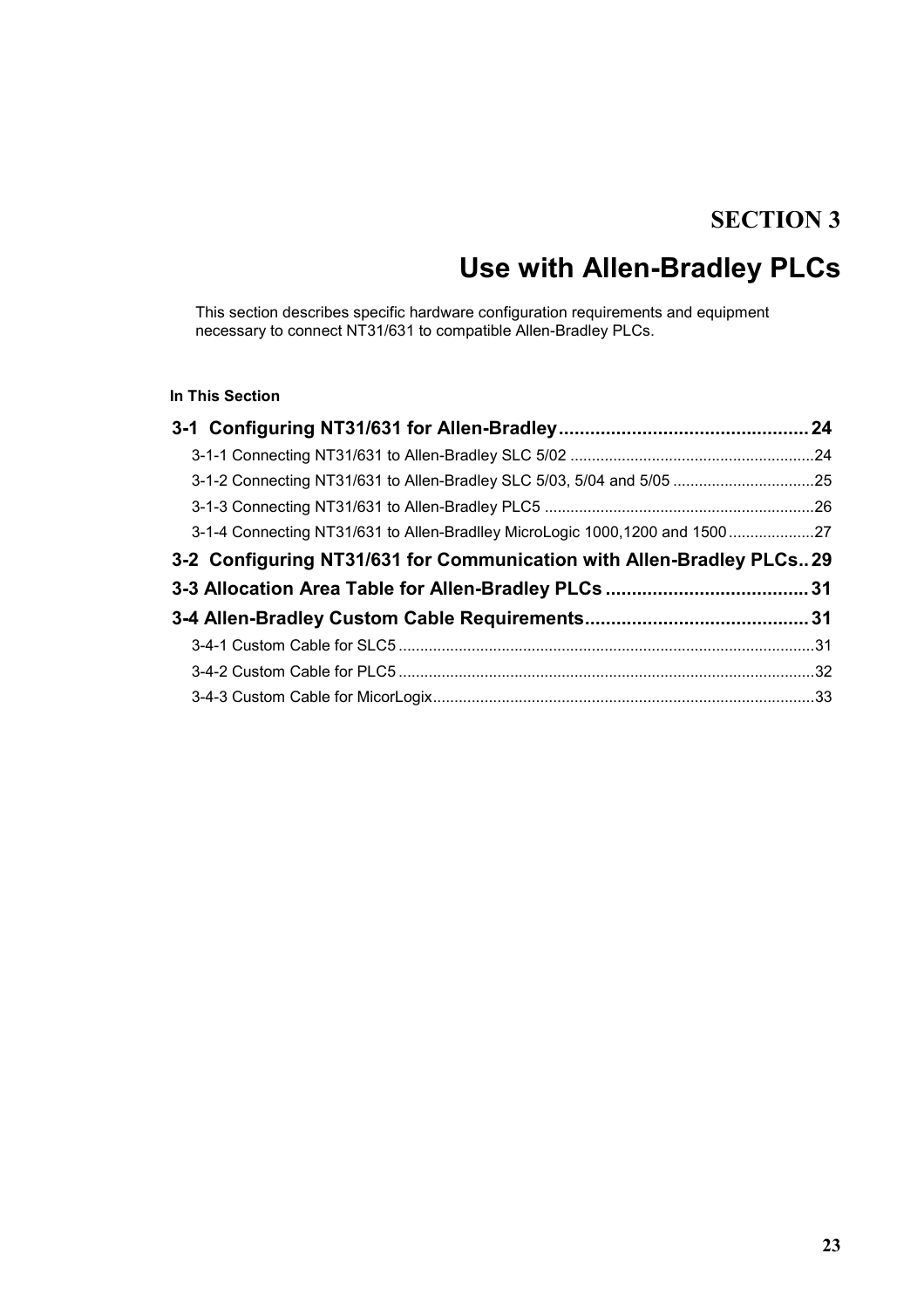# <span id="page-31-0"></span>**3-1 Configuring NT31/631 for Allen-Bradley**

This section describes specific hardware configuration requirements and equipment necessary to connect NT31/631 to compatible Allen-Bradley PLCs.

**Note***:* Do not use 9 to 9 pin cable with 9 to 25 pin adapter when connecting the cable to 25 pin port on the PT.

#### **3-1-1 Connecting NT31/631 to Allen-Bradley SLC 5/02**

To connect the NT31/631 to the Allen-Bradley SLC 5/02 you need the following equipment:

- Allen-Bradley SLC 5/02 PLC
- 1747-KE Communication Module with 1747-C13 cable provided by Allen-Bradley
- NT31/631 PT with serial cable to connect PT and PLC (please see Section 3-4 for appropriate cable)

#### Q **To connect NT31 (port B) to Allen-Bradley 5/02:**

- 1. Connect the 25 pin cable to port B of the NT31.
- 2. Connect the 9 pin end of the cable to the DF1/RS232 port on the 1747-KE module.
- 3. Connect the 1747-C13 cable to the DH485 port on the 1747-KE module.
- 4. Connect the 1747-C13 cable to the DH485 port on the Allen-Bradley SLC 5/02.

#### ■ To connect NT631 (port A or B) or NT31 (port A) to Allen-Bradley 5/02:

- 1. Connect the 9 pin cable (male end) to the 9 pin port of the NT31/631 (port B is default).
- 2. Connect the 9 pin cable (female end) to the DF1/RS232 port on the 1747-KE module.
- 3. Connect the 1747-C13 cable to the DH485 port on the 1747-KE module.
- 4. Connect the 1747-C13 cable to the DH485 port on the Allen-Bradley SLC-5/02.

#### ■ To configure DF1 / RS232 port on 1747-KE Module:

- 1. Set the module for full duplex BSC.
- 2. Set the module for embedded response.
- 3. Set detect for automatic.
- 4. Disable duplicate packet detect.
- 5. Set the baud rate for 9600, 19200 or 38400.



#### **Figure 3-1 Connecting NT31 to Allen-Bradley 5/02**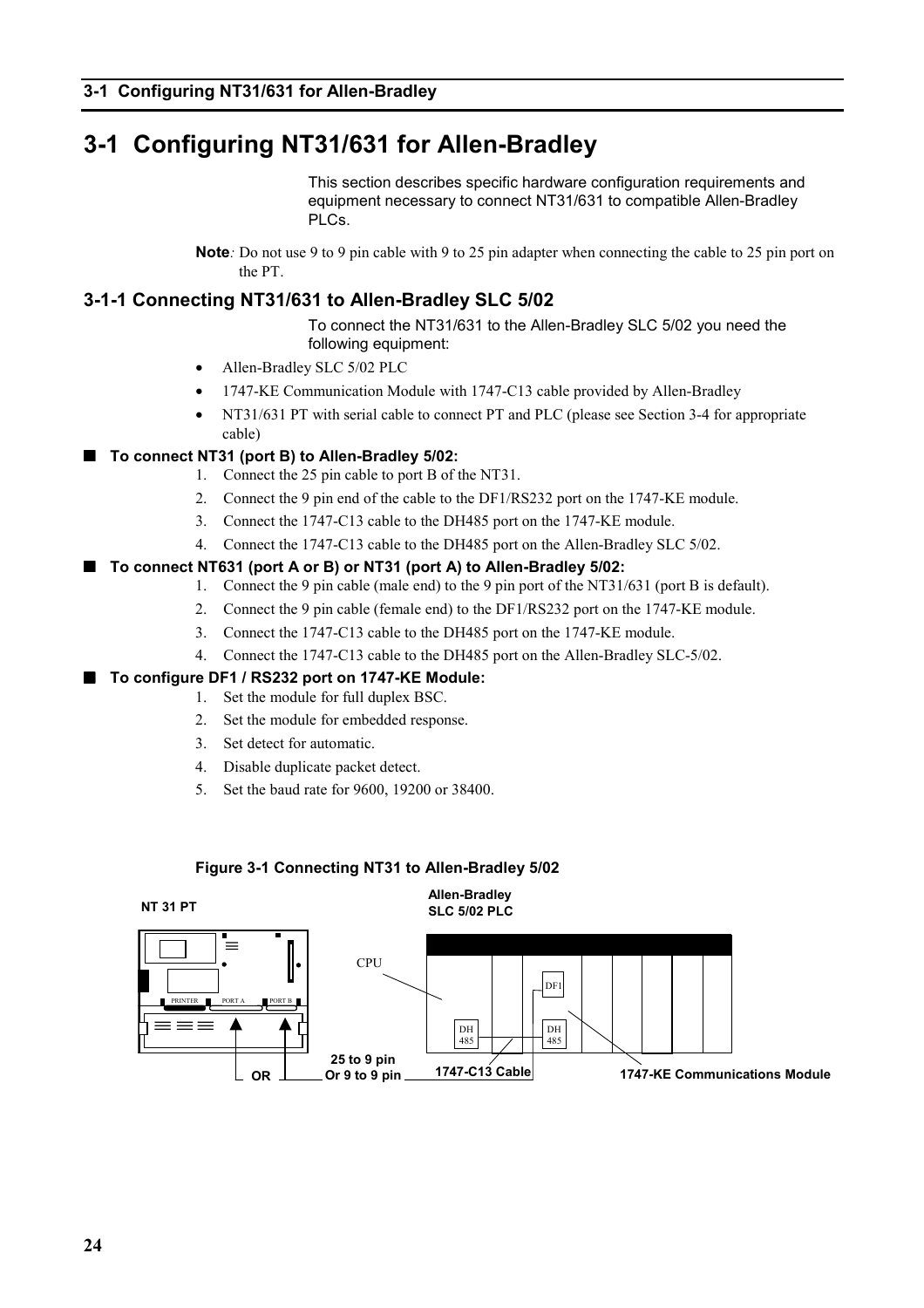#### <span id="page-32-0"></span>**Figure 3-2 Connecting NT631 with Allen-Bradley 5/02**



#### **3-1-2 Connecting NT31/631 to Allen-Bradley SLC 5/03, 5/04 and 5/05**

To connect the NT631 to the Allen-Bradley SLC 5/03, 5/04 and 5/05 you will need the following equipment:

- Allen-Bradley SLC 5/03, 5/04 or 5/05 PLC
- NT31/631 PT with serial cable to connect PT and PLC (please see Section 3-4 for appropriate cable)

#### ■ To connect NT31 (port B) to Allen-Bradley 5/03, 5/04 and 5/05:

- 1. Connect the 25 pin cable to port B of the NT31.
- 2. Connect the 9 pin end of the cable to the RS232 port on CPU.

#### ■ To connect NT631 (port A or B) or NT31 (port A) to Allen-Bradley 5/03, 5/04 and 5/05:

- 1. Connect the 9 pin cable (male end) to the 9 pin port of the NT31/631 (port B is default)
	- 2. Connect the 9 pin cable (female end) to the RS232 port on the CPU.

#### ■ To configure Allen-Bradley 5/03, 5/04 and 5/05 RS232 port:

- 1. Set the module for full duplex BSC.
- 2. Set the module for embedded response.
- 3. Set detect for automatic.
- 4. Disable duplicate packet detect.
- 5. Set the baud rate for 9600, 19200 or 38400.

#### **Figure 3-3 Connecting NT31 to Allen-Bradley 5/03, 5/04 and 5/05**

**Allen-Bradley NT 31 PT SLC 5/03, 5/04, 5/05 PLC**

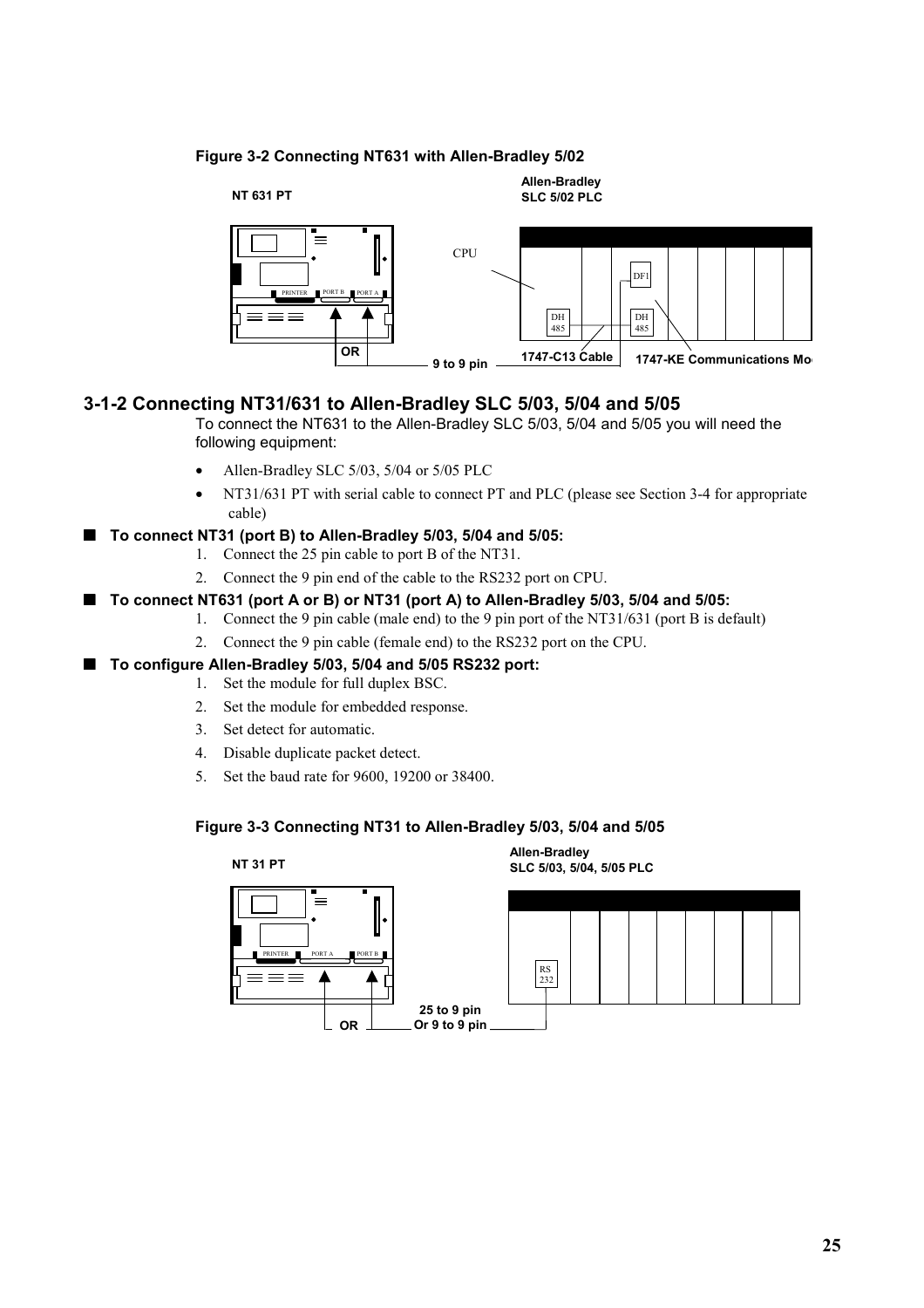#### <span id="page-33-0"></span>**Figure 3-4 Connecting NT631 to Allen-Bradley 5/03, 5/04 and 5/05**



#### **3-1-3 Connecting NT31/631 to Allen-Bradley PLC5**

To connect the NT31/631 to the Allen-Bradley PLC5 you will need the following equipment:

- 1. Allen-Bradley PLC5/11, PLC5/20 or PLC5/20C
- 2. NT31/631 PT with serial cable to connect PT and PLC (please see Section 3-4 for appropriate cable)
- Q **To connect NT31 (port B) to Allen-Bradley 5/11, 5/20 and 5/20C:**
	- 1. Connect the 25 pin cable to port B of the NT31.
	- 2. Connect the another 25 pin end of the cable to the RS232 port on CPU.

#### ■ To connect NT631 (port A or B) or NT31 (port A) to Allen-Bradley 5/11, 5/20 and 5/20C:

1. Connect the 9 pin cable (male end) to the 9 pin port of the NT31/631 (port B is default)

**Allen-Bradley**

2. Connect the 25 pin cable (female end) to the RS232 port on the CPU.

#### ■ To configure Allen-Bradley 5/11, 5204 and 5/20C RS232 port:

- 1. Set the module for full duplex BSC.
- 2. Set Embedded Response Detect of PLC5 for Automatic Mode.
- 3. Disable duplicate packet detect.
- 4. Set Error Checking for BCC
- 5. Set the baud rate for 9600, 19200 or 38400.

#### **Figure 3-5 Connecting NT31 to Allen-Bradley 5/11, 5/20 and 5/20C**



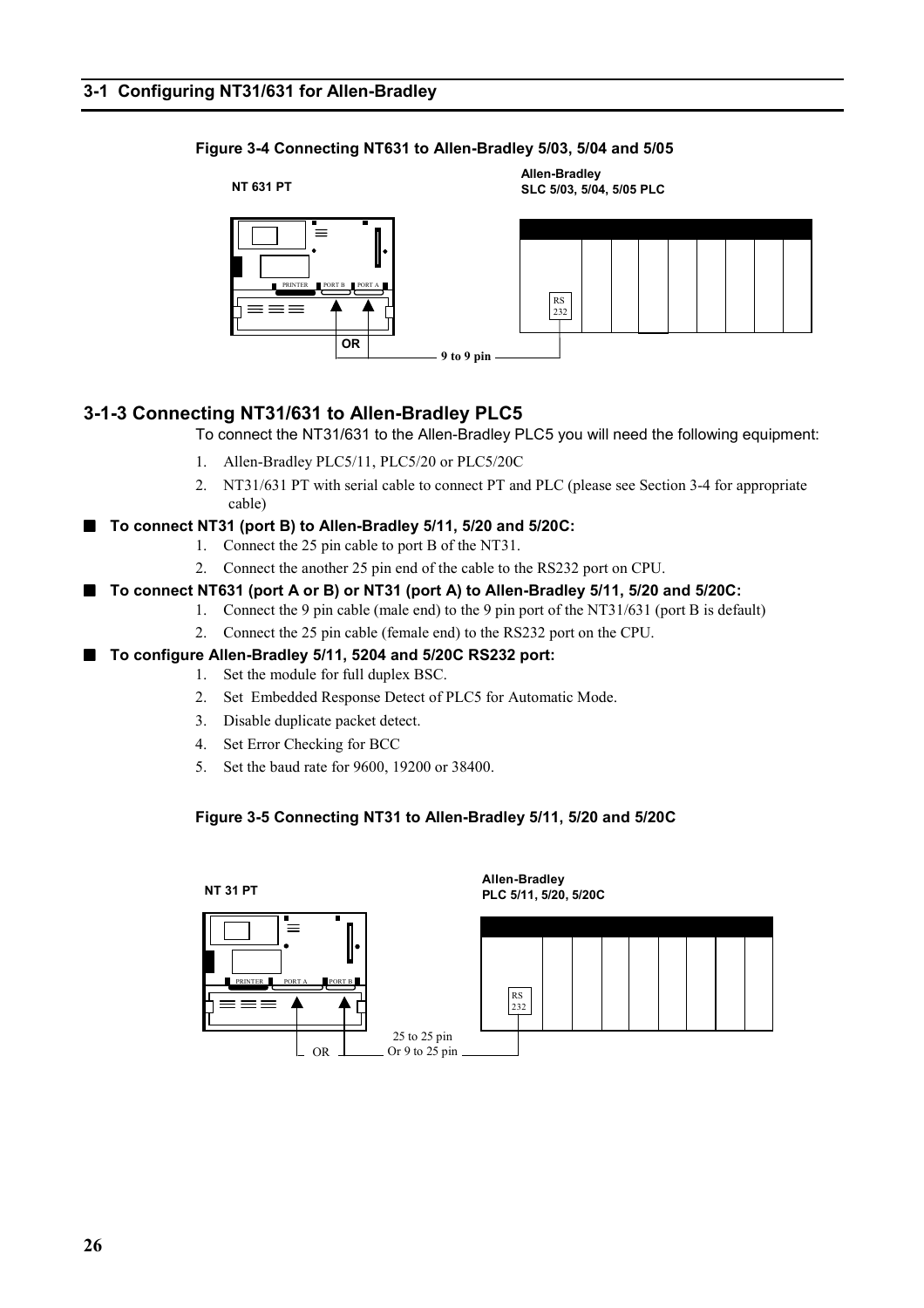#### <span id="page-34-0"></span>**Figure 3-6 Connecting NT631 to Allen-Bradley 5/11, 5/20 and 5/20C**



**Allen-Bradley NT 631 PT PLC 5/11, 5/20, 5/20C**



#### **3-1-4 Connecting NT31/631 to Allen-Bradley MicroLogix 1000, 1200 and 1500**

To connect the NT631 to the Allen-Bradley MicroLogix 1000, 1200 and 1500 you will need the following equipment:

- 1. Allen-Bradley MicroLogix 1000, 1200 or 1500
- 2. NT31/631 PT with serial cable to connect PT and PLC (please see Section 3-4 for appropriate cable)
- Q **To connect NT31 (port B) to Allen-Bradley MicroLogix 1000, 1200 and 1500:**
	- 1. Connect the 25 pin cable to port B of the NT31.
	- 2. Connect the 8 pin Mini Din end of the cable to the communication port on controller.

#### Q **To connect NT631 (port A or B) or NT31 (port A) to Allen-Bradley MicroLogix 1000, 1200 and 1500:**

- 1. Connect the 9 pin cable (male end) to the 9 pin port of the NT31/631 (port B is default)
- 2. Connect the 8 pin Mini Din end of the cable to the communication port on controller.
- Q **To configure Allen-Bradley MicroLogix 1000, 1200 and 1500 communication port:**
	- 1. Use DF1 Full Duplex driver.
		- 2. Set the baud rate for 9600 or 19,200.
		- 3. Set Error Checking for BCC or CRC .(NT31/631 only support BCC for MicroLogic1500)
		- 4. Set Embedded Response for Auto Detect.
		- 5. Disable duplicate packet detect.

#### **Figure 3-7 Connecting NT31 to Allen-Bradley 5/03, 5/04 and 5/05**



**Figure 3-8 Connecting NT631 to Allen-Bradley MicroLogix 1000, 1200 and 1500**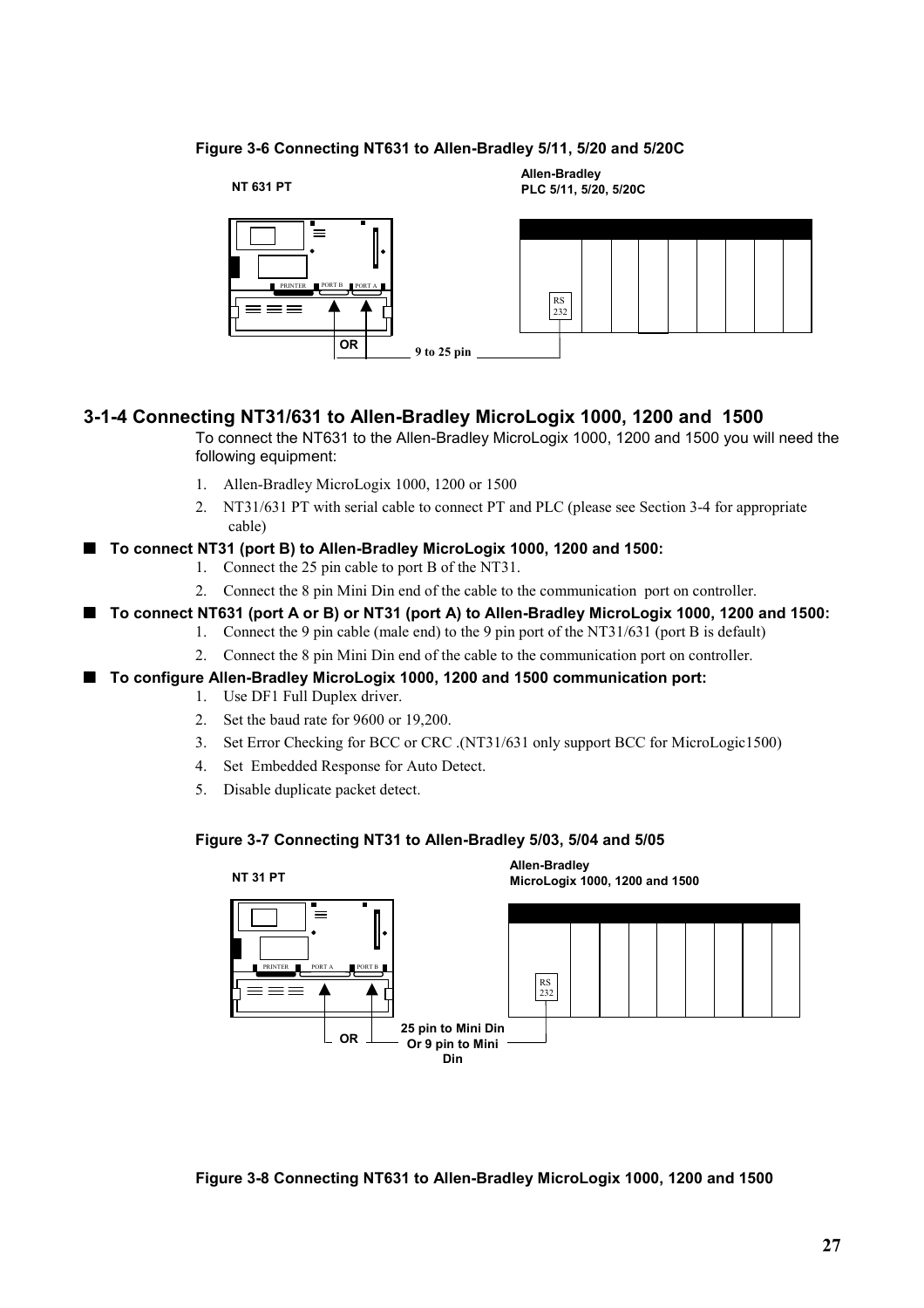### **3-1 Configuring NT31/631 for Allen-Bradley**

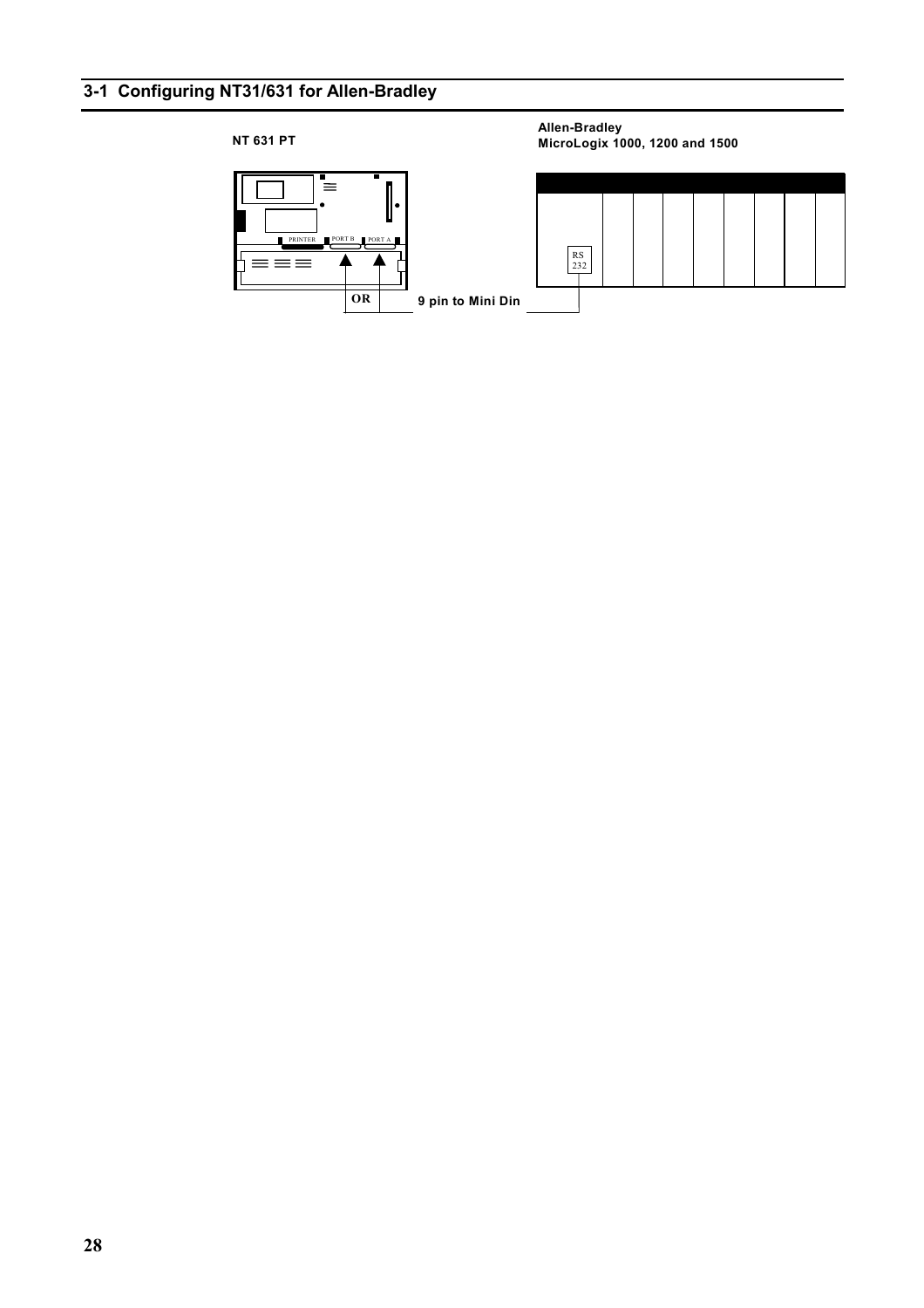### **3-2 Configuring NT31/631 for Communication with Allen-Bradley PLCs**

Allen-Bradley PLCs communicates to NT31/631 using the DF1 protocol. This section describes setting the memory switches on the PT for use with Allen-Bradley PLCs. You can configure Port A or Port B on the PT for communications with Allen-Bradley PLCs.

#### ■ To Configure NT31/631 communication for Allen-Bradley:

- 1. Start the PT.
- 2. Press two corner keys on the PT at the same time to enter the *System Menu*. The *System Menu* screen appears. See Figure 3-9.

#### **Figure 3-9 System Menu**

| <b>SYSTEM MENU</b>    |  |  |
|-----------------------|--|--|
| Ouit                  |  |  |
| <b>Transmit Mode</b>  |  |  |
| Maintenance Mode      |  |  |
| <b>Expansion Mode</b> |  |  |
|                       |  |  |

3. Select *Maintenance Mode*.

The *Maintenance Mode* menu screen appears. See Figure 3-10.

#### **Figure 3-10 Maintenance Mode Menu**

| Ouit                | PT Settings       |
|---------------------|-------------------|
| Memory Init.        | Display History   |
| Memory Switch       | Alarm History     |
| <b>LCD</b> Settings | Screen Data Disp. |
| Calendar Check      | I/O Check         |

4. Select *Memory Switch*.

The *Memory Switch* screen appears. See Figure 3-11. **Figure 3-11 Memory Switch screen (1/4)**



5. Press the down arrow (next screen) or the up arrow (previous screen) touch switch until the fourth memory switch screen appears.

> When you reach the fourth screen, (4/4) displays in the upper left corner of the PT. Port B is the default port for communication between the PT and PLC. DF1/RS232 (1:1) displays to the right of the *Comm. B Method* touch switch. See Figure 3-12. To use Port B skip to step 7.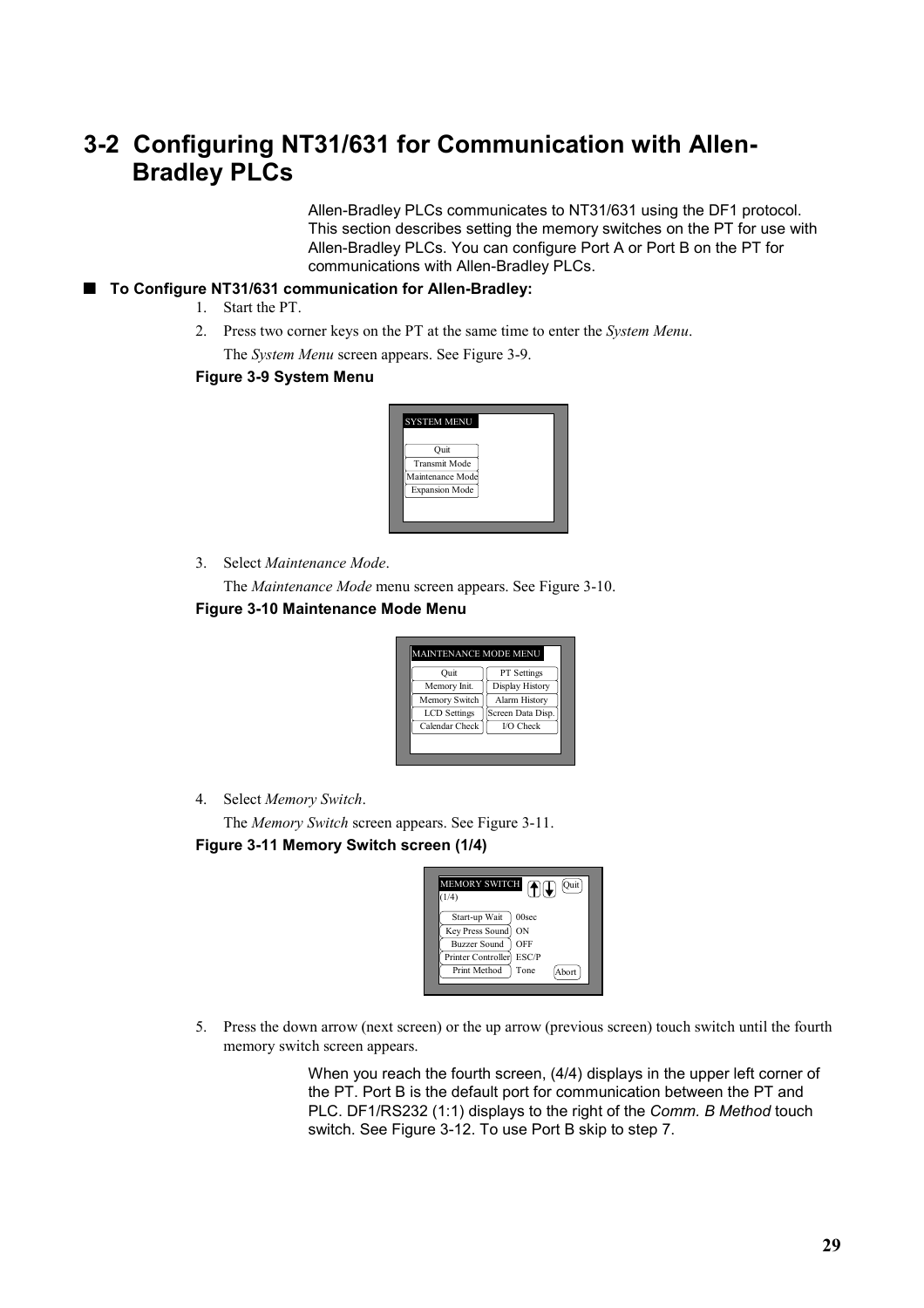#### **3-2 Configuring NT31/631 for Communication with Allen-Bradley PLCs**

#### **Figure 3-12 Memory Switch screen (4/4), Comm B Method**



6. To use port A, press the *Comm. A Method* touch switch until DF1/RS-232 (1:1) is shown to the right of the touch switch. Press the *Comm. B Method* touch switch until it displays None. See Figure 3-13.

#### **Figure 3-13 Memory Switch screen (4/4), Comm A. Method**



7. Press the *Set* touch switch to the right of the selected *Comm. Method* touch switch. A screen displays with settings for the selected port. See Figure 3-14.

#### **Figure 3-14 Memory Switch Comm. Port Settings**



8. Press each touch switch until the desired setting displays.

The setting option changes each time the touch switch is pressed.

**Note** You may only use 9600 or 19200 for communication between Allen-Bradley and NT31/631.

"CRC" cannot be used as *Error Check* for communication with MicroLogix 1500.

9. Press the *Quit* touch switch twice.

The *Maintenance Mode Menu* screen displays. The communication port and speed settings are saved.

10. Press the *I/O Check* touch switch, then the *I/F check* touch switch, and then *Comm. Port A* or *Comm. Port B*, to confirm communication between the PT and PLC. Press the *Execute* button. If settings are correct, receive data shows '\*\*\*'. If settings are incorrect, you will receive an error message.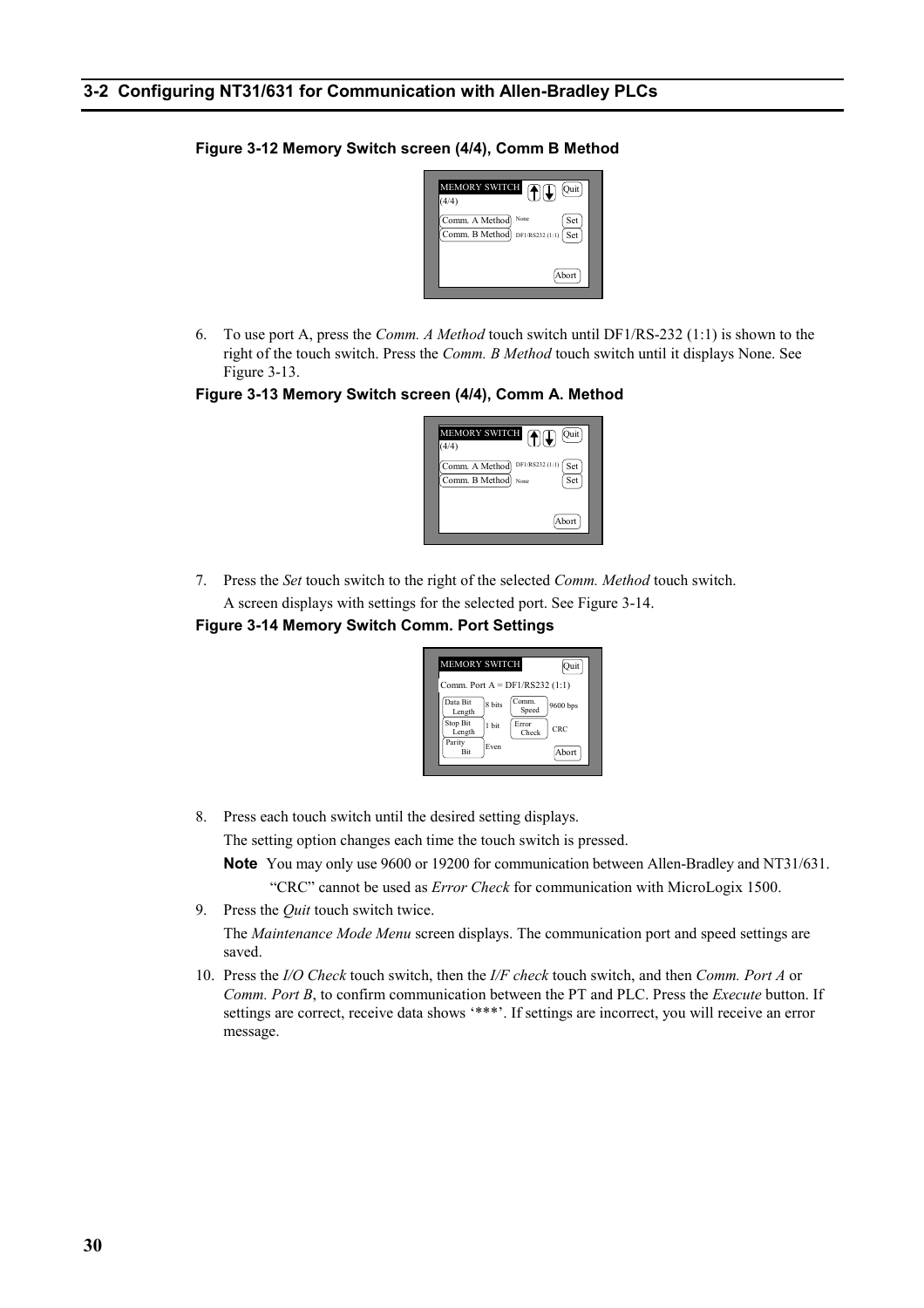### **3-3 Allocation Area Table for Allen-Bradley PLCs**

**Allen-Bradley SLC 500**

| <b>Memory</b><br><b>Type</b> | <b>Identifier</b> | <b>File Number</b><br>Range | <b>Element</b><br><b>Number</b><br>Range | Sub-<br><b>Element</b><br><b>Number</b><br>Range | <b>Bit</b><br>Range |
|------------------------------|-------------------|-----------------------------|------------------------------------------|--------------------------------------------------|---------------------|
| Bit                          | B                 | 3,9:255                     | B 0:255                                  |                                                  | 0:15                |
| Counter                      | С                 | 5,9:255                     | $C$ 0:255                                | 0:2                                              | 0:15                |
| Integer                      | N                 | 7,9:255                     | N 0:255                                  | $- -$                                            | 0:15                |
| Control                      | R                 | 6,9:255                     | R 0:255                                  | 0:2                                              | 0:15                |
| <b>Status</b>                | S                 |                             | S 0:255                                  | --                                               | 0:15                |
| Time                         |                   | 4,9:255                     | T 0:255                                  | 0:2                                              | 0:15                |

#### **Input/Output Settings**

| <b>Memory</b><br>$T$ ype | <b>Identifier</b> | <b>Slot Number</b> | <b>Word Number</b> | <b>Terminal Number</b> |
|--------------------------|-------------------|--------------------|--------------------|------------------------|
| Input                    |                   | 1:30               | 0:255              | 0:15                   |
| Dutput                   |                   | 1:30               | 0:255              | 0:15                   |

 *Note for PLC5 users*:

- *Rack Number* should be entered in place of *Slot Number entry.*
- *Group Number* should be entered in place of *Word Number* entry.
- *Bit Number* should be entered in place of *Terminal Number* in decimal. Valid value are 0 through 15.

### **3-4 Allen-Bradley Custom Cable Requirements**

#### **3-4-1 Custom Cable Cable for SLC5**

#### **Figure 3-15 Allen-Bradley to NT31/631 Custom Cable (9 to 9 Pin Connect)**

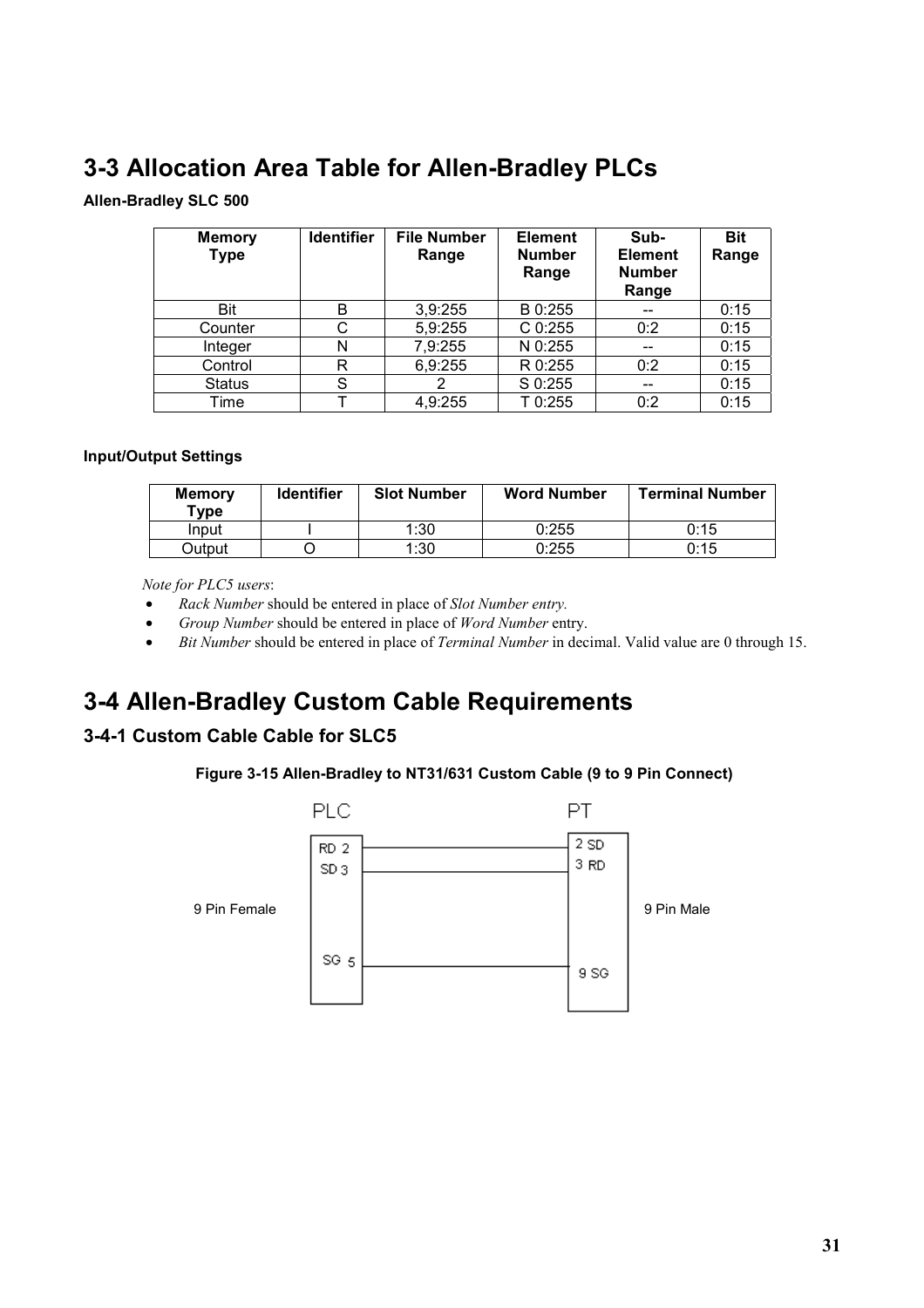

#### **Figure 3-16 Allen-Bradley to NT31/631 Custom Cable (9 to 25 Pin Connect)**

#### **3-4-2 Custom Cable for PLC5**

#### **Figure 3-17 Allen-Bradley to NT31/631 Custom Cable (25 to 9 Pin Connect)**



#### **Figure 3-18 Allen-Bradley to NT31/631 Custom Cable (25 to 25 Pin Connect)**

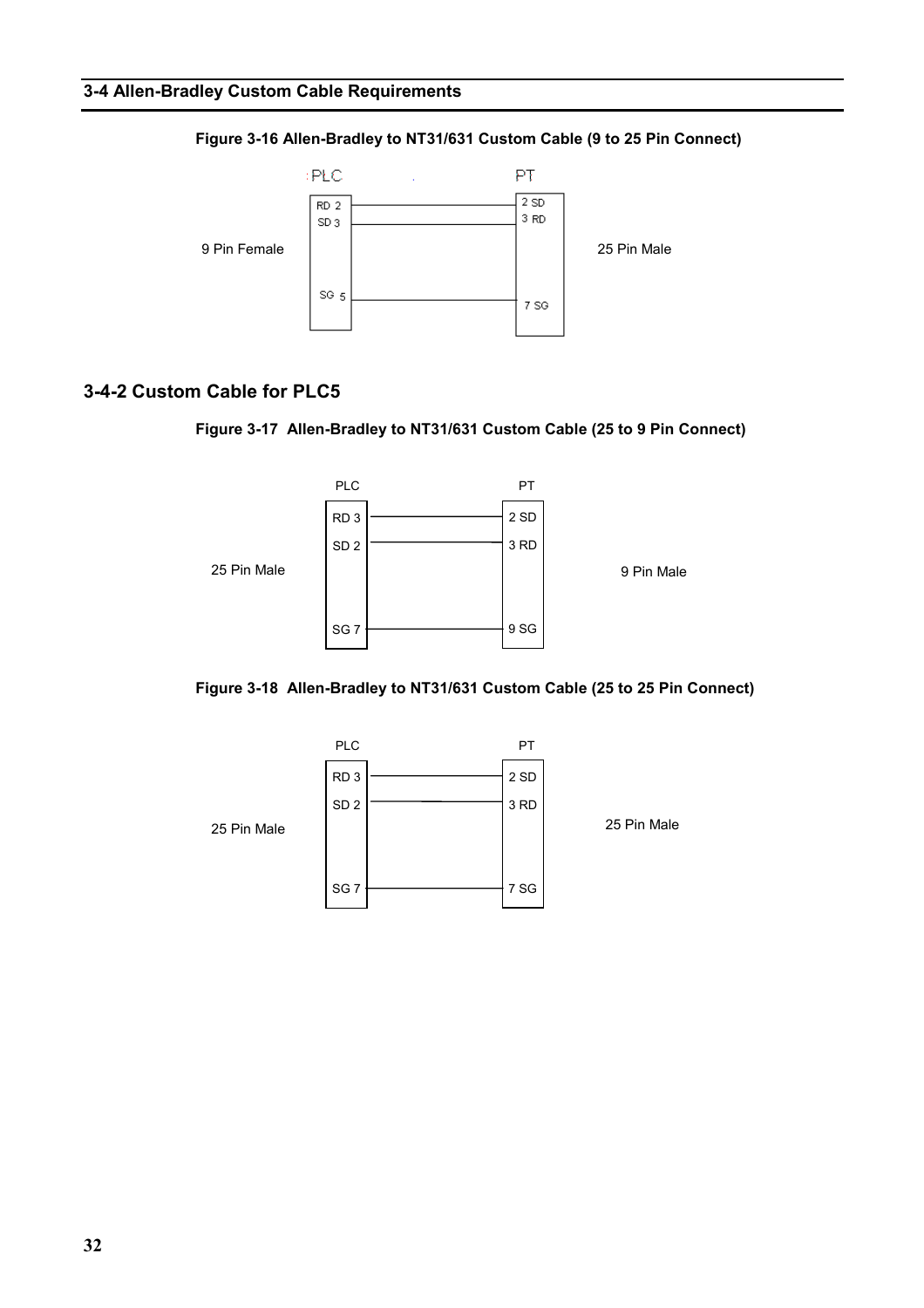### **3-4-3 Custom Cable for MicorLogic**

**Figure 3-19 Allen-Bradley to NT31/631 Custom Cable (8 pin Mini Din to 9 Pin Connect)**



**Figure 3-20 Allen-Bradley to NT31/631 Custom Cable (8 pin Mini Din to 25 Pin Connect)**

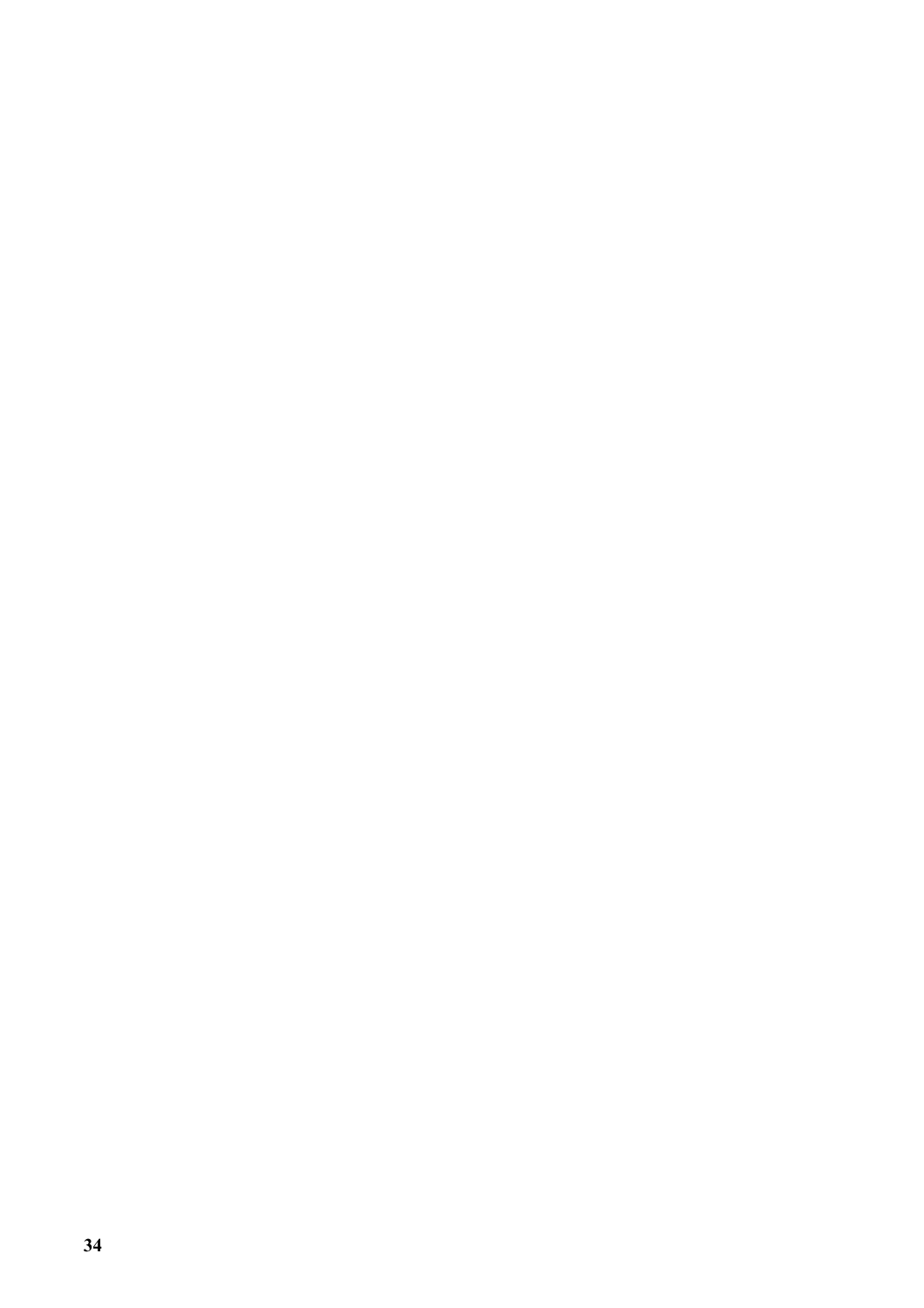### **SECTION 4**

# **Use with GE Fanuc PLCs**

This section describes specific hardware configuration requirements and equipment necessary to connect NT31/631 to compatible GE Fanuc PLCs.

#### **In This Section**

| 4-1-1 Connecting NT31/631 to GE Fanuc 90-20 or 90-30 with Built-in Serial Port36 |  |
|----------------------------------------------------------------------------------|--|
|                                                                                  |  |
| 4-2 Configuring NT31/631 for Communication with GE Fanuc PLCs 39                 |  |
|                                                                                  |  |
|                                                                                  |  |
| 4-5 GE Fanuc CMM Module Custom Cable Requirements 42                             |  |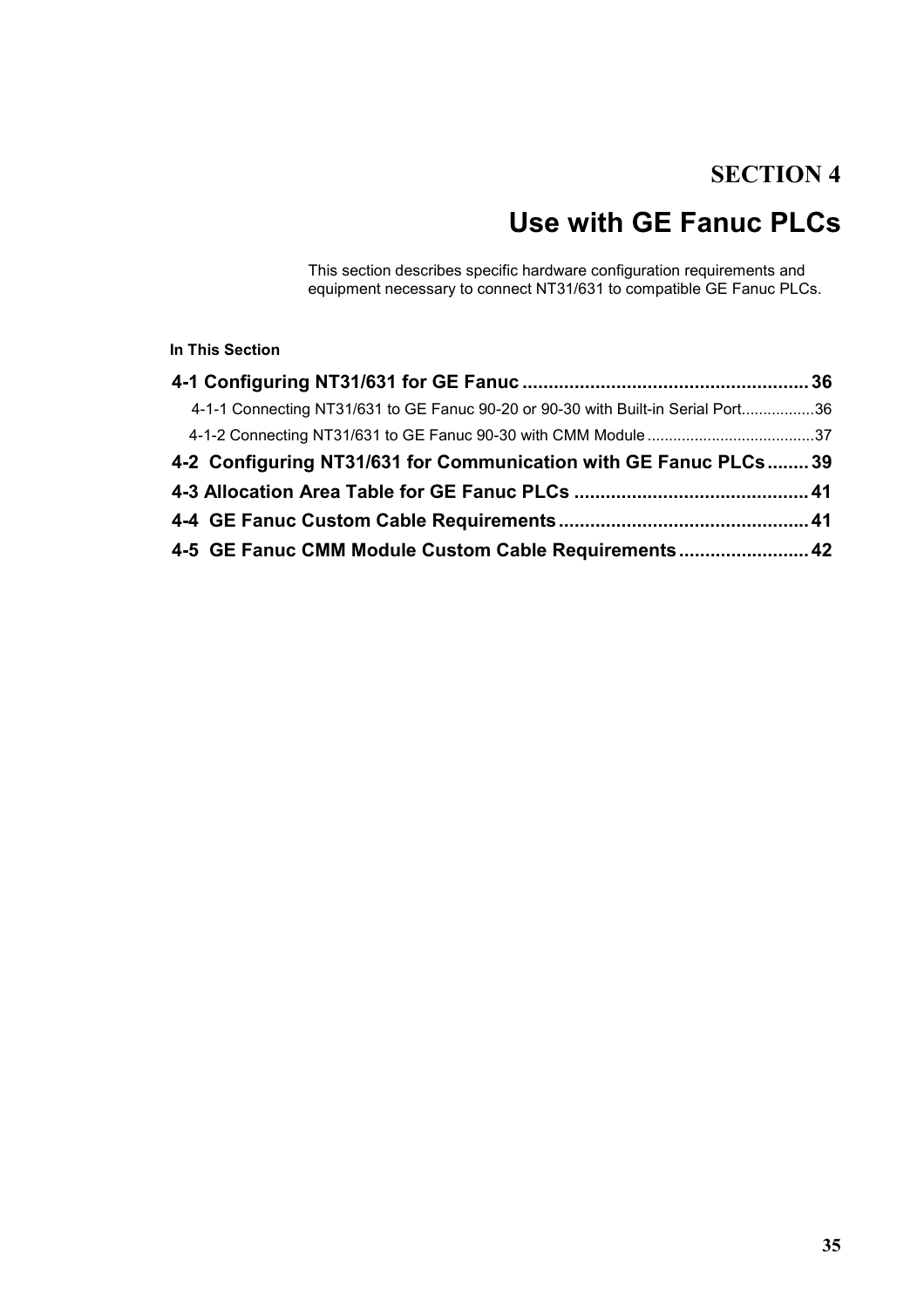### **4-1 Configuring NT31/631 for GE Fanuc**

This section describes specific hardware configuration requirements and equipment necessary for connecting NT31/631 to compatible GE Fanuc 90-20 or 90-30 PLCs.

**Note:** Do not use 9 to 9 pin cable with 9 to 25 pin adapter when connecting the cable to 25 pin port on the PT.

#### **4-1-1 Connecting NT31/631 to GE Fanuc 90-20 or 90-30 with Built-in Serial Port**

To connect the NT31/631 to the GE Fanuc 90-30 with a built-in serial port you will need the following equipment:

- y GE Fanuc 90-20 or 90-30 PLC with a built-in serial port
- 15 to 25 pin adapter (available from GE Fanuc) or 15 to 9 pin adapter (available from Horner Electric)
- NT31/631 PT with serial cable to connect PT and PLC (please see Section 4-4 for appropriate cable)

#### ■ To connect NT31 (port B) to GE Fanuc 90-20 or 90-30 with built-in serial port:

- 1. Connect the 25 pin cable to port B of the NT31.
- 2. Connect the 9 pin end of the cable to the 15 to 9 pin adapter.
- 3. Connect the adapter to the SNP port on the GE Fanuc 90-30 with built-in serial port.
- Q **To connect NT31/631 (port A or B) or NT31 (port A) to GE Fanuc 90-20 or 90-30 with built-in serial port:**
	- 1. Connect the 9 pin cable (male end) to the 9 pin port of the NT31/631 (port B is default).
	- 2. Connect the 9 pin cable (female end) to the 15 to 9 pin adapter.
	- 3. Connect the adapter to the SNP port on the GE Fanuc 90-30 with built-in serial port.

#### ■ To configure serial port for GE Fanuc:

- 1. Configure the GE Fanuc serial port for SNP-X mode.
- 2. Set the baud rate for 9600 or 19,200.

#### **Figure 4-1 Connecting NT31 to GE Fanuc with Built-in Serial Port**

**25 to 9 pin with adapter Or 9 to 9 pin with adapter**



**GE Fanuc 90-20 or 90-30 with built in serial port**

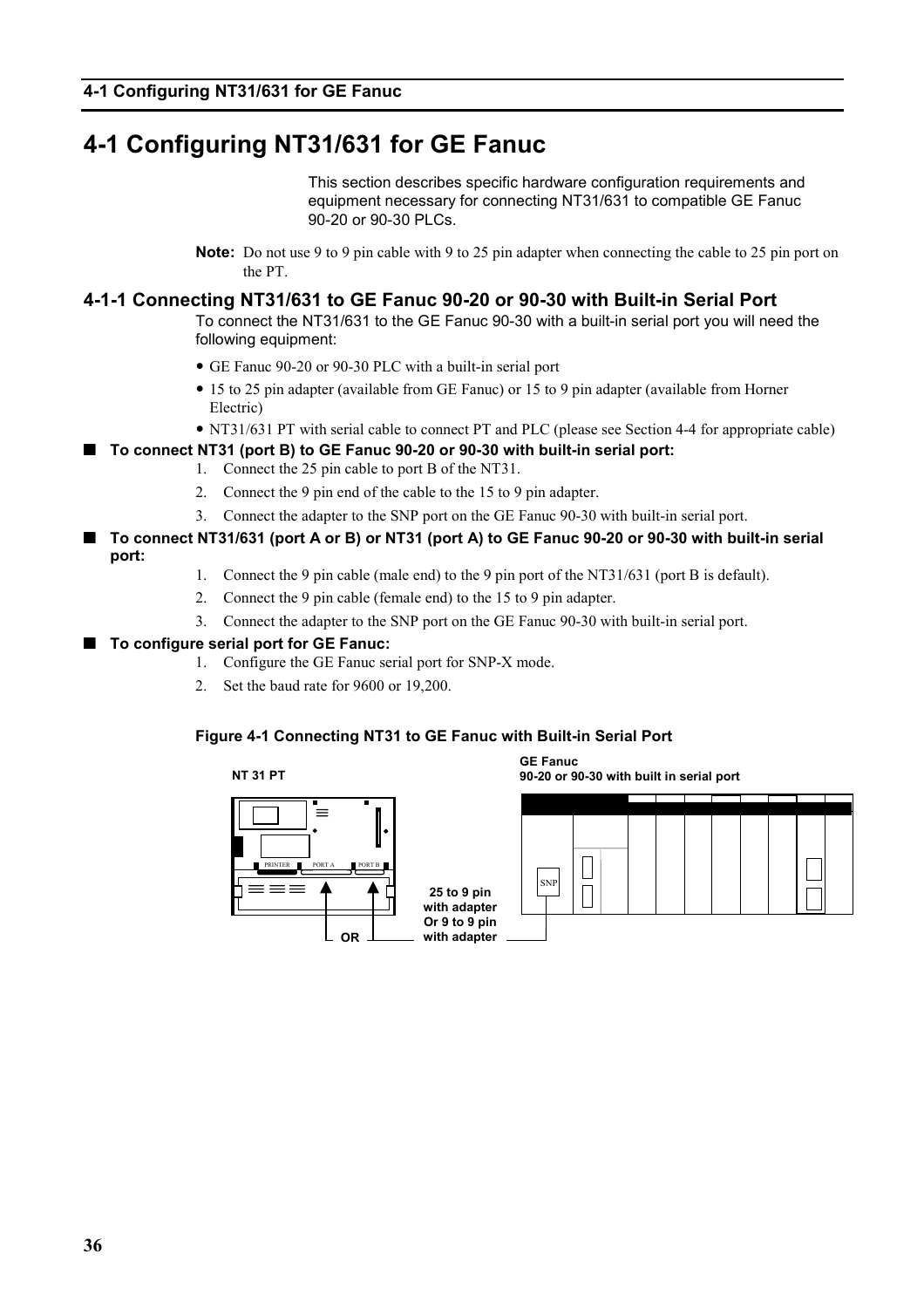#### **Figure 4-2 Connecting NT631 to GE Fanuc with Built-in Serial Port**



#### **4-1-2 Connecting NT31/631 to GE Fanuc 90-30 with CMM Module**

To connect the NT31 to the GE Fanuc 90-30 with a CMM module you will need the following equipment:

- GE Fanuc 90-30 PLC with CMM module
- NT31/631 PT with serial cable to connect PT and PLC (please see Section 4-4 for appropriate cable)
- To connect NT31 (port B) to GE Fanuc 90-30 with CMM module:
	- 1. Connect the 25 pin cable to port B of the NT31.
	- 2. Connect the 25 pin end of the cable to the RS232 port on the CMM module.
- To connect NT631 (port A or B) or NT31 (port A) to GE Fanuc 90-30 with CMM module:
	- 1. Connect the 9 pin cable to the 9 pin port of the NT31/631 (port B is default).
	- 2. Connect the 25 pin end of the cable to the RS232 port on the CMM module.

#### ■ To configure serial port for CCM Module:

- 1. Configure the CMM Module for SNP mode.
- 2. Set the baud rate for 9600 or 19

#### **Figure 4-5 Connecting NT31 to GE Fanuc with CMM Module**

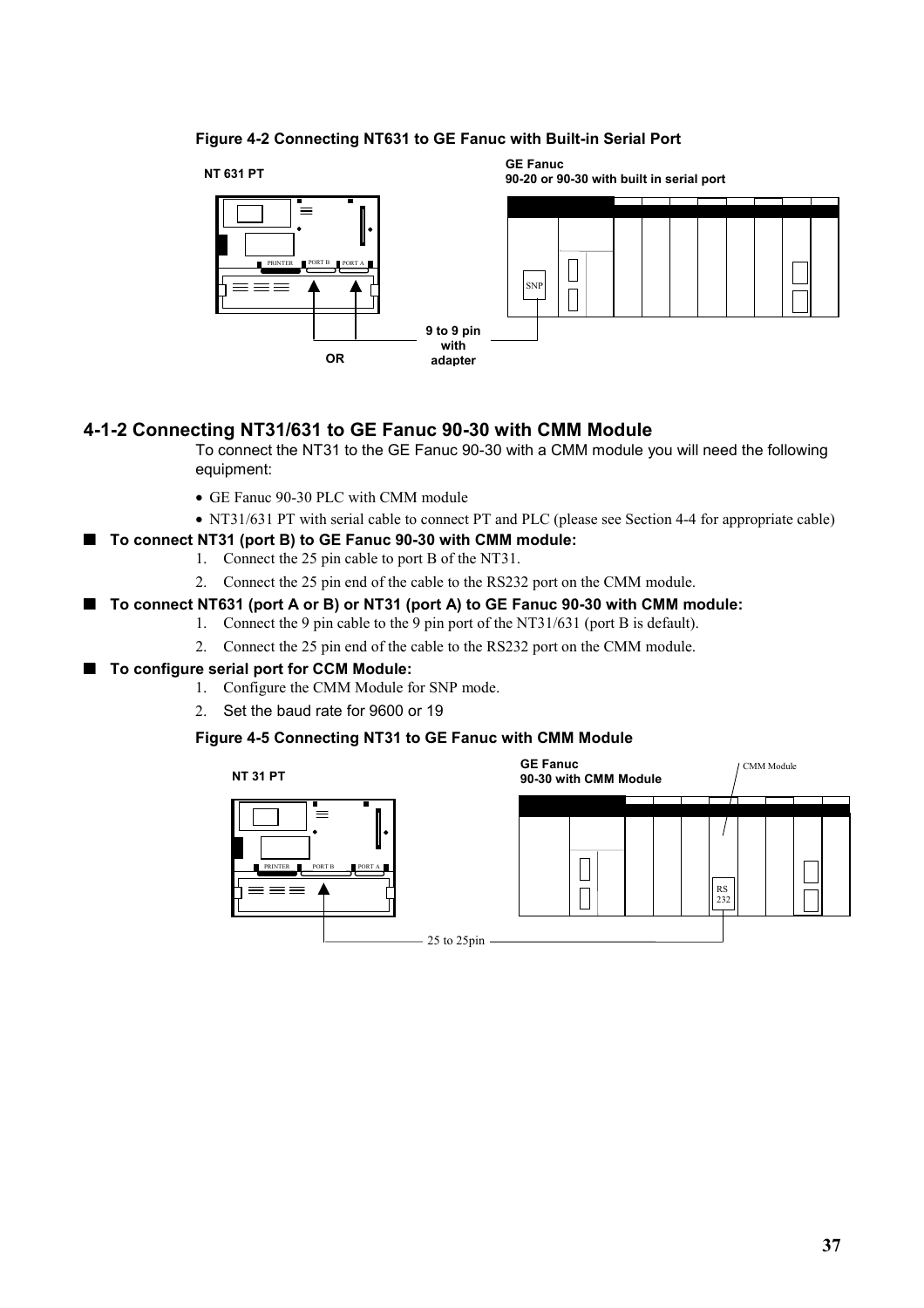### **Figure 4-6 Connecting NT631 to GE Fanuc with CMM Module**

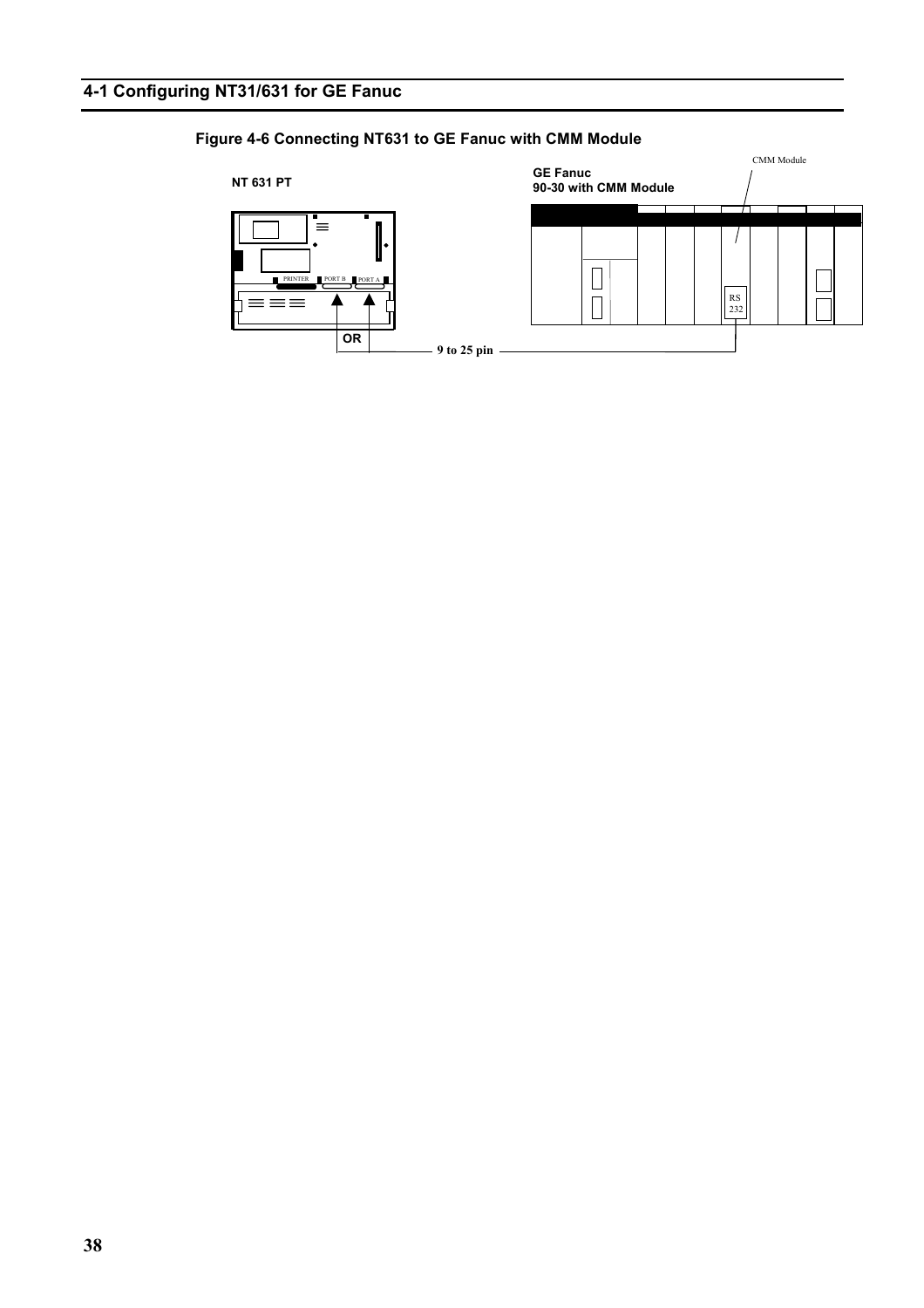### **4-2 Configuring NT31/631 for Communication with GE Fanuc PLCs**

GE Fanuc PLCs communicate to NT31/631 using the SNP protocol. This section describes setting the memory switches on the PT for use with GE Fanuc PLCs. You can configure Port A or Port B on the PT for communications with GE Fanuc PLCs.

#### ■ To Configure NT31/631 communication for GE Fanuc:

- 1. Start the PT.
- 2. Press two corner keys on the PT at the same time to enter the *System Menu*. The *System Menu* screen appears. See Figure 4-7.

#### **Figure 4-7 System Menu**

| Ouit                  |  |
|-----------------------|--|
| <b>Transmit Mode</b>  |  |
| Maintenance Mode      |  |
| <b>Expansion Mode</b> |  |

3. Select *Maintenance Mode*.

The *Maintenance Mode* menu screen appears. See Figure 4-8.

#### **Figure 4-8 Maintenance Mode Menu**

| Ouit                | PT Settings       |
|---------------------|-------------------|
| Memory Init.        | Display History   |
| Memory Switch       | Alarm History     |
| <b>LCD</b> Settings | Screen Data Disp. |
| Calendar Check      | I/O Check         |

4. Select *Memory Switch*.

The *Memory Switch* screen appears. See Figure 4-9. **Figure 4-9 Memory Switch screen (1/4)**



5. Press the down arrow (next screen) or the up arrow (previous screen) touch switch until the fourth memory switch screen appears.

When you reach the fourth screen, (4/4) displays in the upper left corner of the PT. Port B is the default port for communication between the PT and PLC. SNP-X (1:1) displays to the right of the *Comm. B Method* touch switch. See Figure 4-10. To use port B, skip to step 7.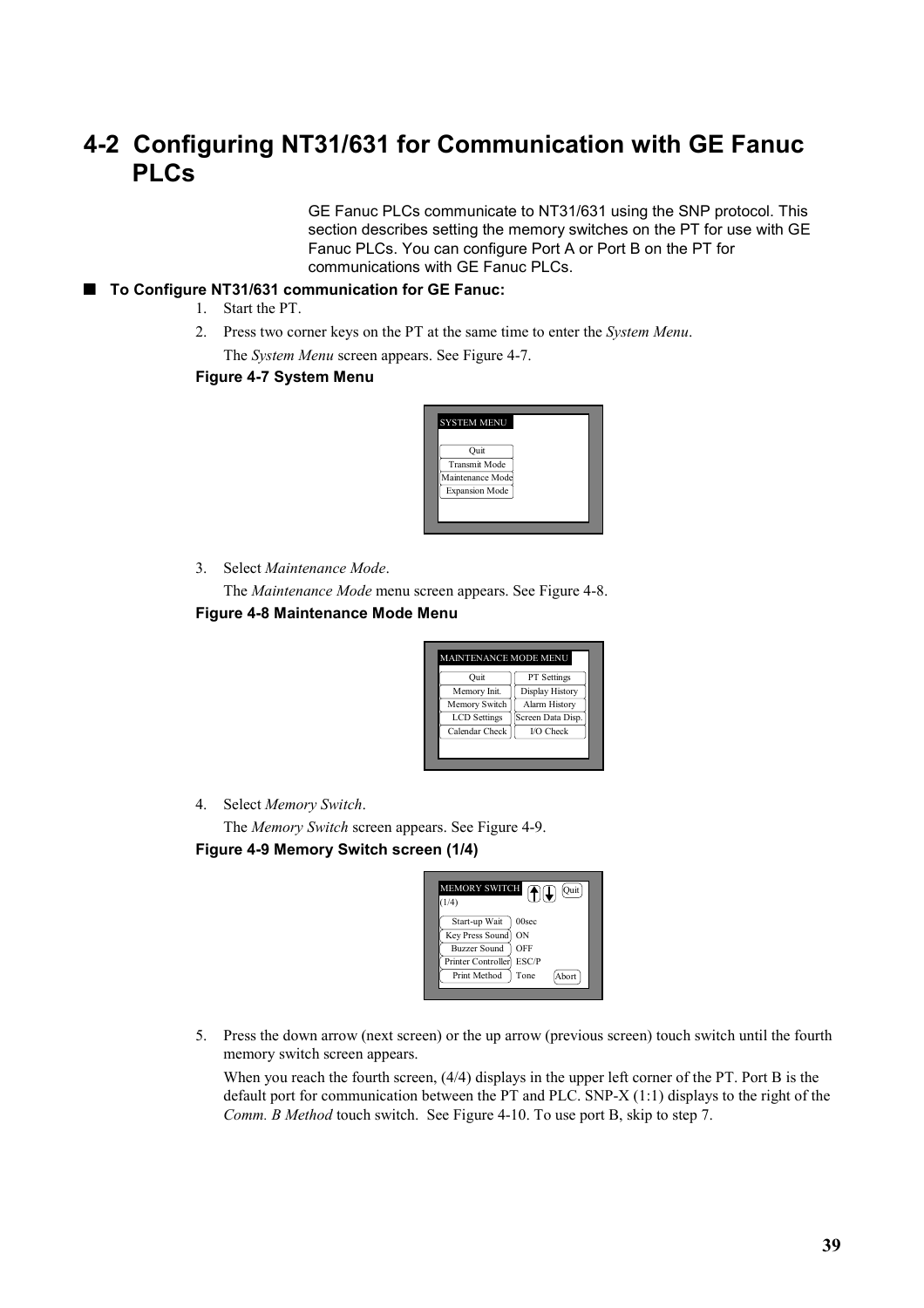#### **4-2 Configuring NT31/631 for Communication with GE Fanuc PLCs**

#### **MEMORY SWIT** im. A Meth Comm. B Select Comm. B Method NONE RS-232C  $SNP-X(1:1)$ (4/4) Abort Quit Set **Set**

#### **Figure 4-10 Memory Switch screen (4/4) Comm. B Method**

6. To use port A, press the *Comm. A Method* touch switch until SNP-X (1:1) is shown to the right of the touch switch. Press the *Comm. B Method* touch switch until it displays None. See Figure 4-11. **Figure 4-11 Memory Switch screen (4/4) Comm. A Method**



7. Press the *Set* touch switch to the right of the selected *Comm. Method* touch switch. A screen displays with settings for the selected port. See Figure 4-12.

#### **Figure 4-12 Memory Switch Comm. Port Settings**



8. Press the *Comm. Speed* touch switch until the desired communication speed displays. The setting option changes each time the touch switch is pressed.

**Note:** You may only use 9600 or 19200 for communication between GE Fanuc and NT31/631.

9. Press the *Quit* touch switch twice.

The *Maintenance Mode Menu* screen displays. The communication port and speed settings are saved.

10. Press the *I/O Check* touch switch, then the *I/F check* touch switch, and then *Comm. Port A* or *Comm. Port B*, to confirm communication between the PT and PLC. Press the *Execute* button. If settings are correct, receive data shows '\*\*\*'. If settings are incorrect, you will receive an error message.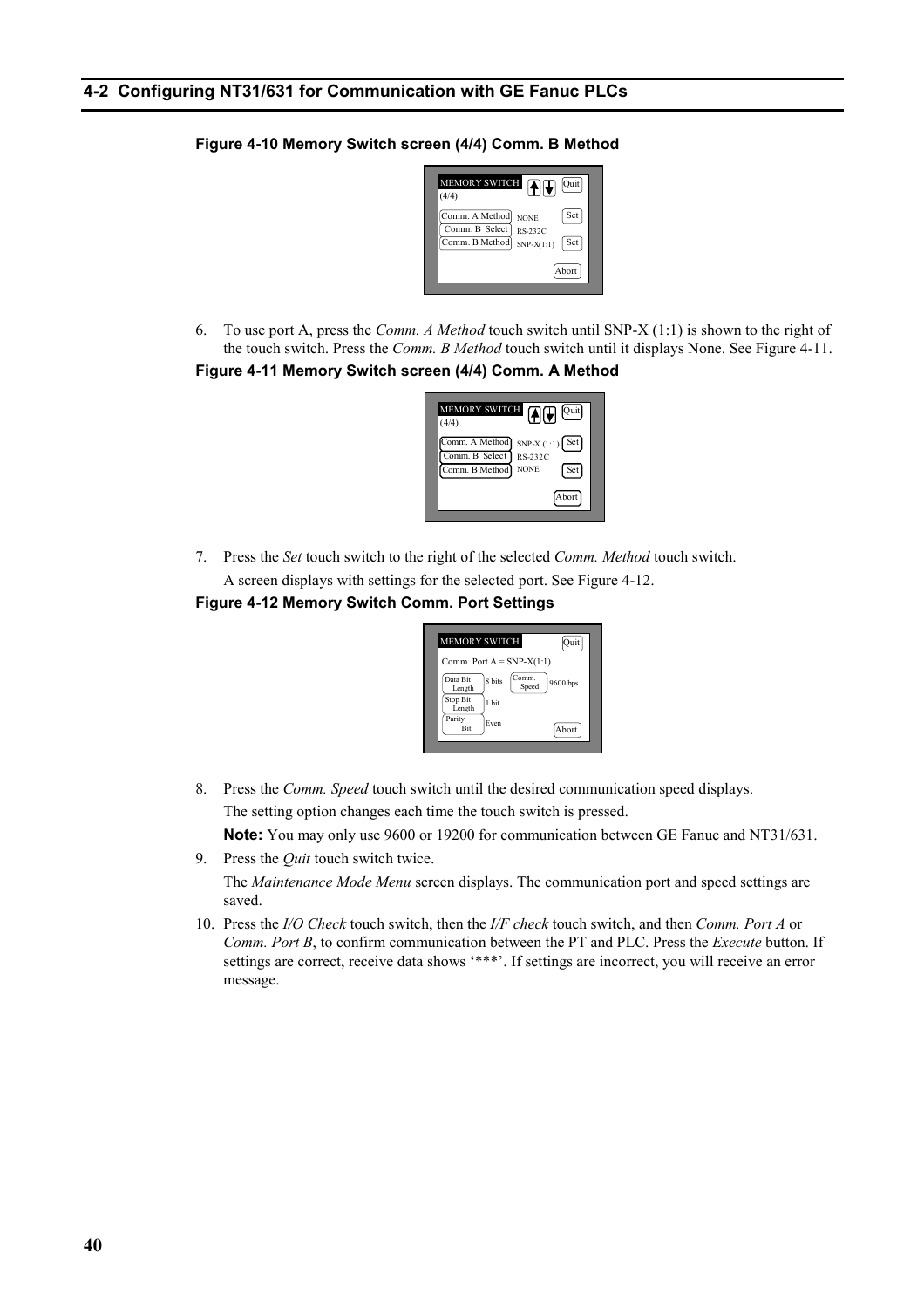### **4-3 Allocation Area Table for GE Fanuc PLCs**

| <b>GE Fanuc PLC</b>    | <b>Addressing</b> |
|------------------------|-------------------|
| <b>Memory Type</b>     | <b>Identifier</b> |
| <b>Word Reference</b>  |                   |
| Register               | %R                |
| Analogue Input         | %Al               |
| Analogue Output        | %AQ               |
| Bit                    |                   |
| Discrete Input         | %l                |
| <b>Discrete Output</b> | %Q                |
| Discrete Temporary     | %T                |
| Discrete Internal      | %M                |
| <b>System Status</b>   | %S                |
| <b>System Status A</b> | %SA               |
| <b>System Status B</b> | %SB               |
| System Status C        | %SC               |
| Genius Global Data     | %G                |

**Note:** Full addressing range is covered depending on the PLC.

### **4-4 GE Fanuc Custom Cable Requirements**



**Figure 4-13 GE Fanuc to NT31/631 Custom Cable (9 to 9 Pin Connect)**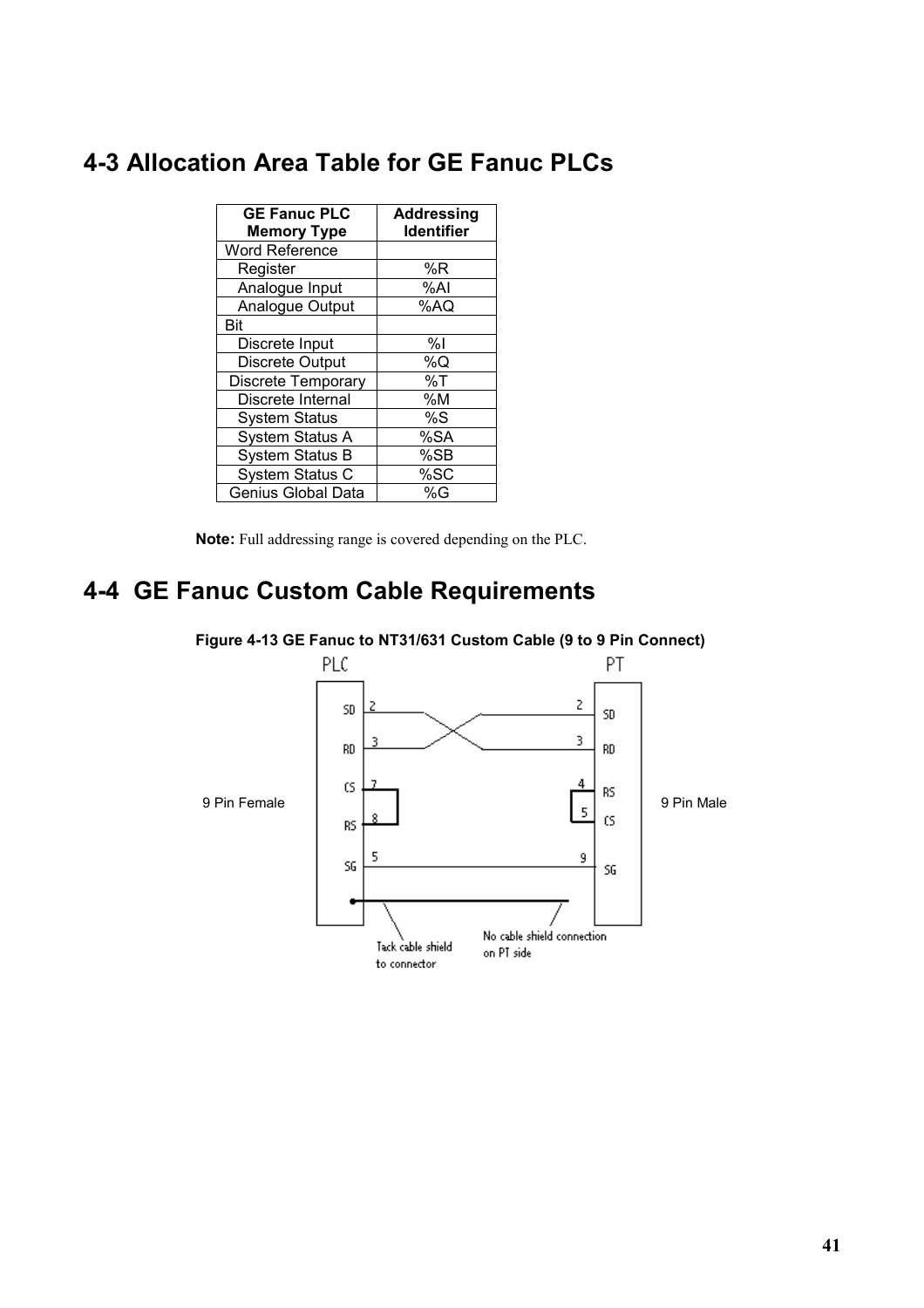

#### **Figure 4-14 GE Fanuc to NT31/631 Custom Cable (9 to 25 Pin Connect)**

### **4-5 GE Fanuc CMM Module Custom Cable Requirements**

- Use 25 to 9 pin cable with IC690ACC900 Adapter or CMM Module to connect to NT31/631 9 pin port
- Use 25 to 25 pin cable with IC690ACC900 Adapter or CMM Module to connect to NT31 25 pin port



**Figure 4-15 GE Fanuc CMM Module to NT31/631 Custom Cable (25 to 9 Pin Connect)**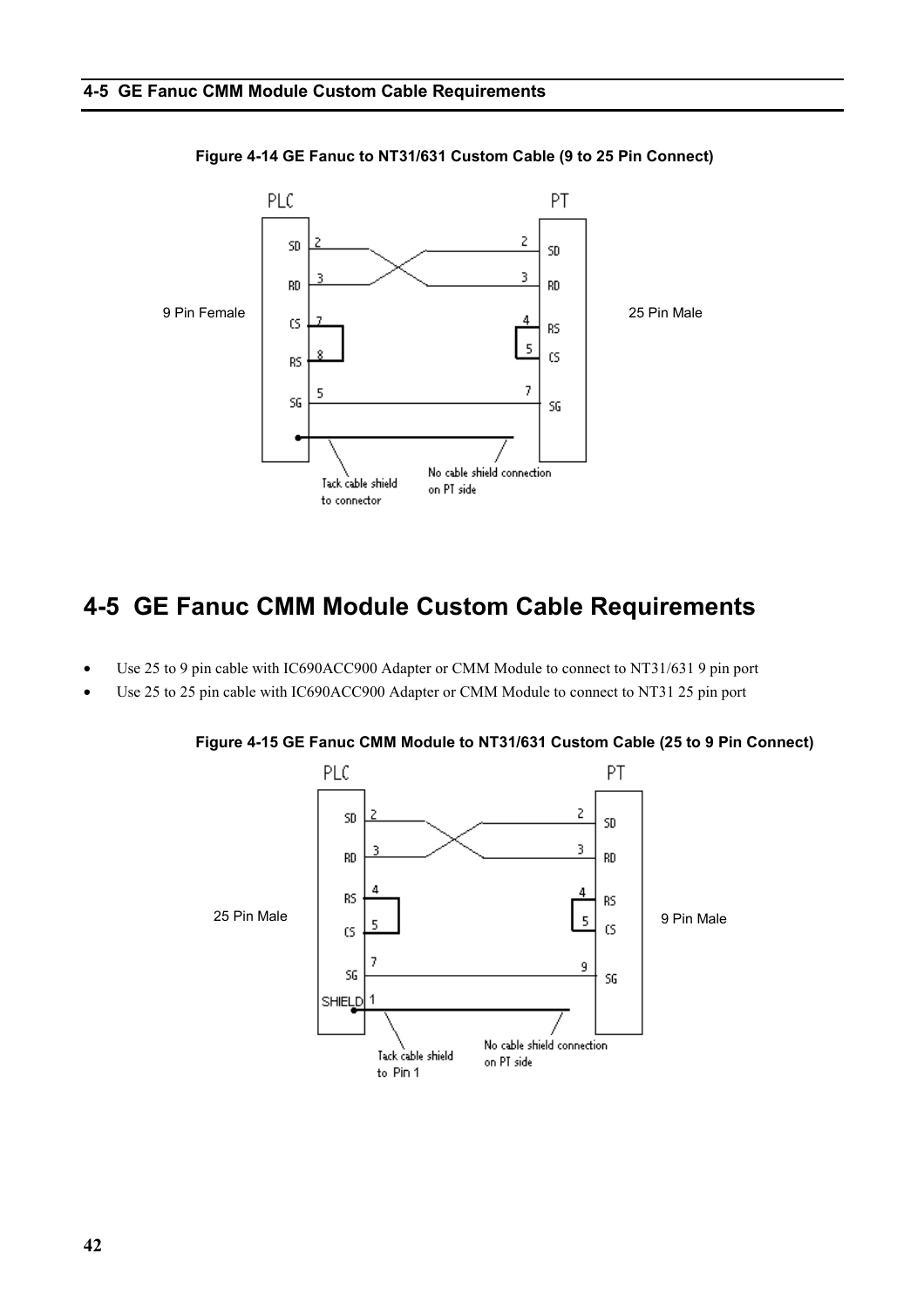**Figure 4-16 GE Fanuc CMM Module to NT31/631 Custom Cable (25 to 25 Pin Connect)**

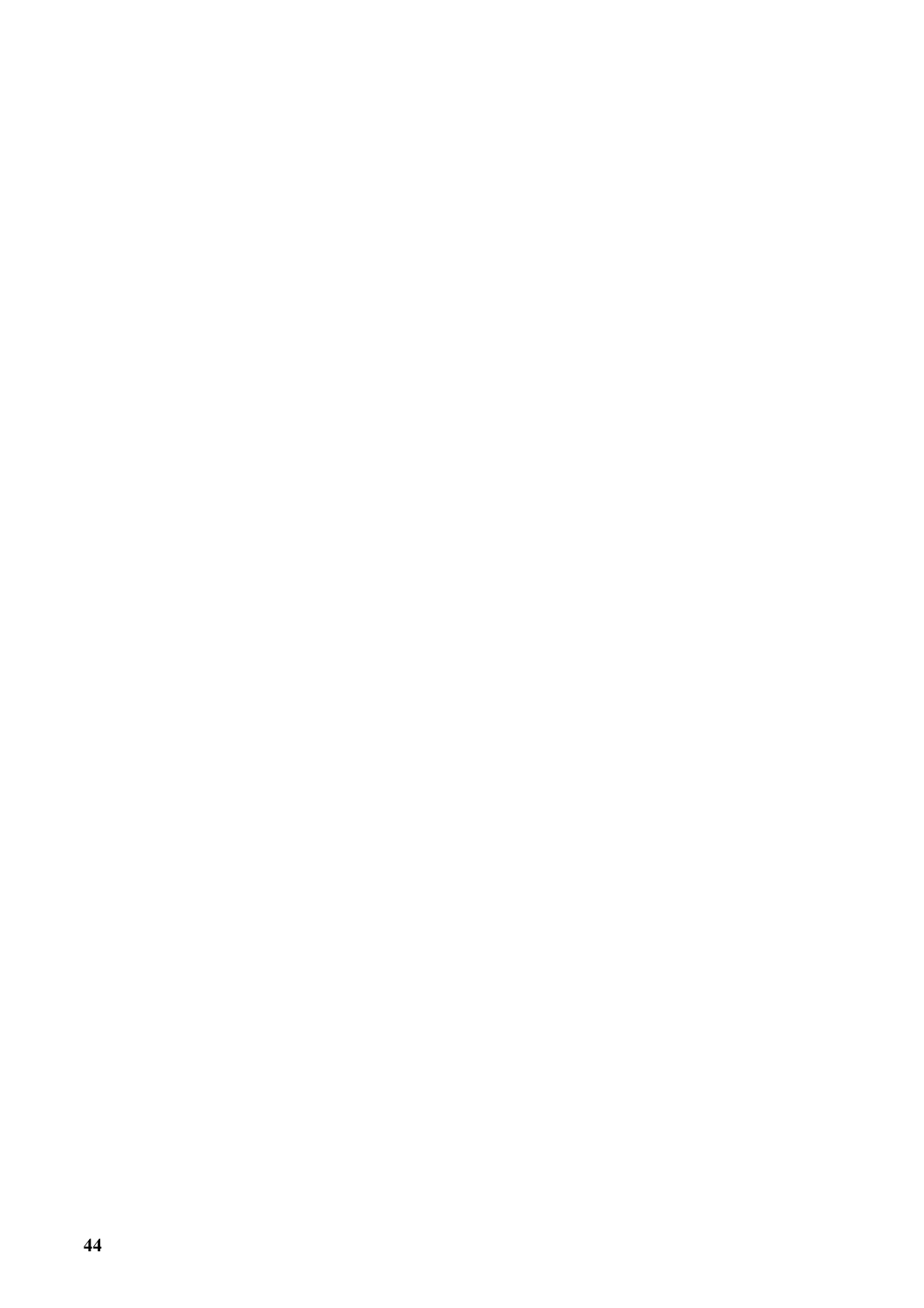### **SECTION 5**

# **Use with Siemens PLCs**

This section describes specific hardware configuration requirements and equipment necessary to connect NT31/631 to compatible Siemens PLCs.

#### **In This Section**

| 5-1-1 Connecting NT31/631 to the Siemens S7-300 and S7-400 PLCs46 |  |
|-------------------------------------------------------------------|--|
| 5-2 Configuring NT31/631 for Communication with Siemens PLCs 48   |  |
|                                                                   |  |
|                                                                   |  |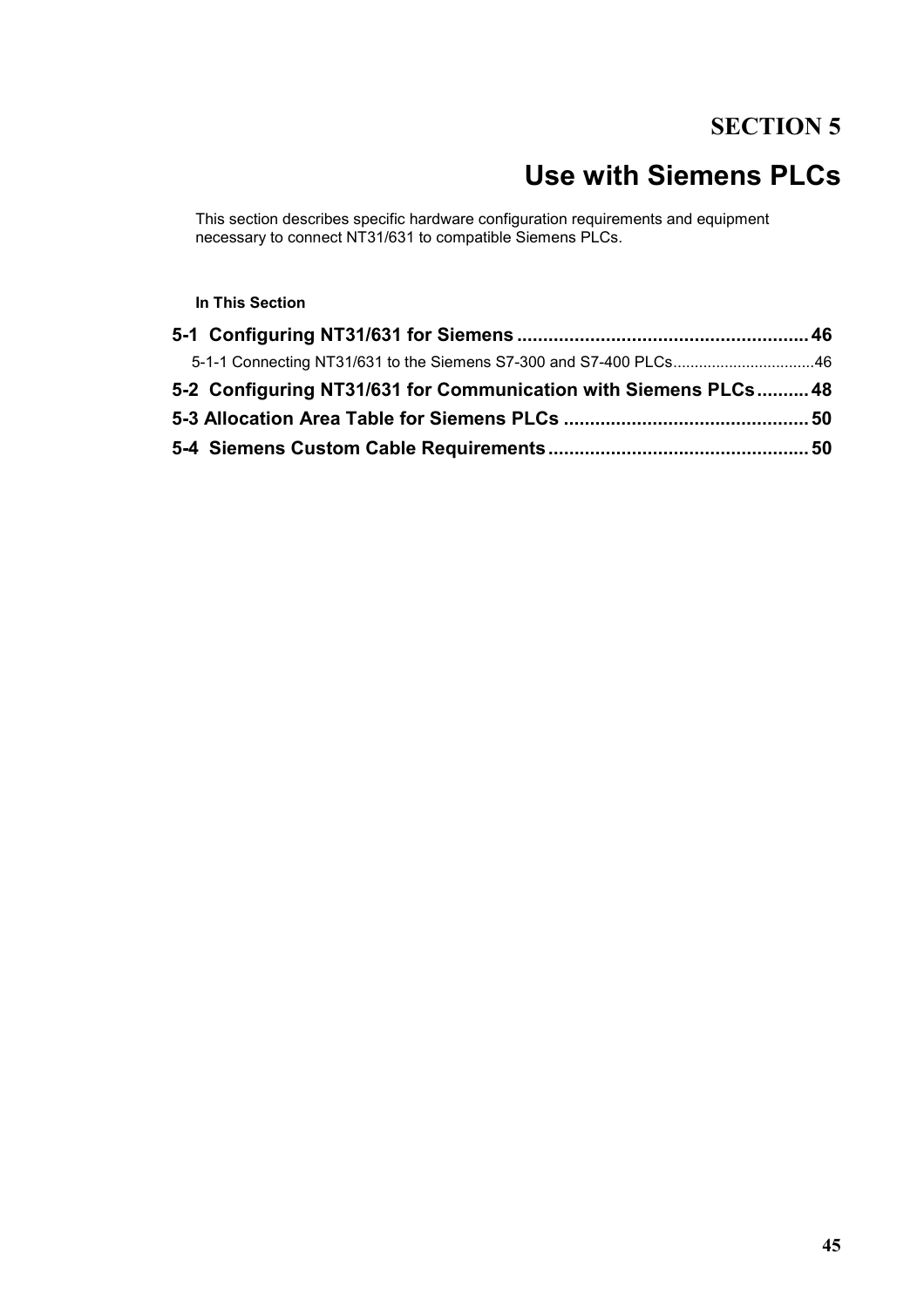### **5-1 Configuring NT31/631 for Siemens**

This section describes specific hardware configuration requirements and equipment necessary to connect NT31/631 to compatible Siemens PLCs.

**Note:** Do not use 9 to 9 pin cable with 9 to 25 pin adapter when connecting the cable to 25 pin port on the PT.

#### **5-1-1 Connecting NT31/631 to the Siemens S7-300 and S7-400 PLCs**

To connect the NT31/631 to the Siemens S7-300 and S7-400 PLCs, you need the following equipment:

- S7-300 or S7-400 PLC
- Siemens HMI Adapter
- NT31/631 PT with serial cable to connect PT and HMI adapter (please see Section 5-4 for more information about using the appropriate cable).

#### ■ To connect NT31 (port B) to Siemens S7-300 or S7-400 with HMI Adapter:

- 1. Connect the 25 pin cable to port B of the NT31.
	- 2. Connect the 9 pin end of the cable to the Siemens HMI Adapter
	- 3. Connect the HMI Adapter to the MPI port on the S7-300 or S7-400 PLC.

#### ■ To connect NT631 (Port A or B) or NT31 to Siemens S7-300 or S7-400 PLC:

- 1. Connect the 9 pin cable (male end) to the 9 pin port of the NT31/631 (port B is default).
	- 2. Connect the 9 pin cable (female end) to the Siemens HMI Adapter.
	- 3. Connect the Siemens HMI Adapter to the MPI port on the S7-300 or S7-400 Series PLC.

#### ■ To configure MPI port on the Siemens:

• Set MPI port address on Siemens PLC (Default is 2) using Siemens PLC programming software. The MPI port address depends on PLC system. PT memory switch *PLC MPI Address* must match PLC MPI port address.

#### **Figure 5-1 Connecting NT31 to Siemens HMI Adapter with MPI port**

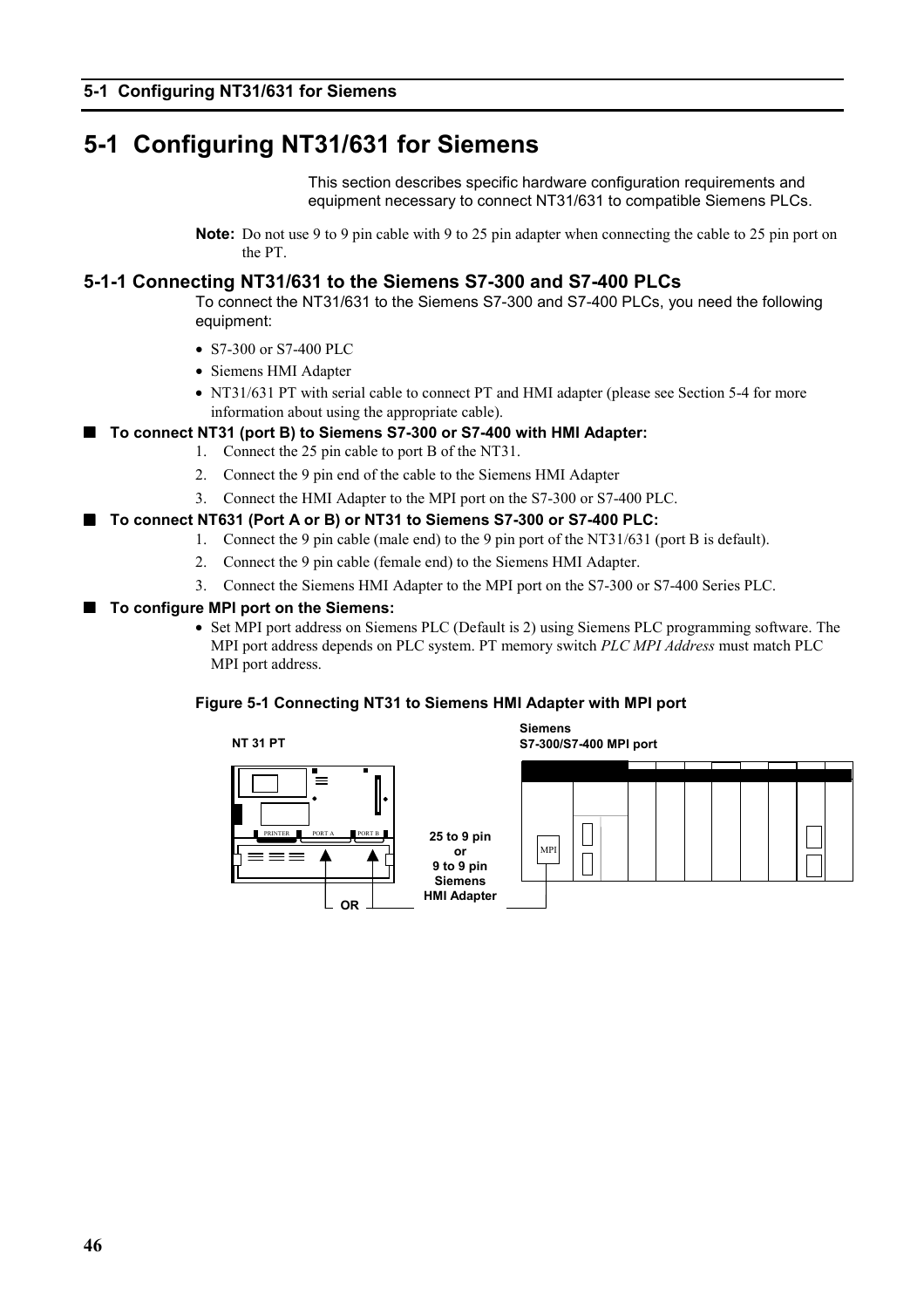#### **Figure 5-2 Connecting NT631 to Siemens with MPI port**

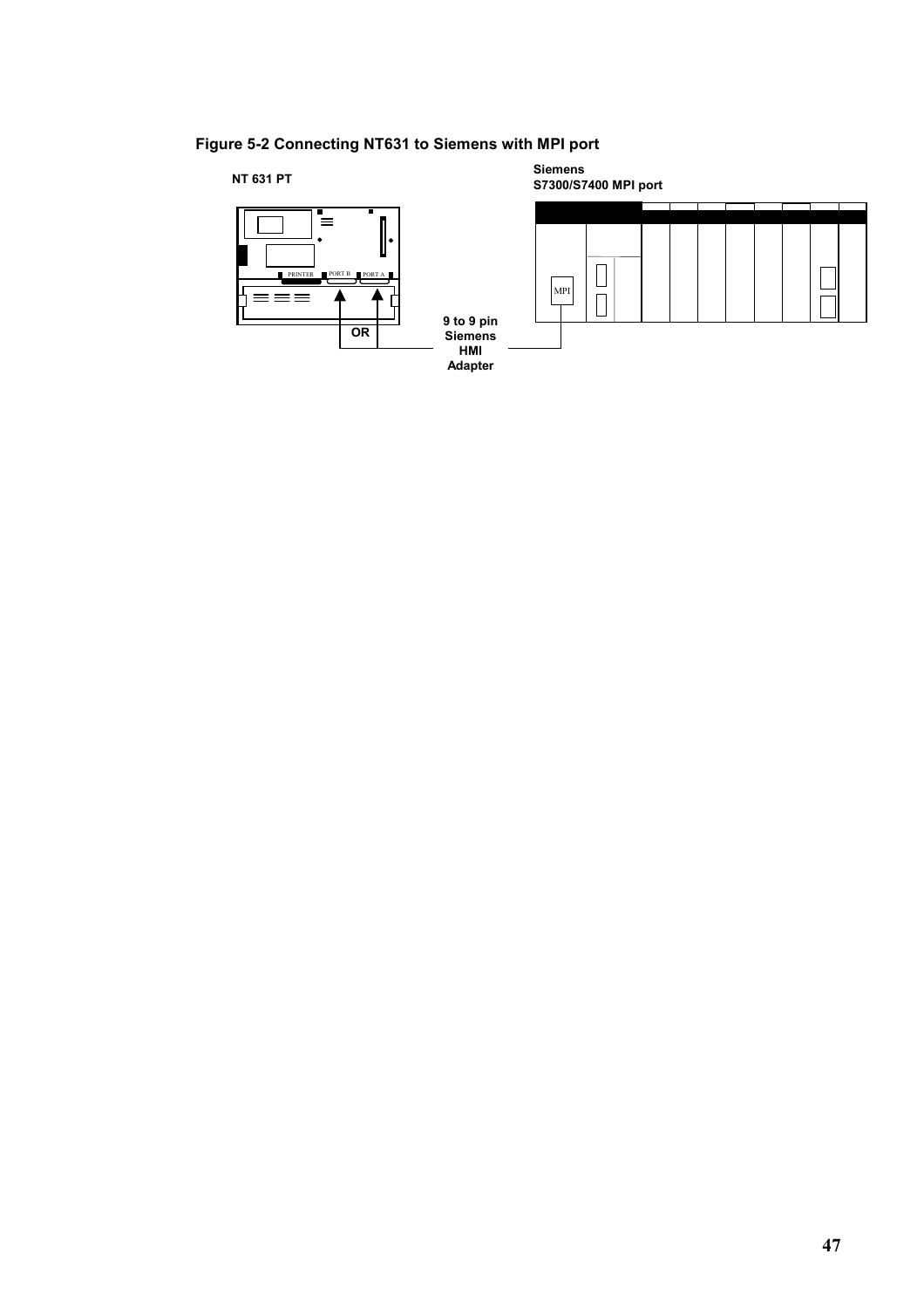### **5-2 Configuring NT31/631 for Communication with Siemens PLCs**

Siemens PLCs communicate to NT31/631 using the Prodave HMI protocol in conjunction with the Siemens HMI adapter. This section describes setting the memory switches on the PT for use with Siemens PLCs. You can configure Port A or Port B on the PT for communications with Siemens PLCs.

#### ■ To Configure NT31/631 communication for Siemens:

- 1. Start the PT.
- 2. Press two corner keys on the PT at the same time to enter the *System Menu*. The *System Menu* screen appears. See Figure 5-3.

#### **Figure 5-3 System Menu**



3. Select *Maintenance Mode*.

The *Maintenance Mode* menu screen appears. See Figure 5-4.

#### **Figure 5-4 Maintenance Mode Menu**

| Ouit                | PT Settings       |
|---------------------|-------------------|
| Memory Init.        | Display History   |
| Memory Switch       | Alarm History     |
| <b>LCD</b> Settings | Screen Data Disp. |
| Calendar Check      | I/O Check         |

4. Select *Memory Switch*.

The *Memory Switch* screen appears. See Figure 5-5. **Figure 5-5 Memory Switch screen (1/4)**

| <b>MEMORY SWITCH</b><br>AQ<br>Quit |
|------------------------------------|
|                                    |
| 00sec                              |
| Key Press Sound<br>ON              |
| OFF                                |
| Printer Controller<br>ESC/P        |
| Tone<br>Abort                      |
|                                    |

5. Press the down arrow (next screen) or the up arrow (previous screen) touch switch until the fourth memory switch screen appears.

When you reach the fourth screen, (4/4) displays in the upper left corner of the PT. Port B is the default port for communication between the PT and PLC. Prodave HMI displays to the right of the *Comm. B Method* touch switch. Select Max MPI Address based on the maximum PLC and PT address. Maximum MPI address must be greater than PLC and PT MPI address. See Figure 5-6. To use port B, skip to step 7.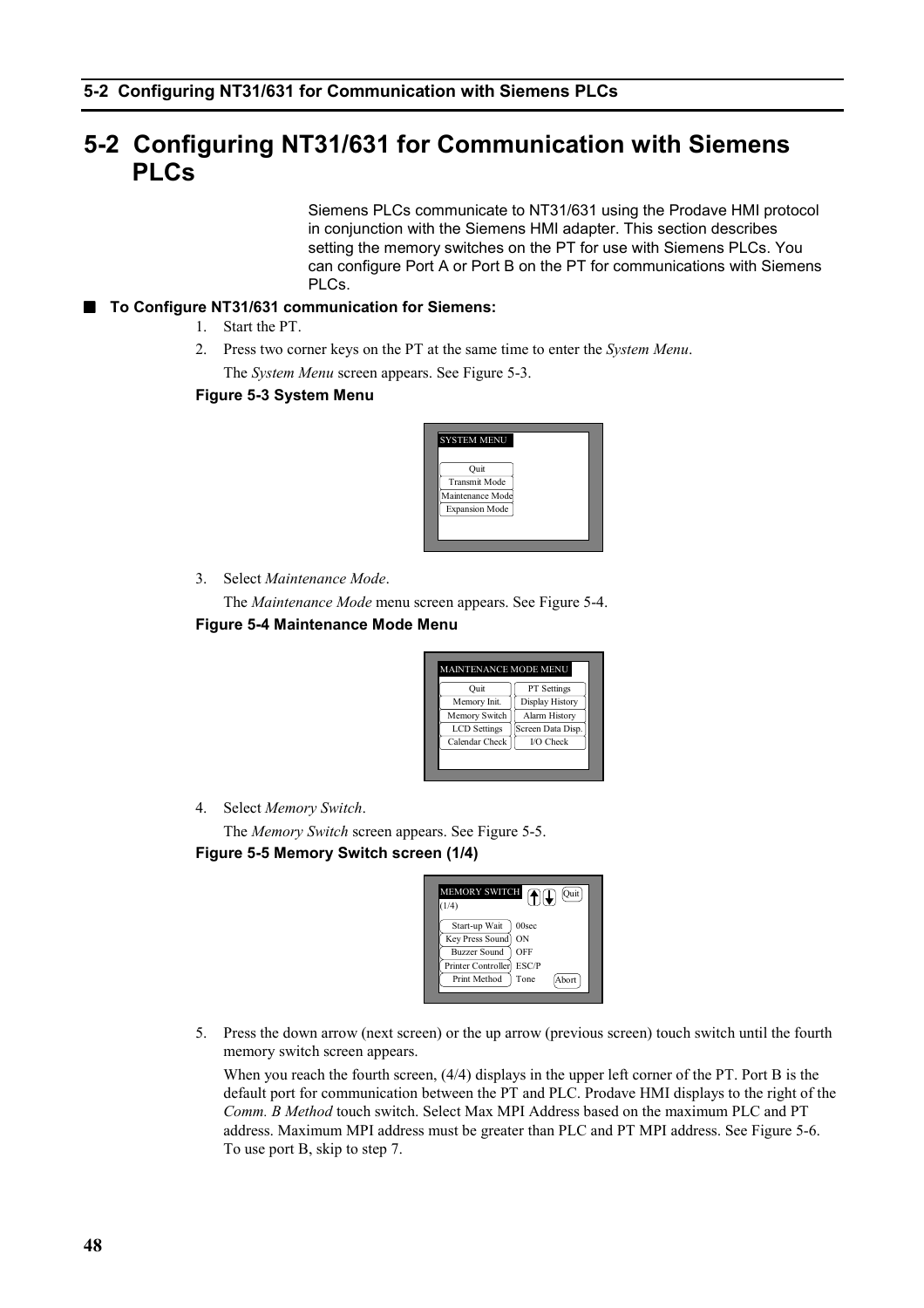#### **Figure 5-6 Memory Switch screen (4/4) Comm. B Method**



6. To use port A, press the *Comm. A Method* touch switch until Prodave HMI is shown to the right of the touch switch. Press the *Comm. B Method* touch switch until it displays None. Select Max MPI Address based on the maximum PLC and PT address. Maximum MPI address must be greater than PLC and PT MPI address. See Figure 5-7.

#### **Figure 5-7 Memory Switch screen (4/4) Comm. A Method**

| <memory switch=""><br/>HHT<br/>(4/4)</memory>                                 | Quit       |
|-------------------------------------------------------------------------------|------------|
| Prodave HMI<br>Comm. A Method<br>Comm. B Method<br>None<br>Max MPI Addr<br>١s | Set<br>Set |
|                                                                               | Abort      |

7. Press the *MPI* touch switch to display the MPI Address screen. See Figure 5-8. The settings for PLC Rack Number, CPU Slot Number, and PLC MPI Address must match the settings of the PLC. The PT MPI Address must be different than the PLC MPI Address.

#### **Figure 5-8 MPI Address screen**



8. Press the *Comm. Speed* touch switch until the desired communication speed displays. The setting option changes each time the touch switch is pressed.

*Note:* You may only use 9600 or 19200 for communication between Siemens and NT31/631.

9. Press the *Quit* touch switch twice.

The *Maintenance Mode Menu* screen displays. The communication port and speed settings are saved.

10. Press the *I/O Check* touch switch, then the *I/F check* touch switch, and then *Comm. Port A* or *Comm. Port B*, to confirm communication between the PT and PLC. Press the *Execute* button. If settings are correct, receive data shows '\*\*\*'. If settings are incorrect, you will receive an error message.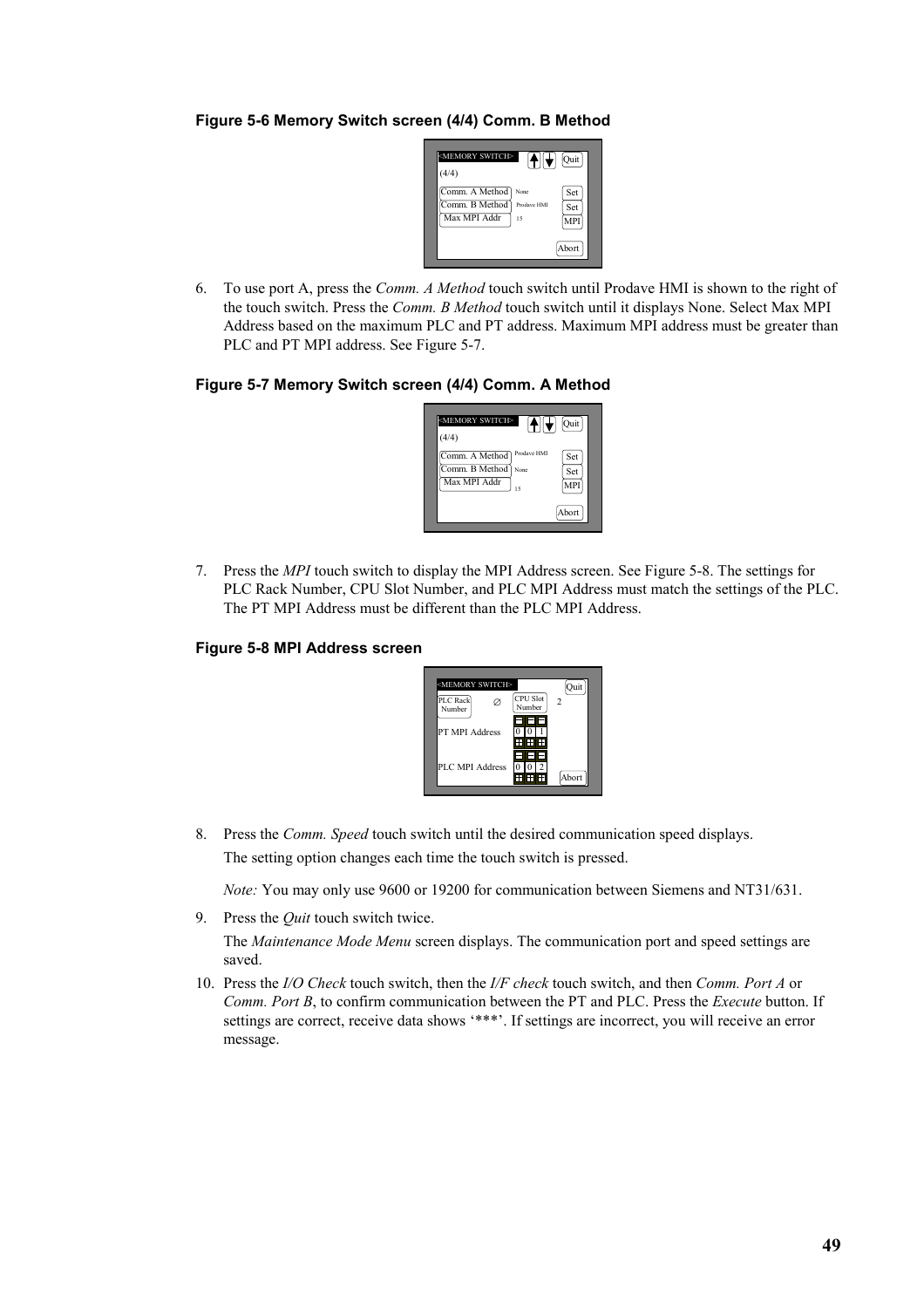#### **5-3 Allocation Area Table for Siemens PLCs**

### **5-3 Allocation Area Table for Siemens PLCs**

| <b>Siemens PLC</b><br><b>Memory Type</b> | <b>Bit</b><br><b>Addressing</b><br><b>Identifier</b> | <b>Bit</b><br><b>Addressing</b><br><b>Range Limits</b> | <b>Word</b><br>Addressing<br>Identifier | <b>Word</b><br><b>Addressing</b><br><b>Rang Limits</b> | <b>Block</b><br><b>Number</b> |
|------------------------------------------|------------------------------------------------------|--------------------------------------------------------|-----------------------------------------|--------------------------------------------------------|-------------------------------|
| Input                                    |                                                      | 0.0 to 511.7                                           | IW                                      | 0 to 510                                               |                               |
| Output                                   | Q                                                    | 0.0 to 511.7                                           | QW                                      | 0 to 510                                               |                               |
| <b>Bit Memory</b>                        | М                                                    | 0.0 to 2047.7                                          | <b>MW</b>                               | 0 to 2046                                              |                               |
| Timer                                    | --                                                   | --                                                     |                                         | 0 to 511                                               | --                            |
| Counter                                  | --                                                   | --                                                     | C                                       | 0 to 511                                               |                               |
| Data Block<br>(1 to 4095)<br>(TBR)       | DBX.                                                 | 0.0 to 65533.7                                         | <b>DBW</b>                              | 0 to 65532                                             | 1 to 4095                     |

### **5-4 Siemens Custom Cable Requirements**

■ To communicate between PLC and PT (available from Omron unless stated):

| <b>PLC</b><br>Vendor | <b>PT Model</b>                   | <b>Connector Length</b><br>pin:pin |     | <b>Omron Part</b><br><b>Number</b>  |
|----------------------|-----------------------------------|------------------------------------|-----|-------------------------------------|
| Siemens              | NT631 port A, B<br>or NT31 port A | 9:9                                | N/A | See cable diagram<br>$(Figure 5-9)$ |
|                      | NT31 port B                       | 25:9                               | N/A | See cable diagram<br>(Figure 5-10)  |

**Protocol** – the interface between NT31/631 and a Siemens PLC is provided by Prodave HMI protocol. This protocol requires use of a Siemens HMI Adapter provided for by Siemens (Siemens Part# 6ES7-972-OCA10-OXAO).

#### **Figure 5-9 Siemens HMI Adapter to Omron PT (9 Pin to 9 Pin Cable)**



**Figure 5-10 Siemens HMI Adapter to Omron PT (9 Pin to 25 Pin Cable)**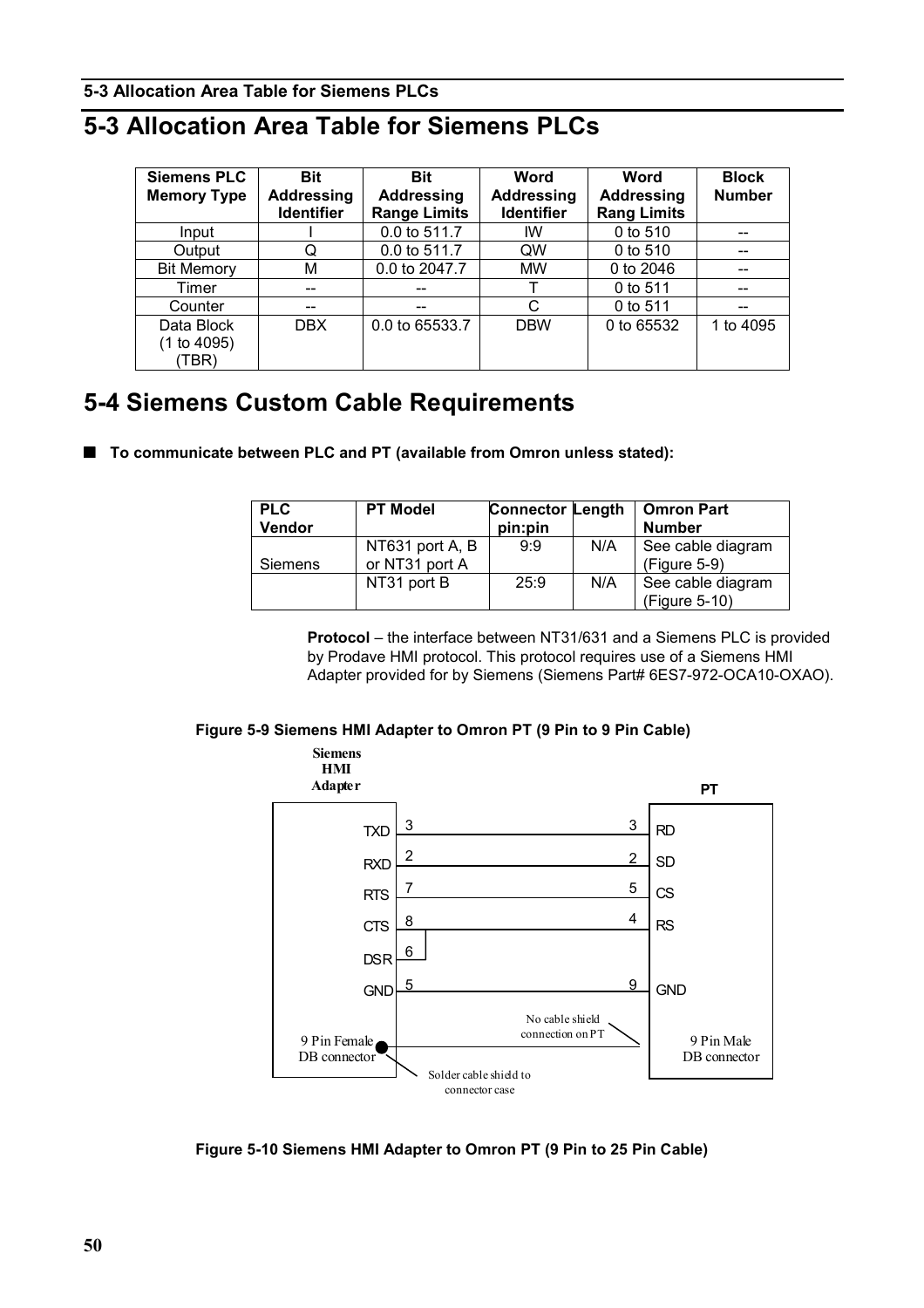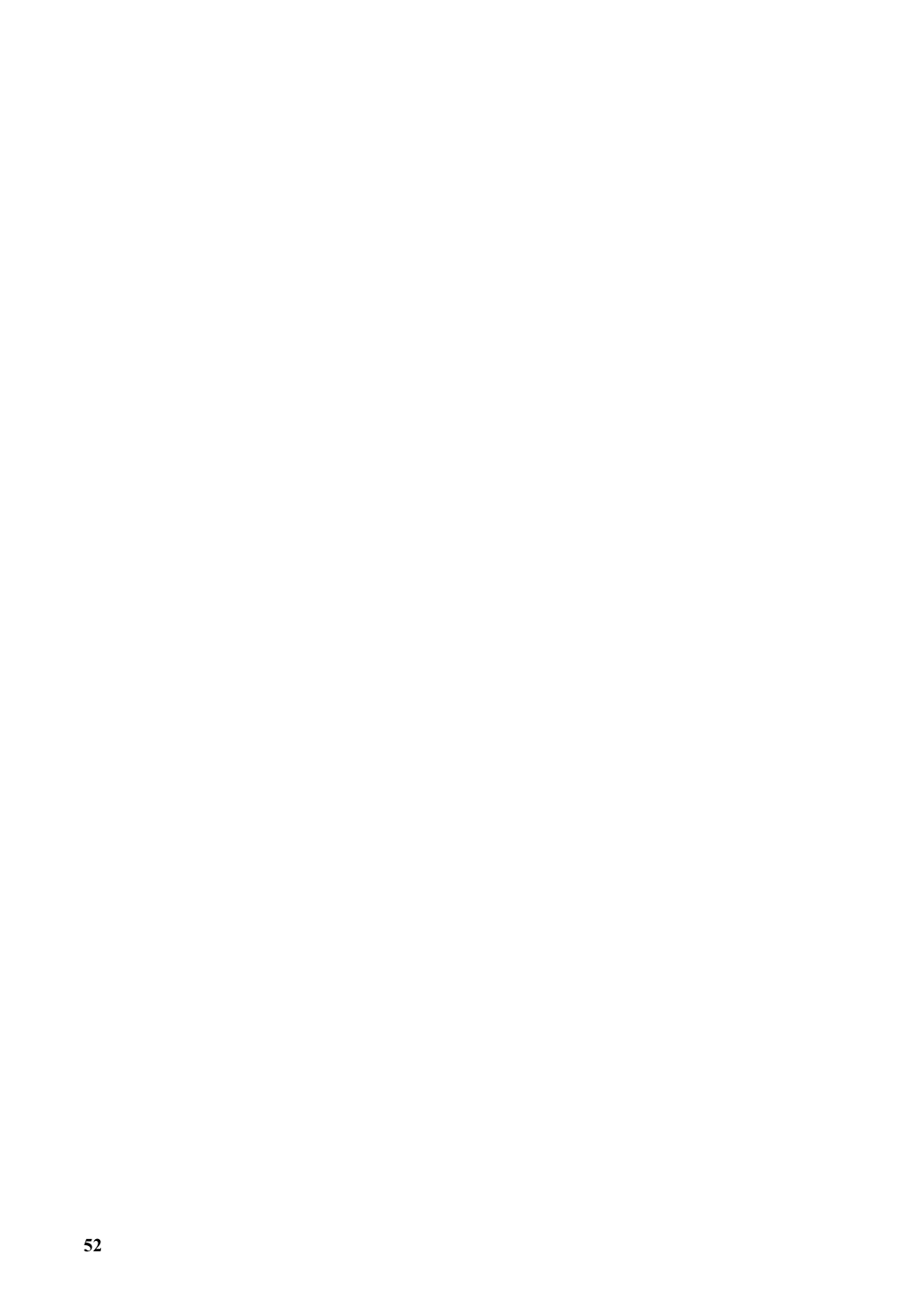## **SECTION 6**

# **Use with Modicon PLCs**

This section describes specific hardware configuration requirements and equipment necessary to connect NT31/631 to compatible Modicon PLCs.

#### **In This Section**

| 6-1-1 Connecting NT31/631 to Modicon TSX Micro or Premium PLCs54 |  |
|------------------------------------------------------------------|--|
|                                                                  |  |
| 6-2 Configuring NT31/631 for Communication with Modicon PLCs 57  |  |
|                                                                  |  |
|                                                                  |  |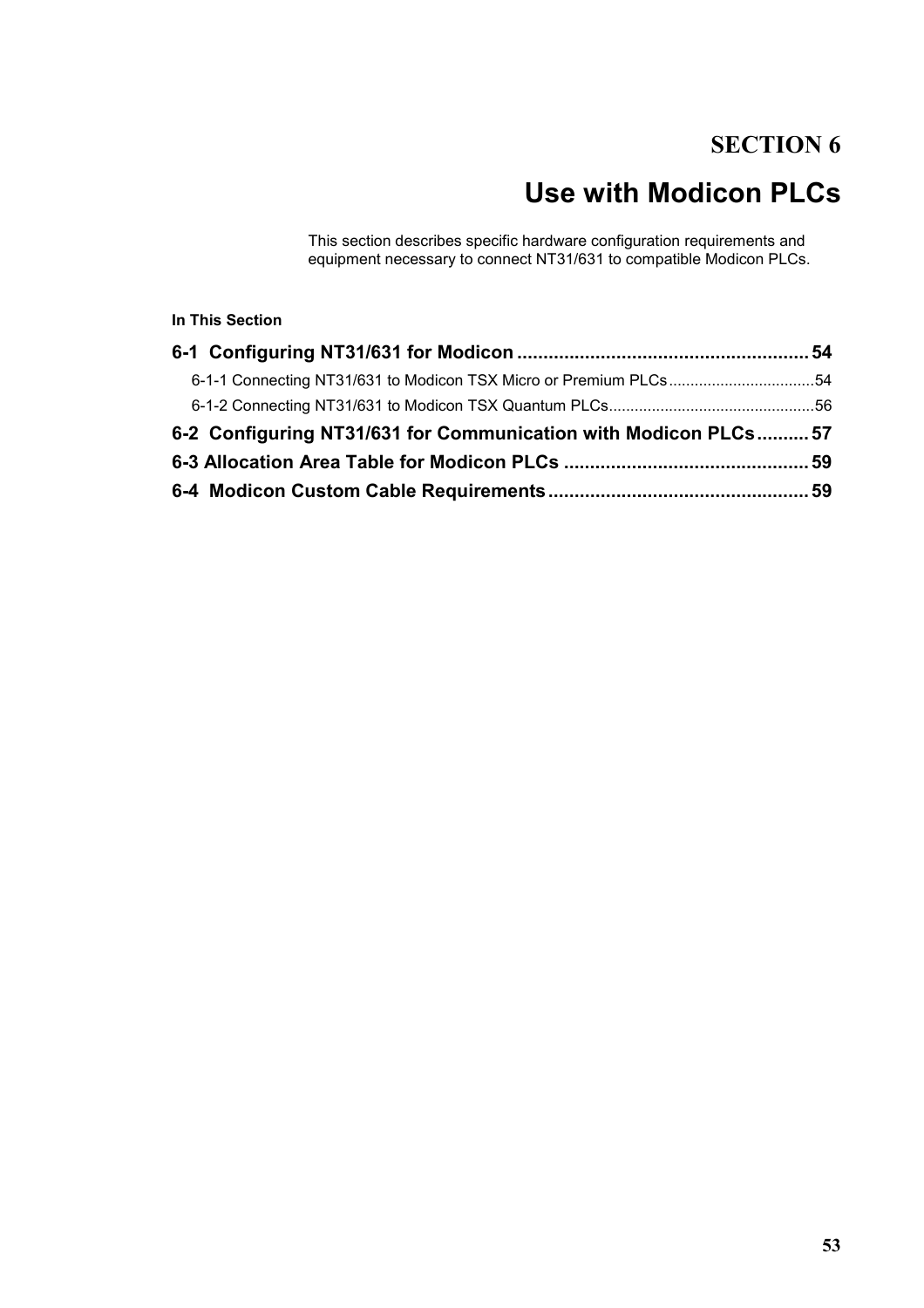### **6-1 Configuring NT31/631 for Modicon**

This section describes specific hardware configuration requirements and equipment necessary for connecting NT31/631 to compatible Modicon TSX Micro, Premium or Quantum PLCs.

**Note***:* Do not use 9 to 9 pin cable with 9 to 25 pin adapter when connecting the cable to 25 pin port on the PT.

#### **6-1-1 Connecting NT31/631 to Modicon TSX Micro or Premium**

To connect the NT31/631 to the Modicon TSX Micro or Premium you will need the following equipment:

- Modicon TSX Micro (TSX 37-21 or TSX 37-22) or Premium PLC
- Multiprotocol PCMCIA card : TSX SCP 111 for RS 232C or TSX SCP 114 for RS 422A.
- Connecting cable for PCMPIA card : TSX SCP CD 1030 for RS 232C or TSX SCP CM 4030 for RS-422A communication.
- NT31/631 PT with serial cable to connect PT and PLC (please see Section 6-4 for appropriate cable)

#### ■ To connect NT31 (port B) to Modicon TSX Micro or Premium PLC:

- 1. Mount the connecting cable to PCMCIA card.
- 2. Set the PCMCIA card to PCMCIA slot on TSX Micro or Premium PLC.
- 3. Connect the 25 pin cable to the 25 pin end of connecting cable with PCMCIA card.
- 4. Connect the other 25 pin end to port B of NT31.

#### ■ To connect NT31/631 (port A or B) or NT31 (port A) to Modicon 90-20 or 90-30 with built-in serial **port:**

- 1. Mount the connecting cable to PCMCIA card.
- 2. Set the PCMCIA card to PCMCIA slot on TSX Micro or Premium PLC.
- 3. Connect the 25 pin cable to the 25 pin end of the connecting cable with PCMCIA card.
- 4. Connect the 9 pin cable to the 9 pin port of the NT31/631(port B is default).

#### ■ To configure PCMCIA card for Modbus:

- 1. Configure the link of PCMCIA card for MODBUS/JBUS LINK.
- 2. Set the type for Slave.
- 3. Set the transmission speed for 9600 or 19,200.
- 4. Set the data for RTU(8bit).
- 5. Set the Stop for 0 or 1.
- 6. Set the Parity for none, odd or even.

#### **Figure 6-1 Connecting NT31 to Modicon TSX Micro or Premium (RS-232C)**

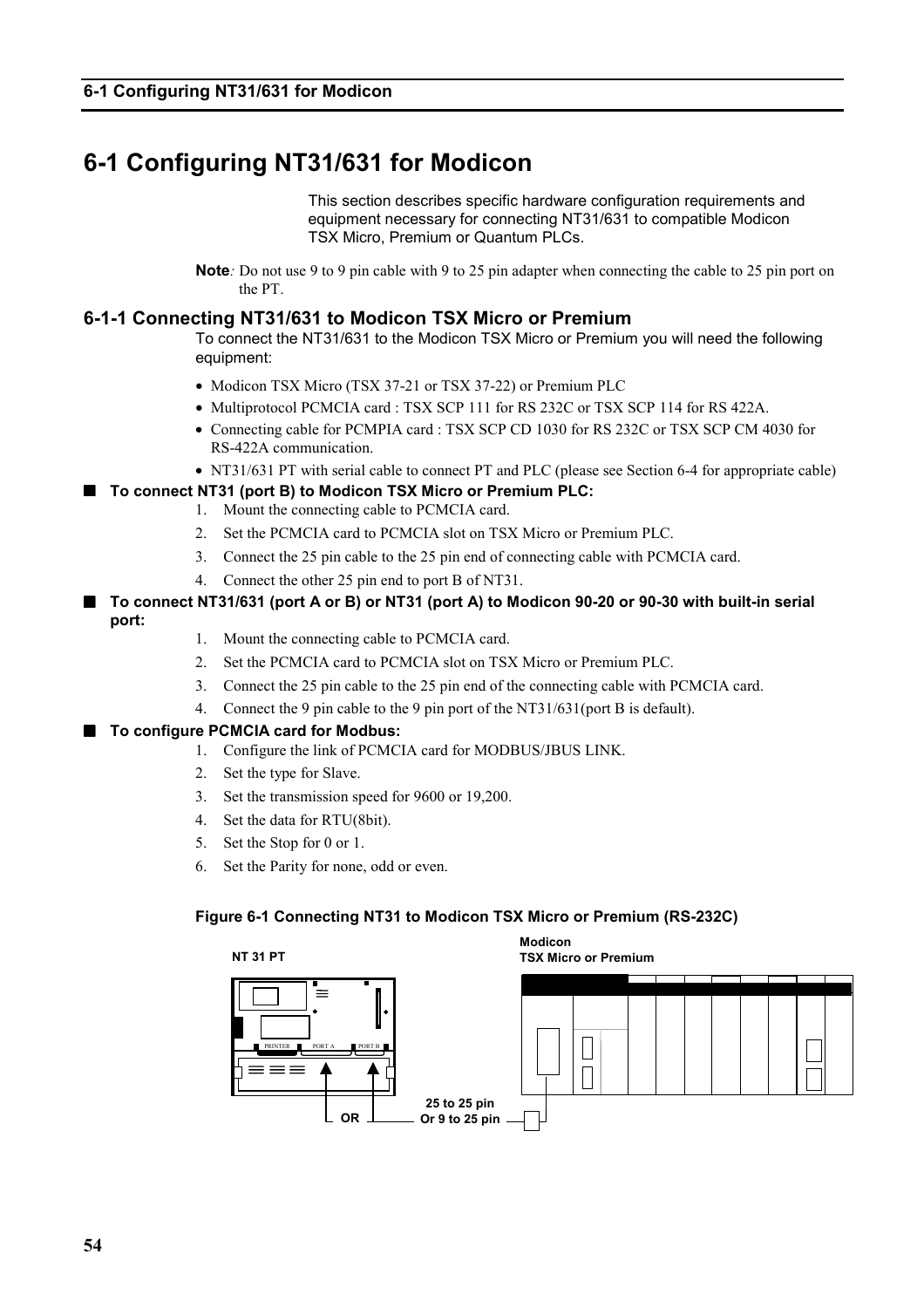#### **Figure 6-2 Connecting NT631 to Modicon TSX Micro or Premium (RS-232C)**







#### **Figure 6-4 Connecting NT631 to Modicon TSX Micro or Premium (RS-422A)**



**Modicon TSX Micro or Premium NT 631 PT**

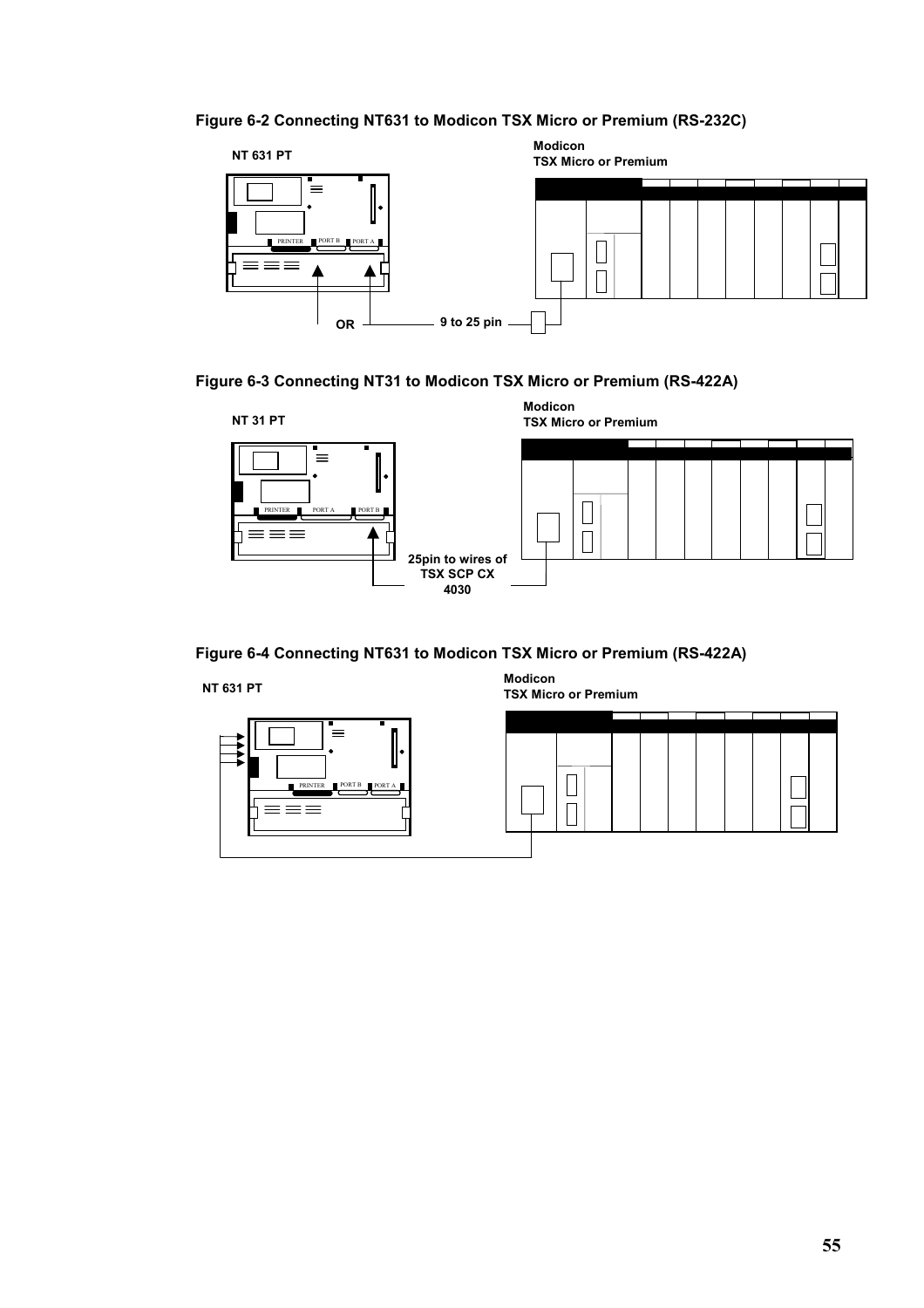#### **6-1-2 Connecting NT31/631 to Modicon TSX Quantum**

To connect the NT31/631 to the Modicon TSX Quantum you will need the following equipment:

- Modicon TSX Quantum PLC
- NT31/631 PT with serial cable to connect PT and PLC (please see Section 6-4 for appropriate cable)

#### ■ To connect NT31 (port B) to Modicon TSX Quantum:

- 1. Connect the 25 pin cable to port B of the NT31.
- 2. Connect the 9 pin end of the cable to the Modbus port on the TSX Quantum.

#### ■ To connect NT631 (port A or B) or NT31 (port A) to Modicon TSX Quantum:

- 1. Connect the 9 pin cable to the 9 pin port of the NT31/631 (port B is default).
- 2. Connect the other 9 pin end of the cable to the Modbus port on the TSX Quantum.

#### ■ To configure the Modbus port:

- 1. Configure Modbus port setting in a support software for TSX Quantum.
- 2. Set the baud for 9600 or 19,200.
- 3. Set the mode for RTU.
- 4. Set the Stop for 0 or 1.
- 5. Set the Parity for none, odd or even

#### **Figure 6-5 Connecting NT31 to Modicon TSX Quantum**

#### **NT 31 PT**

**Modicon TSX Quantum**

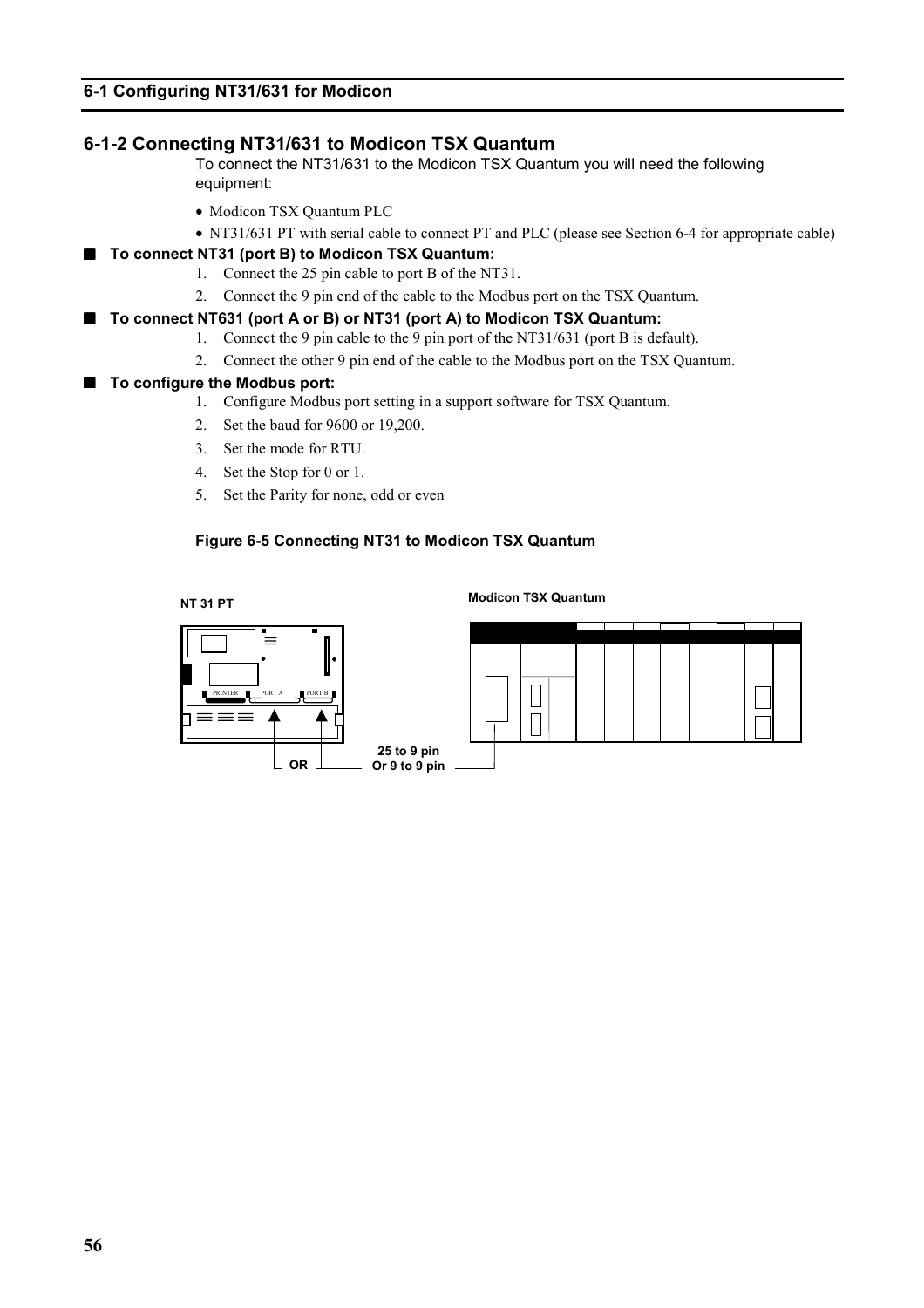### **6-2 Configuring NT31/631 for Communication with Modicon PLCs**

Modicon PLCs communicates to NT31/631 using the Modbus protocol. This section describes setting the memory switches on the PT for use with Modicon PLCs. You can configure Port A or Port B on the PT for communications Modicon PLCs.

#### ■ To Configure NT31/631 communication for Modicon:

- 1. Start the PT.
- 2. Press two corner keys on the PT at the same time to enter the *System Menu*. The *System Menu* screen appears. See Figure 6-6.

#### **Figure 6-6 System Menu**



3. The *Maintenance Mode* menu screen appears. See Figure 6-7.

#### **Figure 6-7 Maintenance Mode Menu**

| Ouit                | <b>PT</b> Settings |
|---------------------|--------------------|
| Memory Init.        | Display History    |
| Memory Switch       | Alarm History      |
| <b>LCD</b> Settings | Screen Data Disp.  |
| Calendar Check      | I/O Check          |

4. Select *Memory Switch*.

The *Memory Switch* screen appears. See Figure 6-8. **Figure 6-8 Memory Switch screen (1/4)**

| <b>MEMORY SWITCH</b><br>(1/4) | AIT<br>Quit  |
|-------------------------------|--------------|
| Start-up Wait                 | 00sec        |
| Key Press Sound               | ON           |
| <b>Buzzer Sound</b>           | OFF          |
| Printer Controller            | ESC/P        |
| Print Method                  | Tone<br>bort |

5. Press the down arrow (next screen) or the up arrow (previous screen) touch switch until the fourth memory switch screen appears.

When you reach the fourth screen, (4/4) displays in the upper left corner of the PT. Port B is the default port for communication between the PT and PLC. Modbus displays to the right of the *Comm. B Method* touch switch. To use port B, skip to step 7.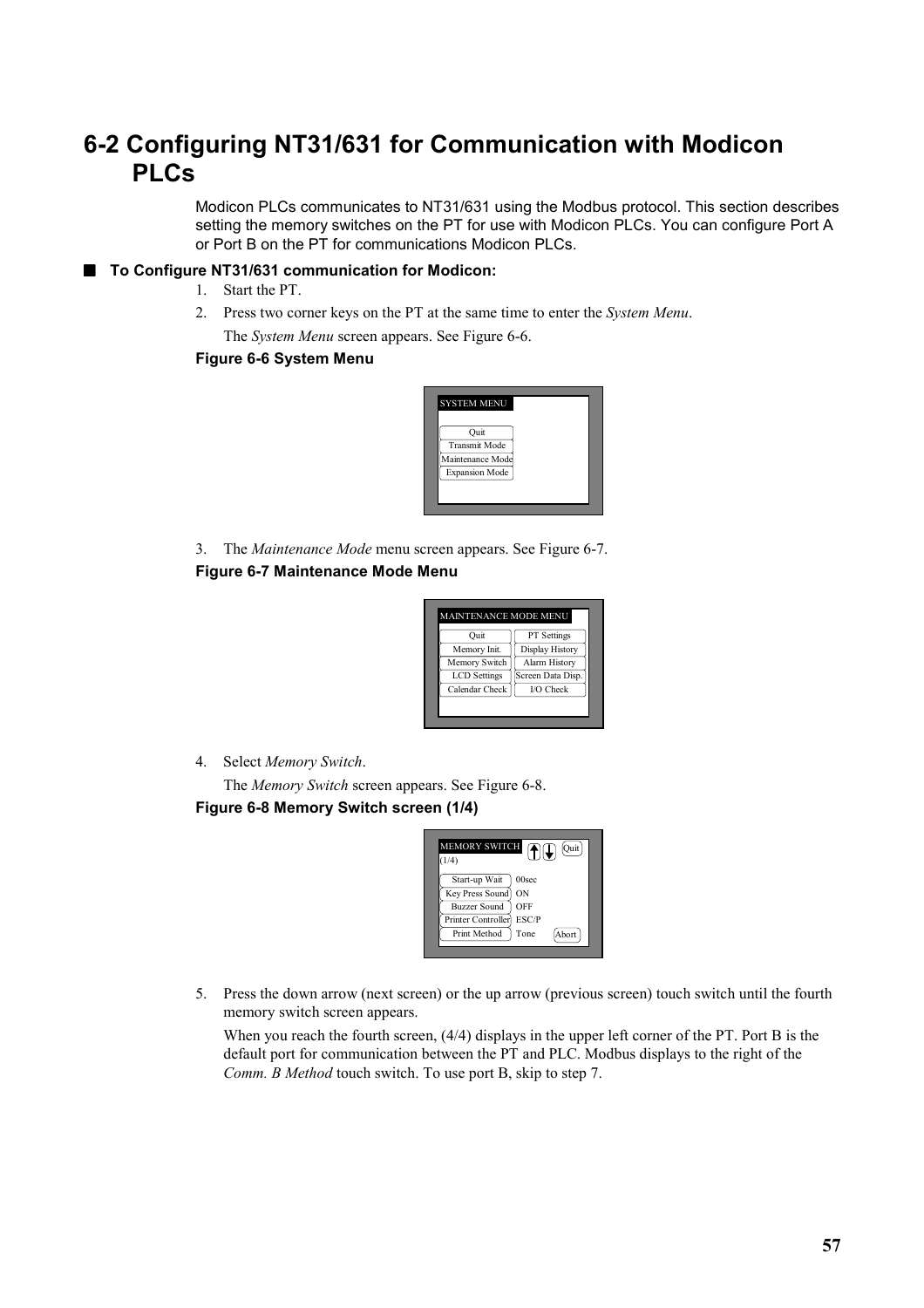#### **Figure 6-9 Memory Switch screen (4/4) Comm. B Method**



6. To use port A, press the *Comm. A Method* touch switch until Modbus is shown to the right of the touch switch. To use port B, press the *Comm. B Method* touch switch until it displays None. See Figure 6-10.

#### **Figure 6-10 Memory Switch screen (4/4) Comm. A Method**

| <b>MEMORY SWITCH</b><br>(4/4)                      | $\bigcap$                        | Quit       |
|----------------------------------------------------|----------------------------------|------------|
| Comm. A Method<br>Comm. B Select<br>Comm. B Method | Modbus<br><b>RS-232C</b><br>None | Set<br>Set |
|                                                    |                                  | Abort      |

7. Press the *Set* touch switch to the right of the selected *Comm. Method* touch switch. A screen displays with settings for the selected port. See Figure 6-11.

#### **Figure 6-11 Memory Switch Comm. Port Settings**



8. Press the *Comm. Speed* touch switch until the desired communication speed displays. The setting option changes each time the touch switch is pressed.

**Note***:* You may only use 9600 or 19200 for communication between Modicon and NT31/631.

9. Press the *Quit* touch switch twice.

The *Maintenance Mode Menu* screen displays. The communication port and speed settings are saved.

10. Press the *I/O Check* touch switch, then the *I/F check* touch switch, and then *Comm. Port A* or *Comm. Port B*, to confirm communication between the PT and PLC. Press the *Execute* button. If settings are correct, receive data shows '\*\*\*'. If settings are incorrect, you will receive an error message.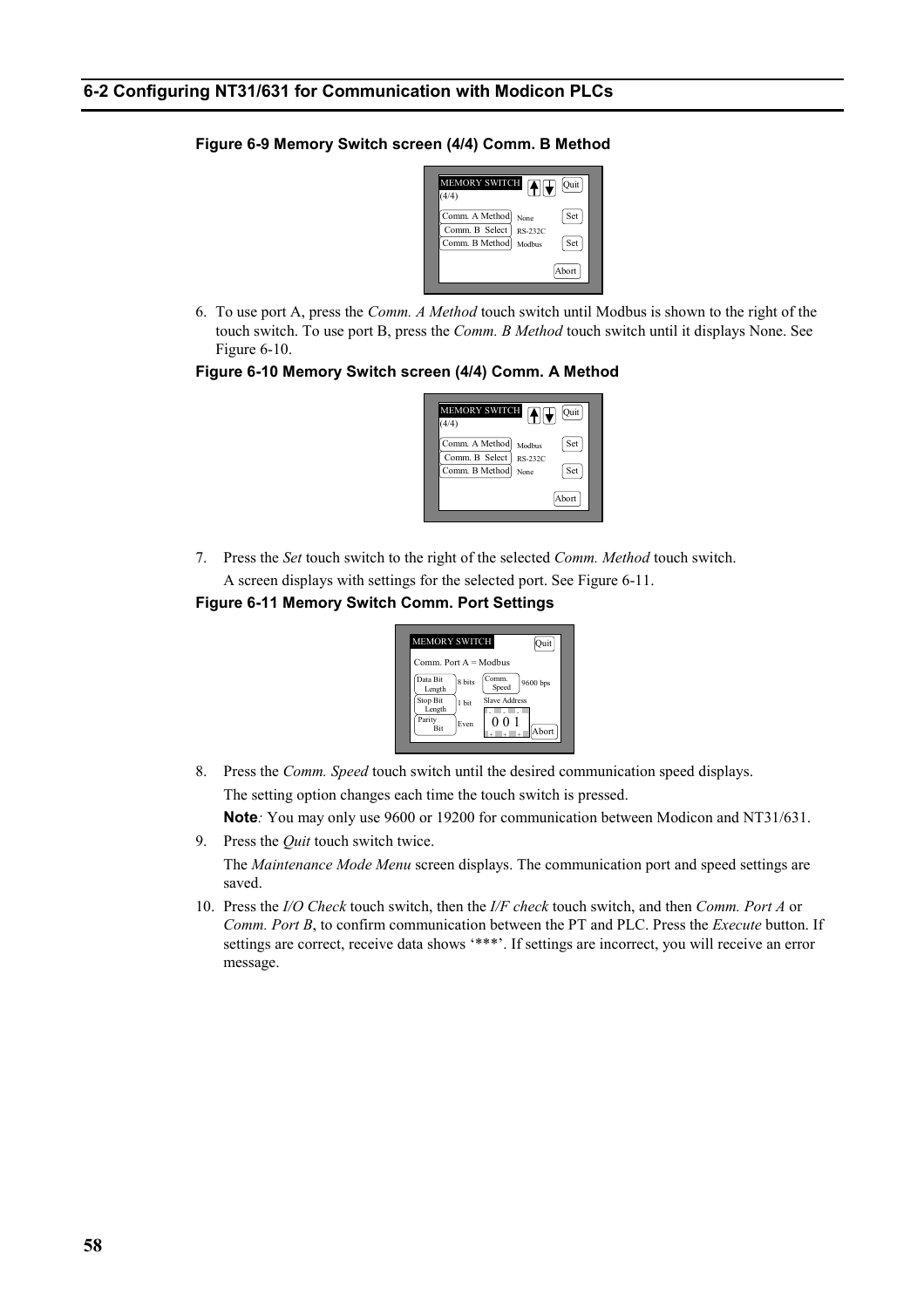### **6-3 Allocation Area Table for Modicon PLCs**

| <b>Modicon PLC</b><br><b>Memory Type</b> | <b>Addressing</b><br><b>Identifier</b> | <b>Addressing</b><br><b>Range Limits</b> |
|------------------------------------------|----------------------------------------|------------------------------------------|
| Output/holding bits                      |                                        | 1 to 9999                                |
| Input bits                               |                                        | 1 to 9999                                |
| Input registers                          |                                        | 1 to 9999                                |
| Output/holding register                  |                                        | 1 to 9999                                |
| Extended memory                          |                                        | 1 to 9999                                |
| Internal bit                             | $\%M$                                  | 0 to 9998                                |
| Internal word                            | $\%MW$                                 | 0 to 9998                                |

**Note:** Full addressing range is covered depending on the PLC.

The order of bit numbers that can be specified with NTST and those used at PLC side may differ depending on a PLC. When setting a bit number with NTST, set a number from 0 to 15. The least significant bit is 0 and the most significant bit is 15. For example, when the bit 15 is ON and the other bits are OFF, the value in WORD will be 8000(hex).

Available memory types in Modicon TSX Micro and Premium are %M and %MW.

- 1. To use %M, select "0:Coil" or "1:inputas" memory type.
- 2. To use %MW, select "4:Holding Register" as memory type.
- 3. Add 1 to actual address number in Modicon PLCs for input address number in NTST.

Please refer to the following examples.

| <b>Actual Address</b> | Set Address in NTST |
|-----------------------|---------------------|
| $\%M8$                | 00009               |
| $\%MW30$              | 40031               |
| $\%$ MW40 bit3        | 40041/3             |

### **6-4 Modicon Custom Cable Requirements**

#### **Figure 6-12 Modicon to NT31/631 Custom Cable (25 to 9 Pin Connect)**

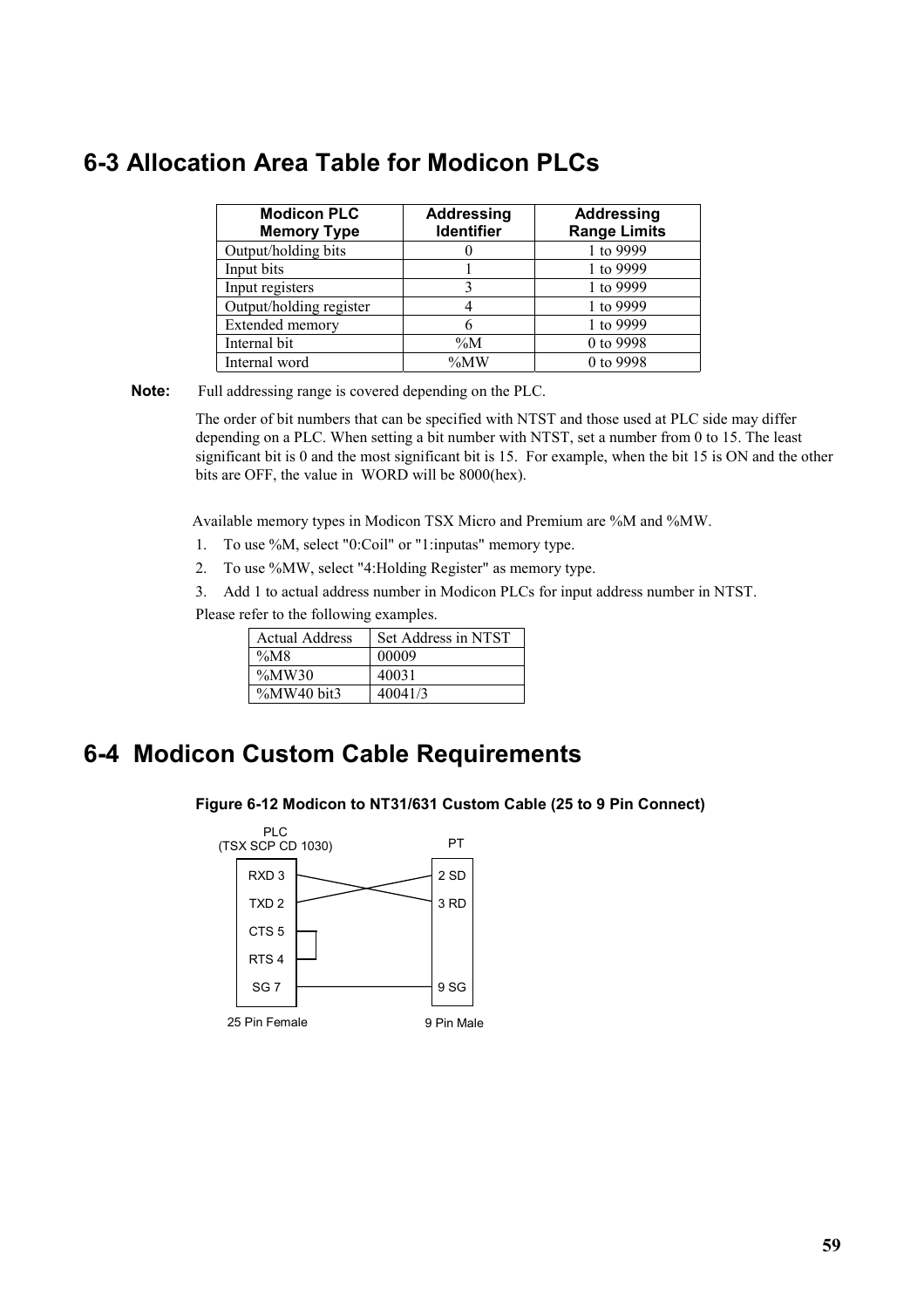#### **Figure 6-13 Modicon to NT31/631 Custom Cable (25 to 25 Pin Connect)**



#### **Figure 6-14 Modicon to NT31 Wiring (RS-422A)**



#### **Figure 6-15 Modicon to NT631 Wiring (RS-422A)**



**Terminal**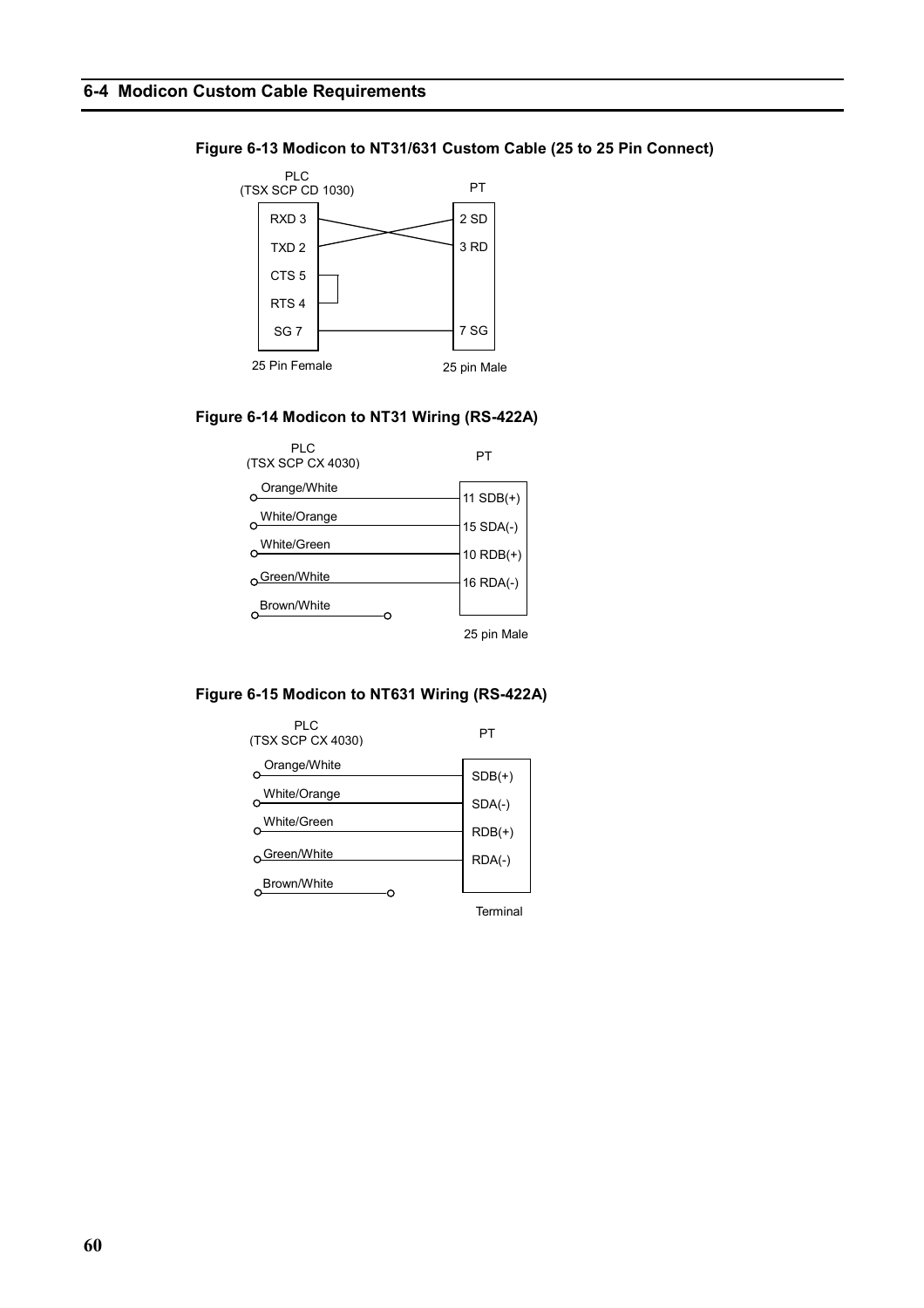## **APPENDIX A**

# **Error Messages and Troubleshooting**

This appendix contains common error messages, provides descriptions of the problem and offers solutions.

**In This Section**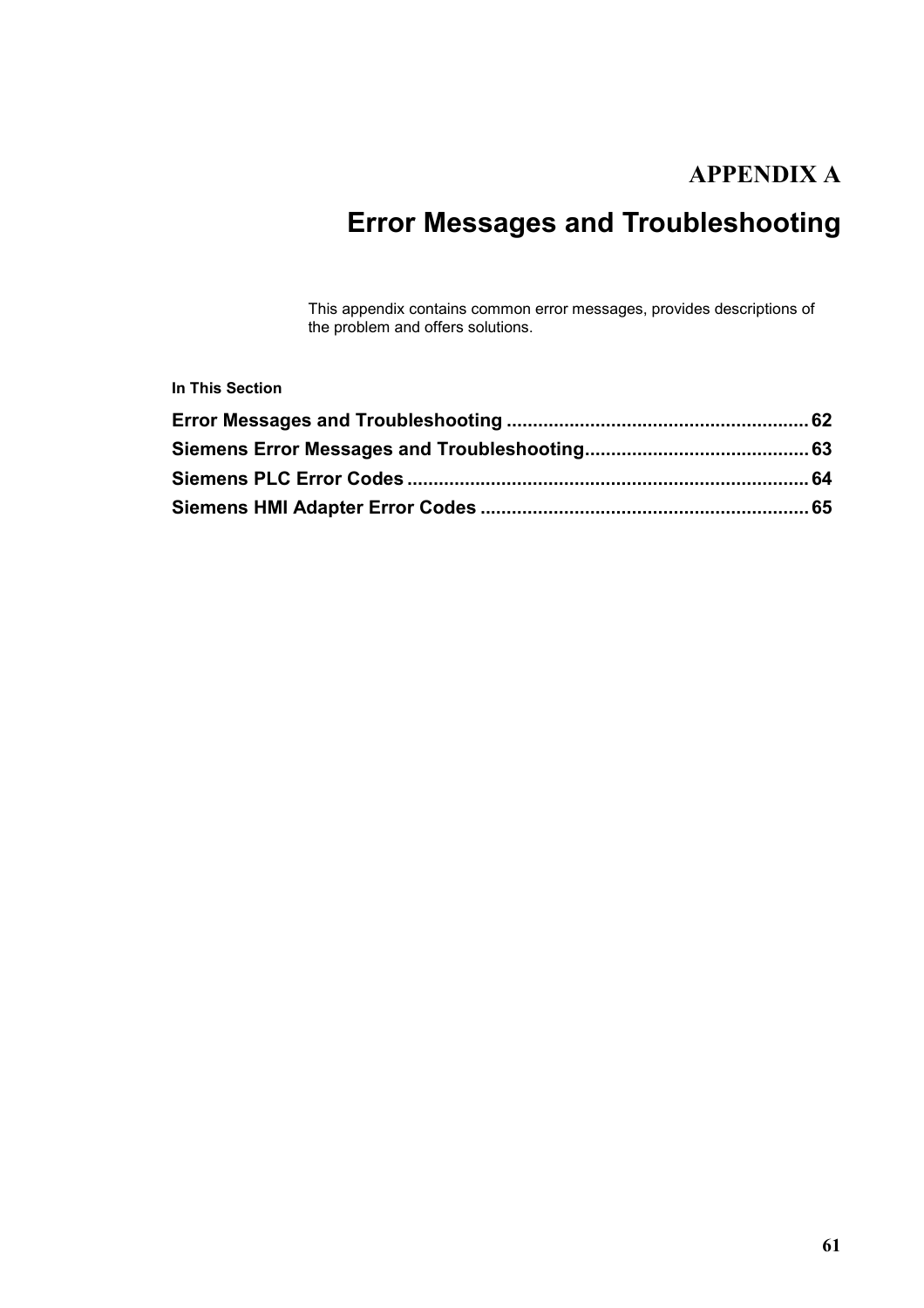### **Error Messages and Troubleshooting**

# **Error Messages and Troubleshooting**

| <b>Error Message on PT</b>                                                                                                                                           | <b>Description</b>                                                                                                                                                                                                               | <b>Solution</b>                                                                                                                                   |
|----------------------------------------------------------------------------------------------------------------------------------------------------------------------|----------------------------------------------------------------------------------------------------------------------------------------------------------------------------------------------------------------------------------|---------------------------------------------------------------------------------------------------------------------------------------------------|
| [No Screen Data]<br>No Screen Data is saved in<br>Screen Memory.                                                                                                     | Screen Data has not been<br>saved in Screen Memory.                                                                                                                                                                              | Set the PT to Transmit Mode<br>and download Screen Data by<br>using NTST.                                                                         |
| Download Screen Data using<br>the Support Tool. Then set<br>the PT to Transmit Mode, and<br>download Screen Data again                                               |                                                                                                                                                                                                                                  |                                                                                                                                                   |
| [No Direct Connection Info]<br>No Direct Connection                                                                                                                  | There is no Control / Notify<br>area info programmed in<br>Screen Data.                                                                                                                                                          | Program Control/Notify area<br>information in Screen Data<br>using NTST.                                                                          |
| Information is set in Screen<br>Data.                                                                                                                                |                                                                                                                                                                                                                                  | Set the PT to Transmit Mode,<br>and download Screen Data<br>again.                                                                                |
| <b>Set Direct Connection</b><br>Information in Screen Data by<br>using the Support Tool. Then<br>set PT to Transmit Mode, and<br>download Screen Data again.         |                                                                                                                                                                                                                                  | Set the Control/Notify Area<br>with appropriate settings. See<br>Section 2-2.                                                                     |
| [Incorrect Screen Data]<br>Screen Data in Screen<br>Memory does not match with<br>the System Program. Initialize<br>Screen Memory and<br>download Screen Data again. | The Screen Data in Screen<br>Memory does not match the<br>driver protocol in the PT.                                                                                                                                             | Clear the Screen Memory in<br>the PT using the Memory<br>Initialization button in<br>Maintenance Mode Menu and<br>download Screen Data again.     |
| [No Starting Screen Specified]<br>Starting Screen is not saved.                                                                                                      | The Starting Screen is not<br>defined or is invalid.                                                                                                                                                                             | Specify initial screen in the PT<br>configuration menu of NTST<br>under the System Tab. After<br>specifying, download Screen<br>Data to PT again. |
| Fix Screen Data using the<br>support tool. Then set the PT<br>to Transmit Mode and<br>download Screen Data again.                                                    |                                                                                                                                                                                                                                  |                                                                                                                                                   |
| None.<br>PT Screen is blank, but<br>communicating with PLC.                                                                                                          | Value at first word in Control<br>Area possibly set to 0. The PT<br>uses this number to clear the<br>screen. First word of the<br>Control Area in the PLC is not<br>programmed with the<br>appropriate initial screen<br>number. | Reprogram first word of<br>Control Area with the<br>appropriate initial screen<br>number using hand-held<br>programmer or PC-based<br>software.   |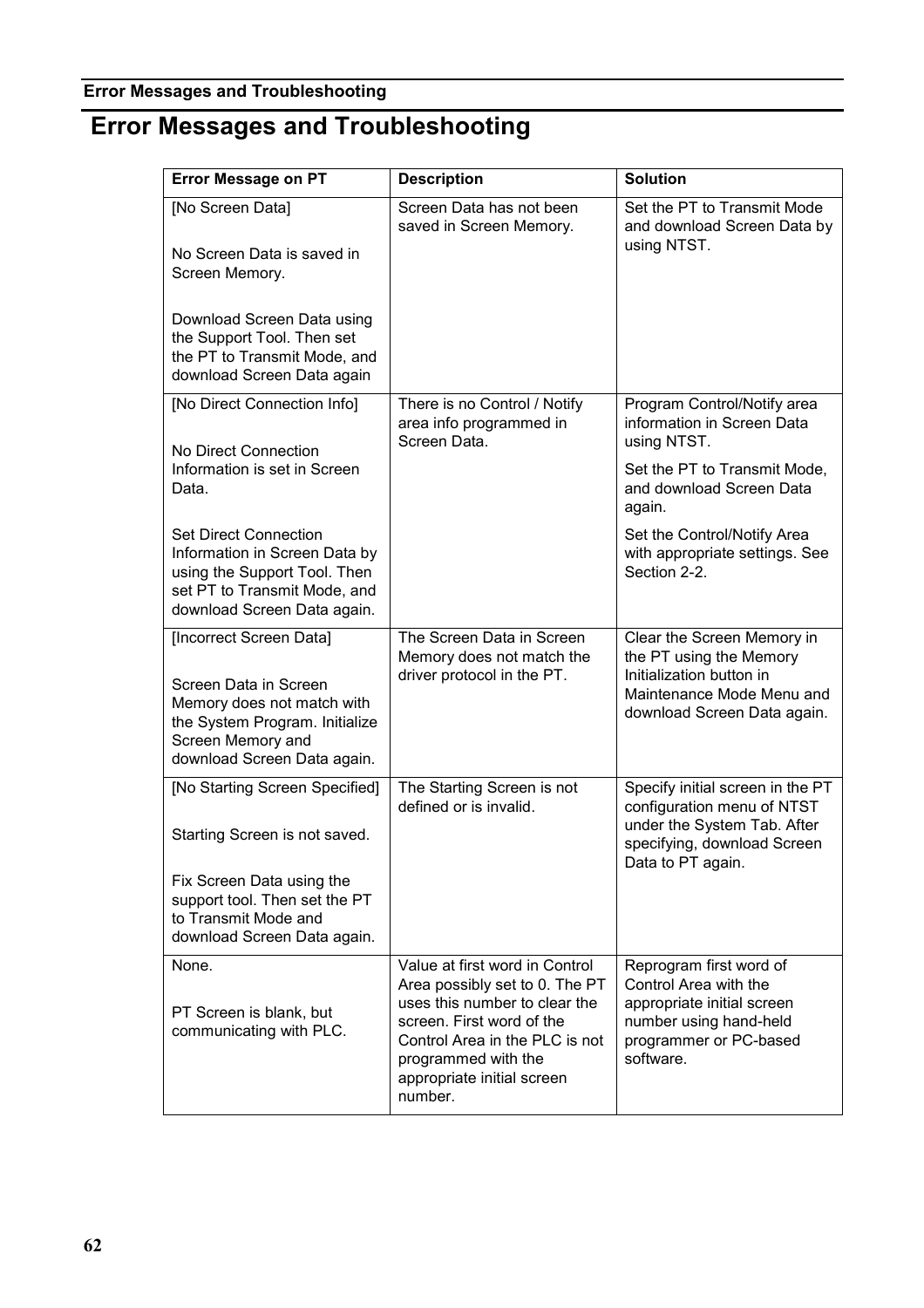# **Siemens Error Messages and Troubleshooting**

| <b>Error Message on PT</b> | <b>Description</b>                      | <b>Solution</b>                                                        |
|----------------------------|-----------------------------------------|------------------------------------------------------------------------|
| [Duplicate MPI Addr.]      | PT MPI Address and PLC MPI              | Change either the PT MPI Address                                       |
|                            | Address are set to the same value.      | or the PLC MPI Address so that                                         |
|                            |                                         | they are not set to the same value.                                    |
| [Invalid Max. MPI Addr.]   | The Max. MPI Address is not             | Press the Max. MPI Addr. button                                        |
|                            | larger than the PT MPI Address          | to change the Max. MPI Address                                         |
|                            | and/or the PLC MPI Address.             | to a value that is greater than both<br>the PT MPI Address and the PLC |
|                            |                                         | MPI Address.                                                           |
| [Error Code: 0x0315]       | The PT MPI Address is already           | Enter the System Menu                                                  |
|                            | used by some other MPI node in          | Maintenance Mode and press                                             |
|                            | the MPI network.                        | 'Memory Switch'. Move to the                                           |
|                            |                                         | 'Memory Switch (4/4)' screen.                                          |
|                            |                                         | Press the 'MPI' button.                                                |
|                            |                                         | Change the PT MPI Address to a                                         |
|                            |                                         | value that is not used anywhere                                        |
|                            |                                         | else on the MPI network.                                               |
| [Error Code: 0x4002]       | PLC MPI Address, PLC rack               | Use the PLC programming                                                |
| or                         | number, or CPU slot number is set       | software to determine the PLC                                          |
| [Error Code: 0x4004]       | to an incorrect value.                  | MPI Address, PLC rack number,                                          |
| or                         |                                         | and CPU slot number that is                                            |
| [Error Code: 0x8105]       |                                         | connected to the PT.                                                   |
|                            |                                         | Enter the System Menu                                                  |
|                            |                                         | Maintenance Mode and press                                             |
|                            |                                         | 'Memory Switch'. Move to the                                           |
|                            |                                         | 'Memory Switch (4/4)' screen.                                          |
|                            |                                         | Press the 'MPI' button. Change the                                     |
|                            |                                         | PLC MPI Address, PLC rack                                              |
|                            |                                         | number, and CPU slot number to                                         |
|                            |                                         | match the PLC settings.                                                |
| [Error Code: 0x0101]       | HMI Adapter is no longer<br>responding. | Cycle power on HMI adapter by<br>disconnecting from PLC or cycling     |
|                            |                                         | power on PLC.                                                          |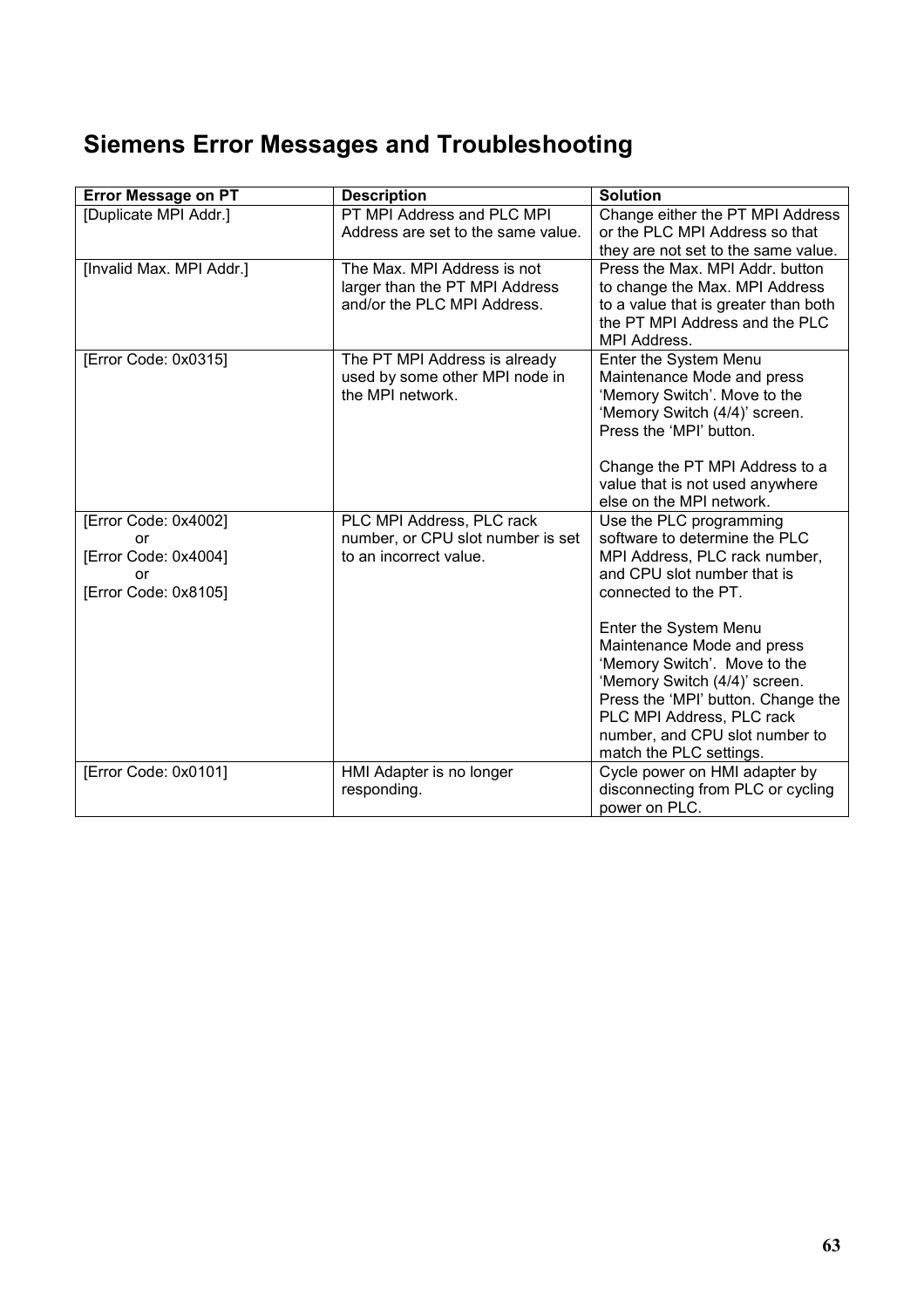## **Siemens PLC Error Codes**

| Code   | <b>Description</b>                                  |
|--------|-----------------------------------------------------|
| 0x0015 | Negative acknowledge or invalid/incomplete response |
| 0x0101 | Communication link not available                    |
| 0x010A | Negative acknowledge/time out error                 |
| 0x010C | Data does not exist or is locked                    |
| 0x0200 | Unknown error                                       |
| 0x0201 | Wrong interface specified                           |
| 0x0202 | Too many interfaces                                 |
| 0x0203 | Toolbox already initialized                         |
| 0x0204 | Toolbox already initialized with another connection |
| 0x0205 | Toolbox not initialized                             |
| 0x0206 | Can't set handle                                    |
|        |                                                     |
| 0x0207 | Data segment isn't locked<br>Data field incorrect   |
| 0x0209 |                                                     |
| 0x0302 | Block size is too small                             |
| 0x0303 | Block boundary exceeded                             |
| 0x0313 | Wrong MPI-baud rate selected                        |
| 0x0314 | Highest MPI address is wrong                        |
| 0x0315 | MPI address already exists                          |
| 0x031A | Not connected to MPI network                        |
| 0x031B | Short circuit at MPI bus                            |
| 0x0320 | Hardware error                                      |
| 0x0381 | Hardware error                                      |
| 0x4001 | Communication link unknown                          |
| 0x4002 | Communication link not available                    |
| 0x4003 | MPI communication in progress                       |
| 0x4004 | MPI connection down                                 |
| 0x0800 | Toolbox is busy                                     |
| 0x8001 | Not permitted in this mode                          |
| 0x8101 | Hardware error                                      |
| 0x8103 | Access to object not permitted                      |
| 0x8104 | Context not supported                               |
| 0x8105 | Address invalid                                     |
| 0x8106 | Data type not supported                             |
| 0x8107 | Data type not consistent                            |
| 0x8301 | Not enough memory on CPU                            |
| 0x8404 | Serious error                                       |
| 0x8500 | Wrong PDU size                                      |
| 0xD201 | Syntax error: block name                            |
| 0xD202 | Syntax error: function parameter                    |
| 0xD203 | Syntax error: block type                            |
| 0xD204 | No linked data block in CPU                         |
| 0xD205 | Object already exists                               |
| 0xD206 | Object already exists                               |
| 0xD207 | Data block in EPROM                                 |
| 0xD209 | Block doesn't exist                                 |
| 0xD20E | No block available                                  |
| 0xD210 | Block number too large                              |
| 0xD241 | Protection level too low                            |
| 0xD406 | Information doesn't exist                           |
| 0xD802 | This job does not exist                             |
| 0xEF01 | Wrong ID2, cyclic job handle                        |
| 0xFFCF | API function called with an invalid parameter       |
| 0xFFFF | Time out, check RS-232 interface                    |
|        |                                                     |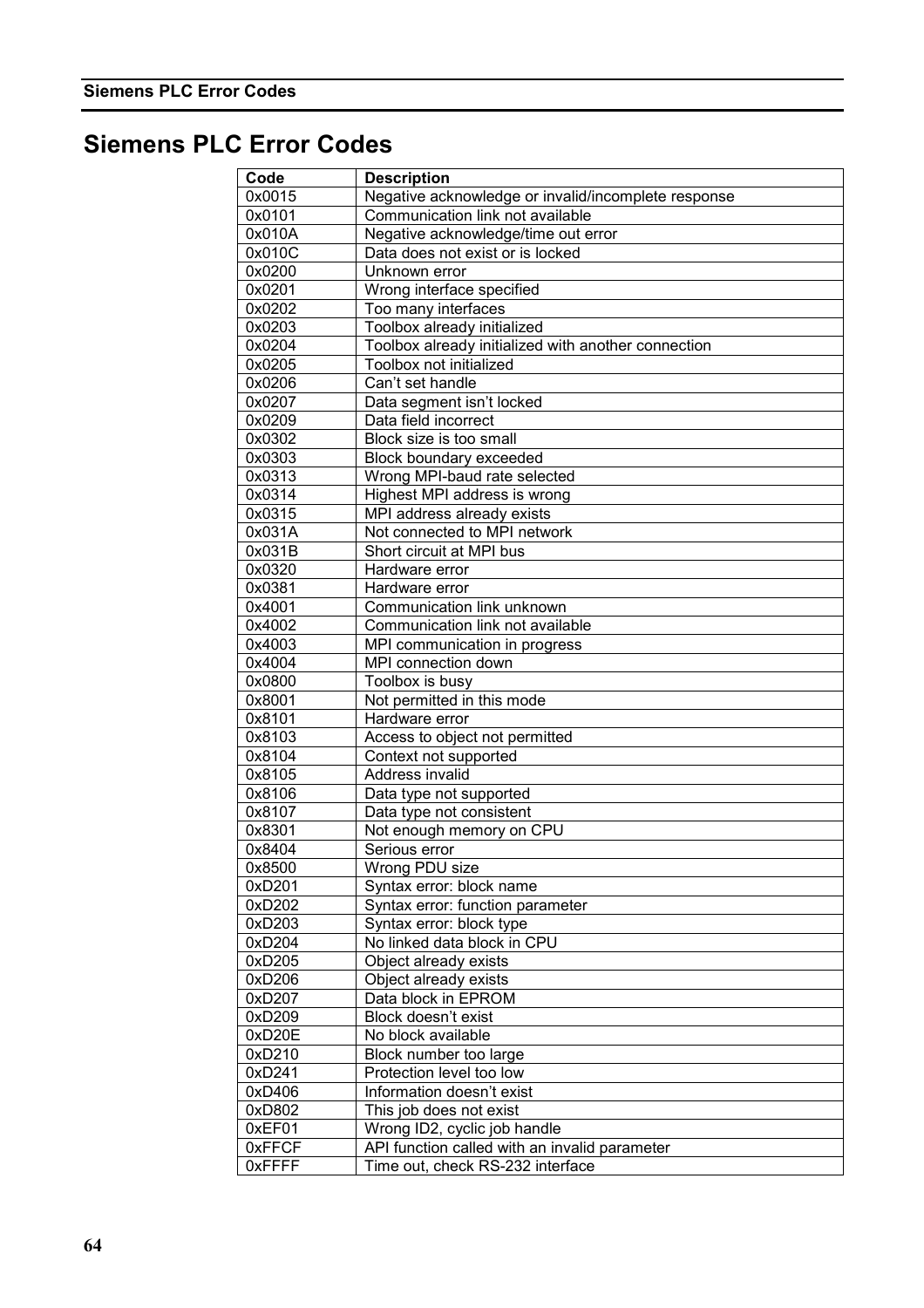# **Siemens HMI Adapter Error Codes**

| Code         | <b>Description</b>                                           |
|--------------|--------------------------------------------------------------|
| 0xFFDE       | Framing error, violation of the asynchronous character frame |
| 0xFFDF       | Parity error                                                 |
| 0xFFE0       | Overrun, too many characters received                        |
| 0xFFE1       | Transportation errors (e.g. parity)                          |
| 0xFFE2       | Telegram didn't receive any acknowledge                      |
| 0xFFE3       | Collision with a remote partner of higher priority           |
| 0xFFE4       | Device in receiving mode                                     |
| 0xFFE5       | Number of max, connection requests exceeded                  |
| 0xFFE6       | Function not supported in the current mode                   |
| 0xFFE7       | Mode not supported                                           |
| 0xFFE8       | Port handle not valid                                        |
| $0x$ FFE $9$ | Hardware does not support this function                      |
| 0xFFEA       | Port table full                                              |
| 0xFFEB       | Timeout during write operation                               |
| 0xFFEC       | Value out of range                                           |
| 0xFFED       | Port not open                                                |
| 0xFFEE       | Can't allocate buffer                                        |
| 0xFFEF       | Device not installed                                         |
| 0xFFF0       | Device already open                                          |
| 0xFFFD       | Unknown function                                             |
| 0xFFFE       | Unknown error                                                |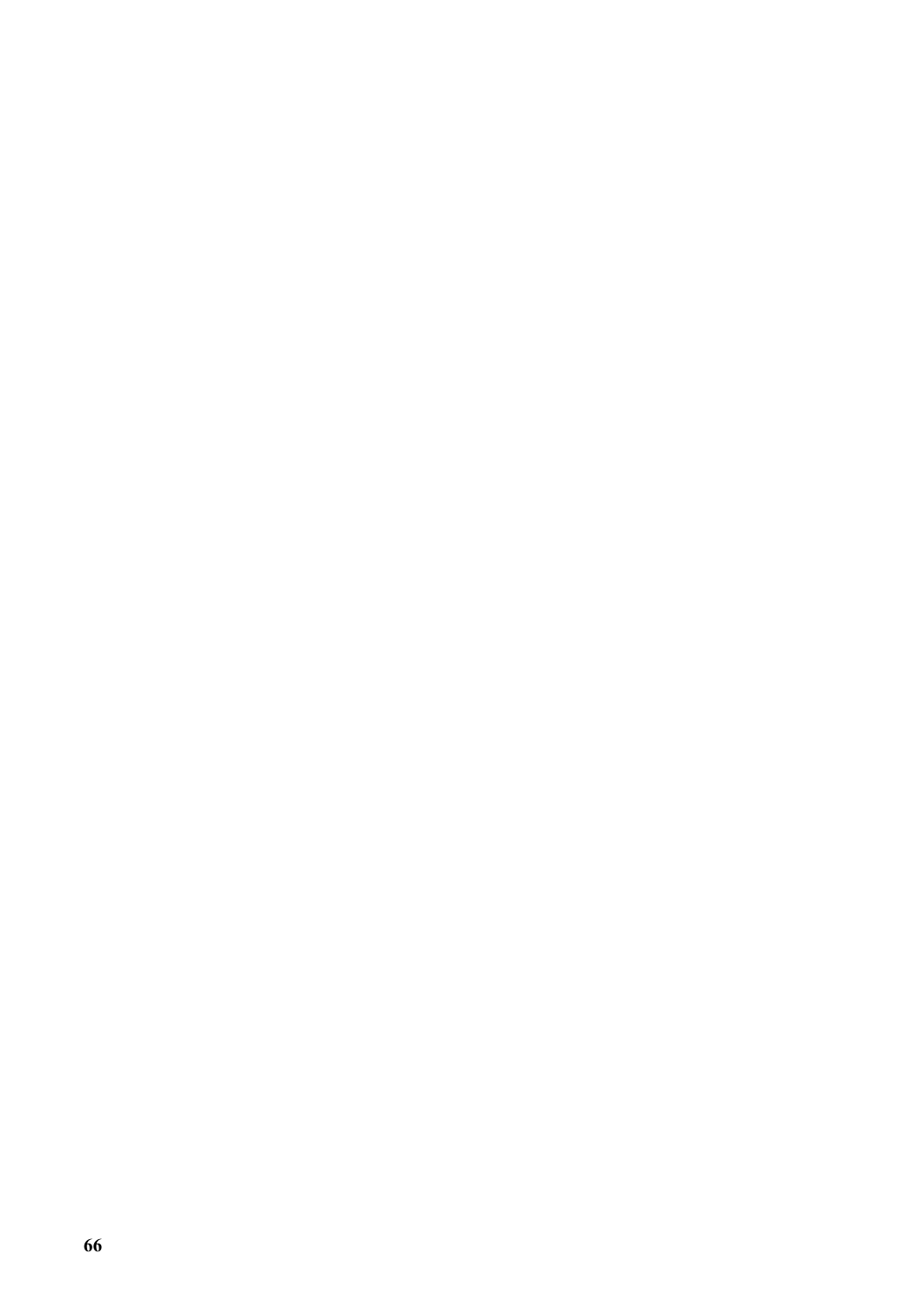## **APPENDIX B**

# **Address Conversion Table**

This appendix contains Address Conversion table.

| <b>In This Section</b> |  |
|------------------------|--|
|                        |  |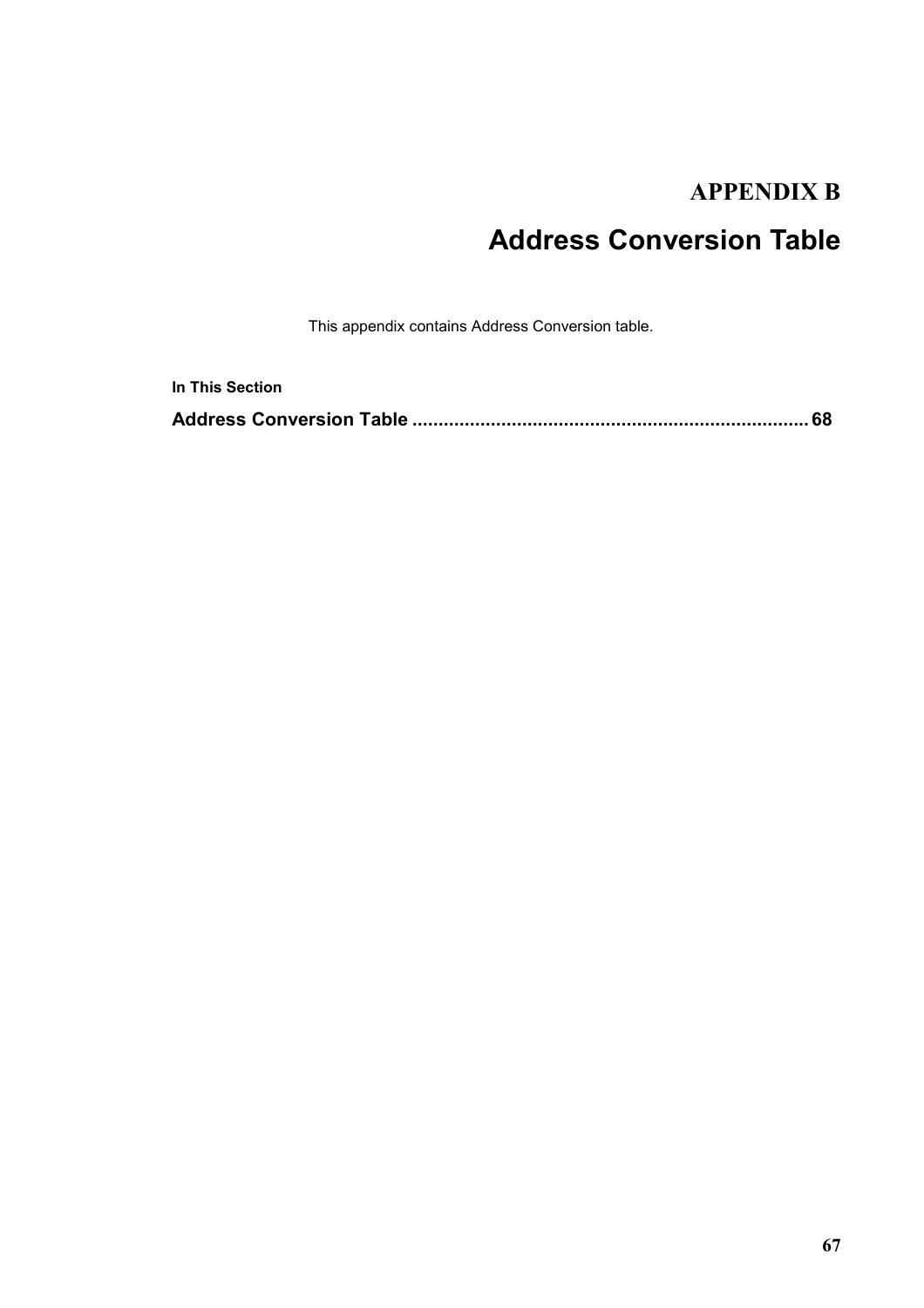## **Address Conversion Table**

Address conversion will be available when converting between 2 different vendor types. In order to simplify the conversion rules, the common code table method will be used.

In this table, each address type of a particular vendor is assigned a code. During conversion of vendor, the address type of the source vendor will be converted to the address type having the same code in the target vendor. If there is no code available for an address type in the target vendor, the address will be reset to NULL, i.e. no address

If the target vendor type does not have the address range which source vendor supports, all of the addresses which exceed the target range will be reset to NULL.

|                | Omron                          | <b>Mitsubi</b><br>shi A      | <b>Mitsubis</b><br>hi Fx       | <b>AB</b>                                         | <b>GE</b>                    | <b>Memory</b><br>Link     | <b>Siemens</b>             | <b>Modicon</b>                         |
|----------------|--------------------------------|------------------------------|--------------------------------|---------------------------------------------------|------------------------------|---------------------------|----------------------------|----------------------------------------|
| $\mathbf{1}$   | <b>DM</b><br>$[0-32767]$       | D<br>$[0 - 9999]$            | D<br>$[0 - 9999]$              | N<br>$[7, 10 - 255]$<br>$[0 - 255]$               | $\mathsf{R}$<br>$[1 - 9999]$ |                           |                            | 4: Holding<br>Register<br>$[1 - 9999]$ |
| $\overline{2}$ | <b>CH</b><br>$[0-32767]$       | M<br>$[0-9999]$              | M<br>$[0 - 9999]$              | <sub>R</sub><br>$[3, 10 - 255]$<br>$[0 - 255]$    | M<br>$[1 - 9999]$            | <b>CH</b><br>$[0 - 9999]$ | M<br>$[0-255]$             |                                        |
| 3              | <b>TIM</b><br>$[0-32767]$      | т<br>$[0-9999]$              | Τ<br>$[0 - 9999]$              | $\mathsf{T}^1$<br>$[4, 10 - 255]$<br>$[0-255]$    | $\star$                      | $^\star$                  | т<br>$[0-127]$             | $\star$                                |
| $\overline{4}$ | <b>CNT</b><br>$[0-32767]$      | $\mathsf{C}$<br>$[0 - 9999]$ | $\mathsf{C}$<br>$[0 - 9999]$   | $[5, 10 - 255]$<br>$[0-255]$                      | $\star$                      | $\star$                   | $\mathsf{C}$<br>$[0 - 63]$ | $\star$                                |
| 5              | <b>HR</b><br>$[0-32767]$       | $[0 - 9999]$                 | $\star$                        | $[1]$<br>$[0-30]$                                 | т<br>$[1 - 9999]$            | $\star$                   | $\star$                    | $\star$                                |
| $6\phantom{1}$ | <b>AR</b><br>$[0-32767]$       | $\star$                      | $\overline{S}$<br>$[0 - 9999]$ | O<br>[0]<br>$[0-30]$                              | $\star$                      | $\star$                   | $\star$                    | $\star$                                |
| $\overline{7}$ | <b>LR</b><br>$[0-32767]$       | B(16)<br>$[0-270F]$          | $\star$                        | S<br>$[2]$<br>$[0-255]$                           | G<br>$[1 - 9999]$            | $\star$                   | $\star$                    | $\star$                                |
| 8              | W<br>$[0-32767]$               | W(16)<br>$[0-270F]$          | $\star$                        |                                                   | $\star$                      | $\star$                   | $\star$                    | $\star$                                |
| 9              |                                | X(16)<br>$[0-270F]$          | X(8)<br>$[0-23417]$            | $\star$                                           | L<br>$[1 - 9999]$            | $\star$                   | I/PIW<br>$[0 - 127]$       | 1: Input<br>$[1 - 9999]$               |
| 10             | $\star$                        | Y(16)<br>$[0-270F]$          | Y(8)<br>$[0-23417]$            | $\star$                                           | Q<br>$[1 - 9999]$            | $\star$                   | Q/PQW<br>$[0-127]$         | 0: Coil<br>[1-9999]                    |
| 11             | EM <sup>3</sup><br>$[0-32767]$ | R.<br>$[0 - 9999]$           |                                | $R^1$<br>$[6, 10 - 255]$<br>$[0 - 255]$           | S<br>$[1 - 9999]$            | $\star$                   | $\star$                    | ¥                                      |
| 12             | *                              | $\star$                      | $\star$                        | $T^2$<br>$[4, 10 - 255]$<br>$\frac{[0-255]}{C^2}$ | <b>SA</b><br>$[1 - 9999]$    | $\star$                   | $\star$                    | $\star$                                |
| 13             | $\star$                        | $\star$                      | $\star$                        | $[5, 10 - 255]$<br>$[0-255]$                      | <b>SB</b><br>$[1 - 9999]$    | $\star$                   | $\star$                    | $\star$                                |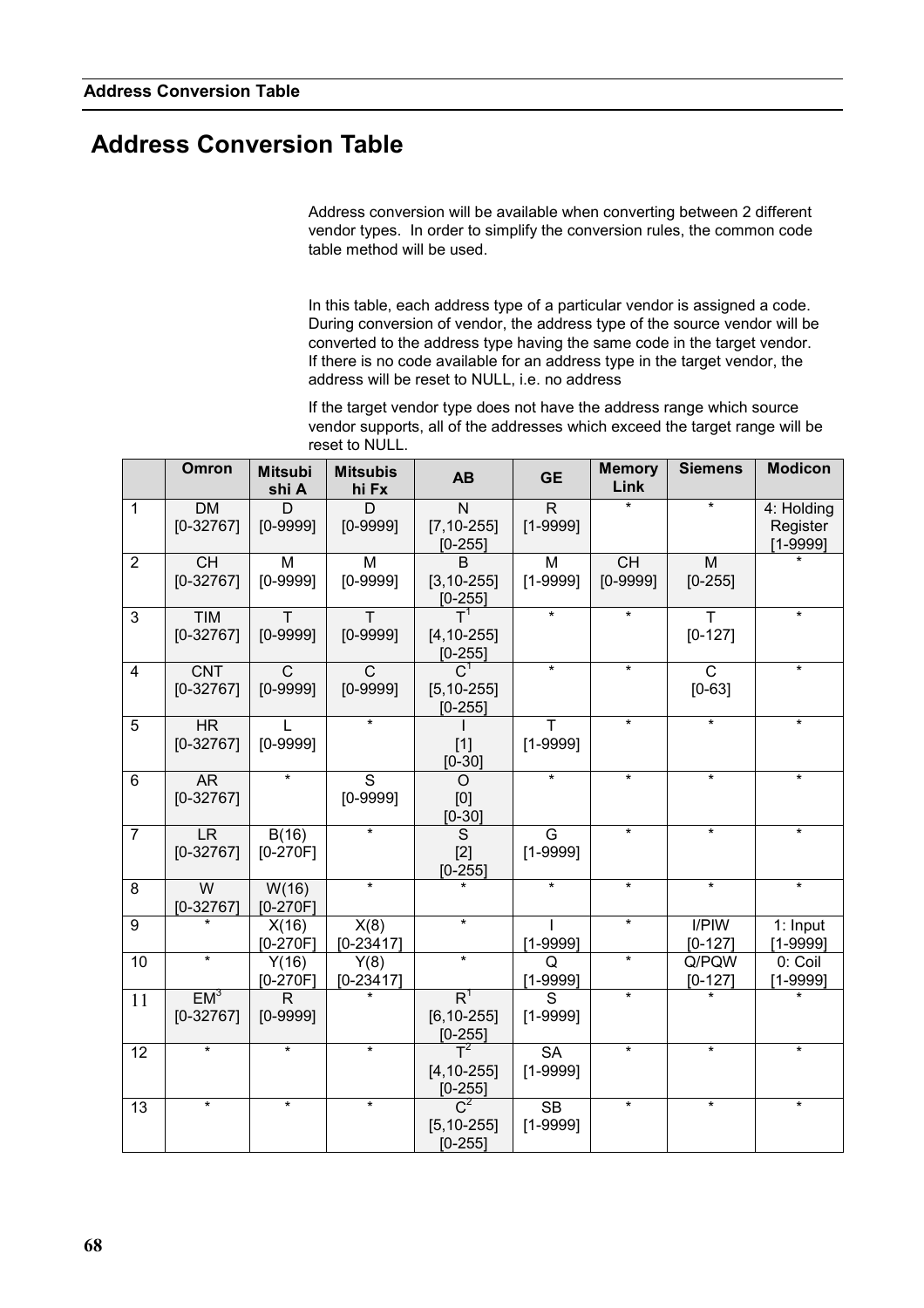|                 | <b>Omron</b>                            | <b>Mitsubi</b><br>shi A | <b>Mitsubis</b><br>hi Fx | <b>AB</b>                               | <b>GE</b>                       | <b>Memory</b><br>Link | <b>Siemens</b>                   | <b>Modicon</b>                                     |
|-----------------|-----------------------------------------|-------------------------|--------------------------|-----------------------------------------|---------------------------------|-----------------------|----------------------------------|----------------------------------------------------|
| 14              | $\star$                                 |                         |                          | $R^2$<br>$[6, 10 - 255]$<br>$[0 - 255]$ | $\overline{SC}$<br>$[1 - 9999]$ | $\star$               | $\star$                          | $\star$                                            |
| 15              | $\star$                                 | $\star$                 | $\star$                  |                                         | AI<br>$[1 - 9999]$              | $\star$               | $\star$                          | 3: Input<br>Register<br>$[1 - 9999]$               |
| 16              | $\star$                                 | $\star$                 | $\star$                  | $\star$                                 | AQ<br>$[1 - 9999]$              | $\star$               | $\star$                          |                                                    |
| $\overline{17}$ | $\overline{\mathsf{TK}}$<br>$[0-32767]$ | $\star$                 | $\star$                  | $\star$                                 |                                 | $\star$               | $\star$                          | $\star$                                            |
| 18              | EM <sub>0</sub><br>$[0-32767]$          | $\star$                 | $\star$                  | $\star$                                 | $\star$                         | $\star$               | DB <sub>0</sub><br>$[0 - 65533]$ | 6: Extend<br>Memory<br>File 1 [1-<br>9999]         |
| 19              | EM <sub>1</sub><br>$[0-32767]$          | $\star$                 | $\star$                  | $\star$                                 | $\star$                         | $\star$               | DB1<br>$[0 - 65533]$             | 6: Extend<br>Memory<br>File 2 [1-<br>9999]         |
| 20              | EM <sub>2</sub><br>$[0-32767]$          | $\star$                 | $\star$                  | $\star$                                 | $\star$                         | $\star$               | DB <sub>2</sub><br>$[0 - 65533]$ | 6: Extend<br>Memory<br>File 3<br>$[1 - 9999]$      |
| 21              | EM <sub>3</sub><br>$[0-32767]$          | $\star$                 | $\star$                  | $\star$                                 | $\star$                         | $\star$               | DB <sub>3</sub><br>$[0 - 65533]$ | 6:<br>Extended<br>Memory<br>File 4<br>$[1 - 9999]$ |
| 22              | EM4<br>$[0-32767]$                      | $\star$                 | $\star$                  | $\star$                                 | $\star$                         | $\star$               | DB4<br>$[0 - 65533]$             | 6:<br>Extended<br>Memory<br>File 5<br>$[1 - 9999]$ |
| 23              | EM <sub>5</sub><br>$[0-32767]$          | $\star$                 | $\star$                  | $\star$                                 | $\star$                         | $\star$               | DB5<br>$[0 - 65533]$             | 6:<br>Extended<br>Memory<br>File 6<br>[1-9999]     |
| 24              | EM6<br>$[0-32767]$                      | $\star$                 | $\star$                  | $\star$                                 | $\star$                         | $\star$               | DB6 [0-<br>65533]                | 6:<br>Extended<br>Memory<br>File 7<br>$[1 - 9999]$ |
| 25              | EM7<br>$[0-32767]$                      | $\star$                 | $\star$                  | $\star$                                 | $\star$                         | $\star$               | DB7<br>$[0 - 65533]$             | 6:<br>Extended<br>Memory<br>File 8<br>$[1 - 9999]$ |
| 26              | EM <sub>8</sub><br>$[0-32767]$          | $\star$                 | $\star$                  | $\star$                                 | $\star$                         | $\star$               | DB8<br>$[0 - 65533]$             | 6:<br>Extended<br>Memory<br>File 9<br>$[1 - 9999]$ |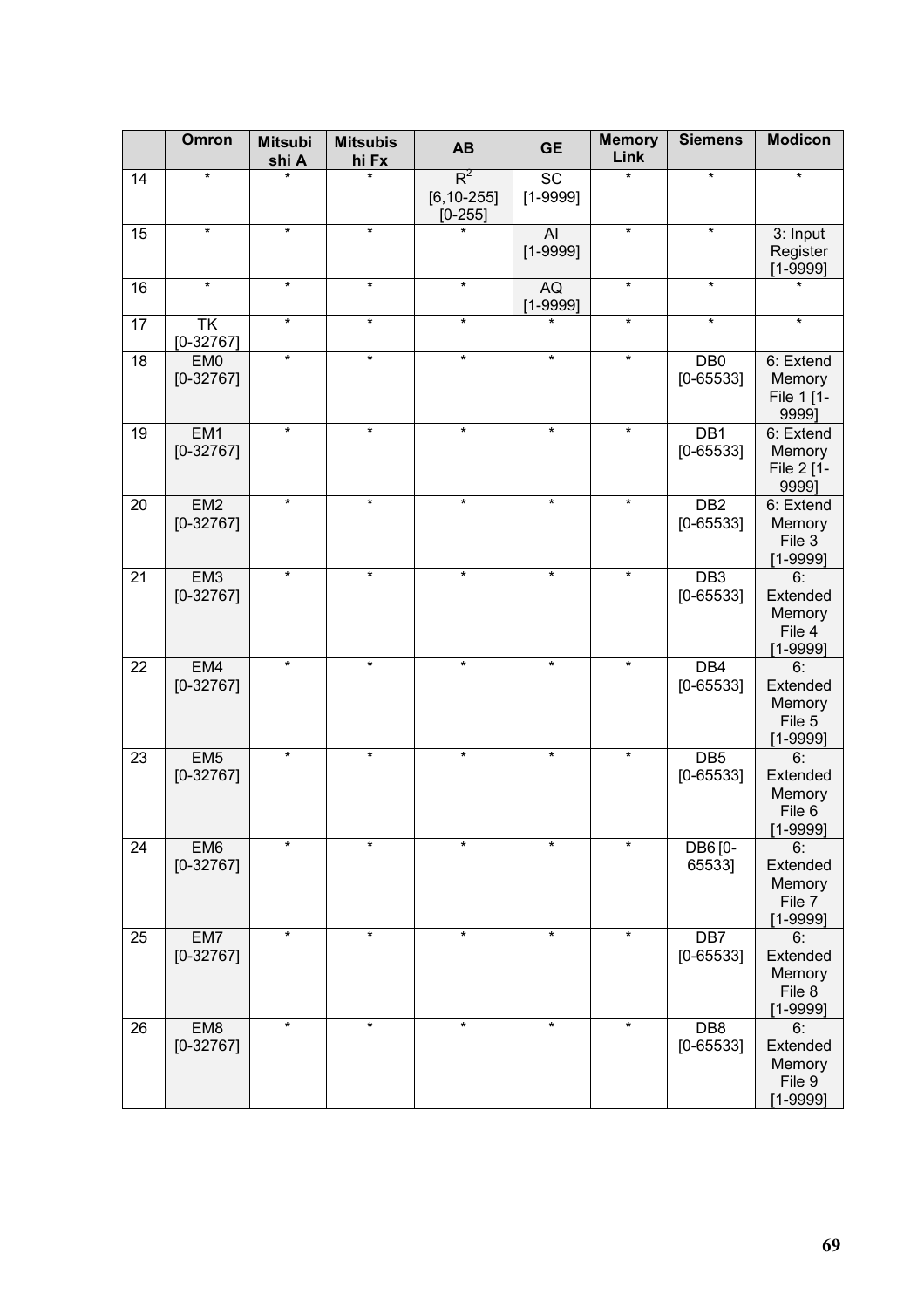#### **Address Conversion Table**

|    | <b>Omron</b> | <b>Mitsubi</b><br>shi A | <b>Mitsubis</b><br>hi Fx | <b>AB</b> | <b>GE</b> | <b>Memory</b><br>Link | <b>Siemens</b>   | <b>Modicon</b> |
|----|--------------|-------------------------|--------------------------|-----------|-----------|-----------------------|------------------|----------------|
| 27 | EM9          | $\star$                 | $\star$                  | $\star$   | $\star$   | $\star$               | DB <sub>9</sub>  | 6:             |
|    | $[0-32767]$  |                         |                          |           |           |                       | $[0 - 65533]$    | Extended       |
|    |              |                         |                          |           |           |                       |                  | Memory         |
|    |              |                         |                          |           |           |                       |                  | File 10        |
|    |              |                         |                          |           |           |                       |                  | $[1 - 9999]$   |
| 28 | <b>EMA</b>   | $\star$                 | $\star$                  | $\star$   | $\star$   | $\star$               | <b>DB10</b>      | $\ast$         |
|    | $[0-32767]$  |                         |                          |           |           |                       | $[0 - 65533]$    |                |
| 29 | <b>EMB</b>   | $\star$                 | $\star$                  | $\star$   | $\star$   | $\star$               | <b>DB11</b>      | $\star$        |
|    | $[0-32767]$  |                         |                          |           |           |                       | $[0 - 65533]$    |                |
| 30 | <b>EMC</b>   | $\star$                 | $\star$                  | $\star$   | $\star$   | $\star$               | DB <sub>12</sub> | $\star$        |
|    | $[0-32767]$  |                         |                          |           |           |                       | $[0 - 65533]$    |                |
| 31 | TU           | $\star$                 | $\star$                  | $\star$   | $\star$   | $\star$               | $\star$          | $\star$        |
|    | $[0-32767]$  |                         |                          |           |           |                       |                  |                |
| 32 | <b>CU</b>    | $\star$                 | $\star$                  | $\star$   | $\star$   | $\star$               | $\star$          | $\star$        |
|    | $[0-32767]$  |                         |                          |           |           |                       |                  |                |

 $1$  PRE value

<sup>2</sup> ACC value<br><sup>3</sup>Current Bank

 $4$ n is from 1-4095. There is no conversion for Data Block.

(16) – hexadecimal (8) – octal Shade – Word or byte address Non-shade – Bit address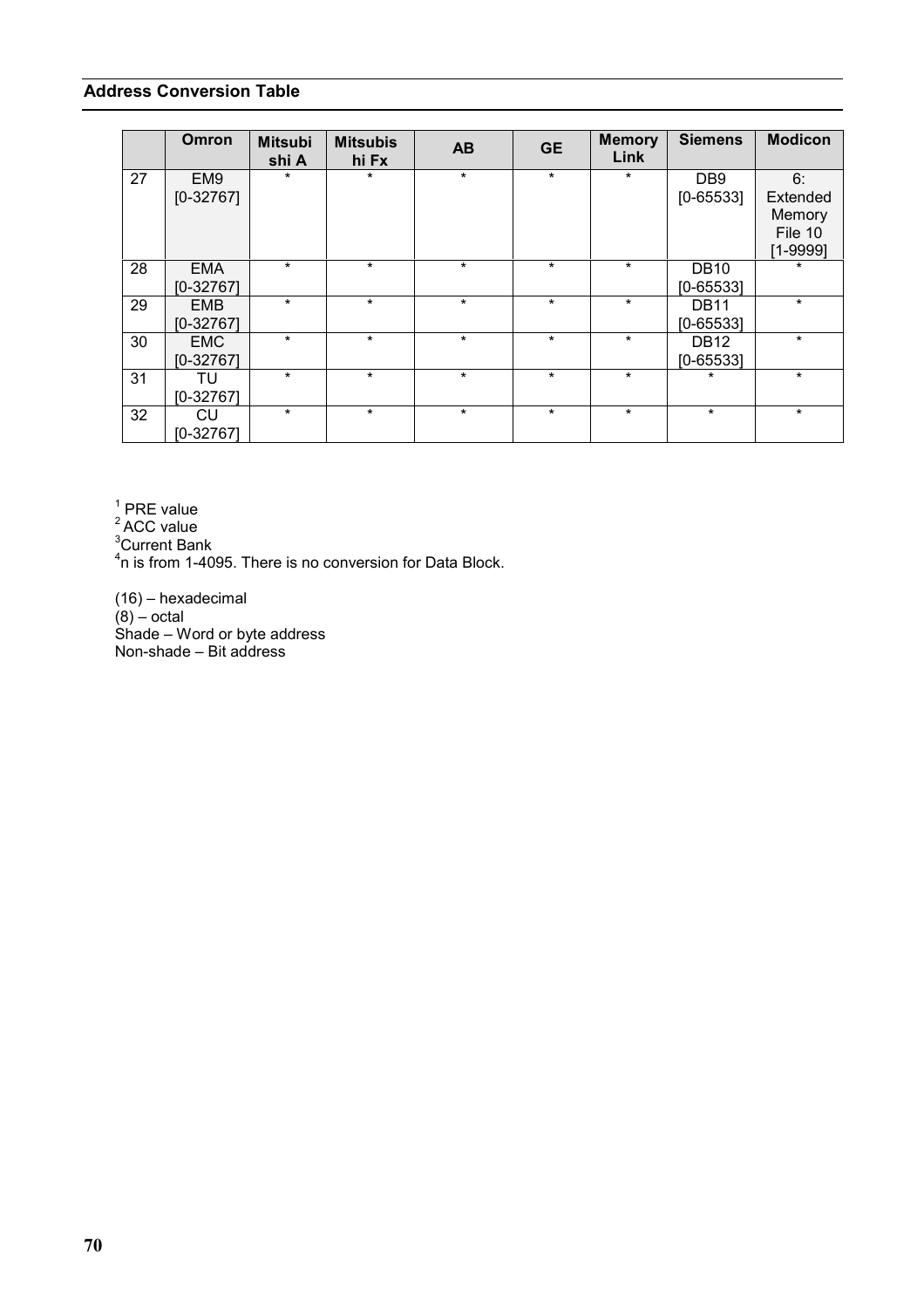# **INDEX**

#### **A**

#### **Addressing**

| <b>Allen-Bradley</b>                |  |
|-------------------------------------|--|
|                                     |  |
|                                     |  |
|                                     |  |
|                                     |  |
| Custom Cable Requirements 31        |  |
| MicroLogix 1000, 1200 and 150027    |  |
|                                     |  |
|                                     |  |
|                                     |  |
| Allocation Area TableSee Addressing |  |

#### **B**

| Bit AddressingSee Addressing |  |
|------------------------------|--|
|                              |  |

## **C**

| <b>Cable Requirements See Custom Cable</b> |
|--------------------------------------------|
| <b>Requirements Cables</b>                 |
|                                            |
| <b>CMM Module</b>                          |
|                                            |
| Communication                              |
| Configure Communication between NT31/631   |
|                                            |
| Configure Communication between NT31/631   |
|                                            |
| Configure Communication between NT31/631   |
|                                            |
| Configure Communication between NT31/631   |
|                                            |
| Compatible                                 |
|                                            |
|                                            |
| <b>Control/Notify Area</b>                 |
|                                            |
|                                            |
|                                            |
|                                            |
| <b>Custom Cable Requirements</b>           |
|                                            |
| <b>CMM Module</b>                          |
|                                            |
|                                            |
|                                            |
|                                            |
|                                            |

### **E**

#### **Error Messages and Troubleshooting........61**

#### **G**

| 90-20 or 90-30 with built-in serial port  36 |  |
|----------------------------------------------|--|
|                                              |  |
|                                              |  |
|                                              |  |
|                                              |  |
|                                              |  |
| Custom Cable Requirements 41                 |  |
|                                              |  |
|                                              |  |

#### **H**

**HMI Adapter...................... 3, 46, 48, 50, 62, 64**

#### **M**

#### **Modicon**

| Custom Cable Requirements 58           |  |
|----------------------------------------|--|
|                                        |  |
|                                        |  |
| Multi-Vendor Addressing See Addressing |  |

#### **N**

| NT31/631                                         |  |
|--------------------------------------------------|--|
| Configure for Allen-Bradley 24                   |  |
|                                                  |  |
|                                                  |  |
|                                                  |  |
| Connect to Allen-Bradley MicroLogix 1000,        |  |
|                                                  |  |
| Connect to Allen-Bradley PLC 5 26                |  |
| Connect to Allen-Bradley SLC 5/02 24             |  |
| Connect to Allen-Bradley SLC 5/03, 5/04 and      |  |
|                                                  |  |
| Connect to GE Fanuc 90-30 with CCM Module        |  |
|                                                  |  |
| Connect to GE Fanuc with Built-in Serial Port 36 |  |
|                                                  |  |
| Connect to Modicon TSX Micro or Premium  53      |  |
| Connect to Modicon TSX Quantum 55                |  |
| Connect to Siemens S7-300 and S7-400  46         |  |
| Prepare for Software Installation with System    |  |
|                                                  |  |
| NT-series System Installer                       |  |
|                                                  |  |
|                                                  |  |
|                                                  |  |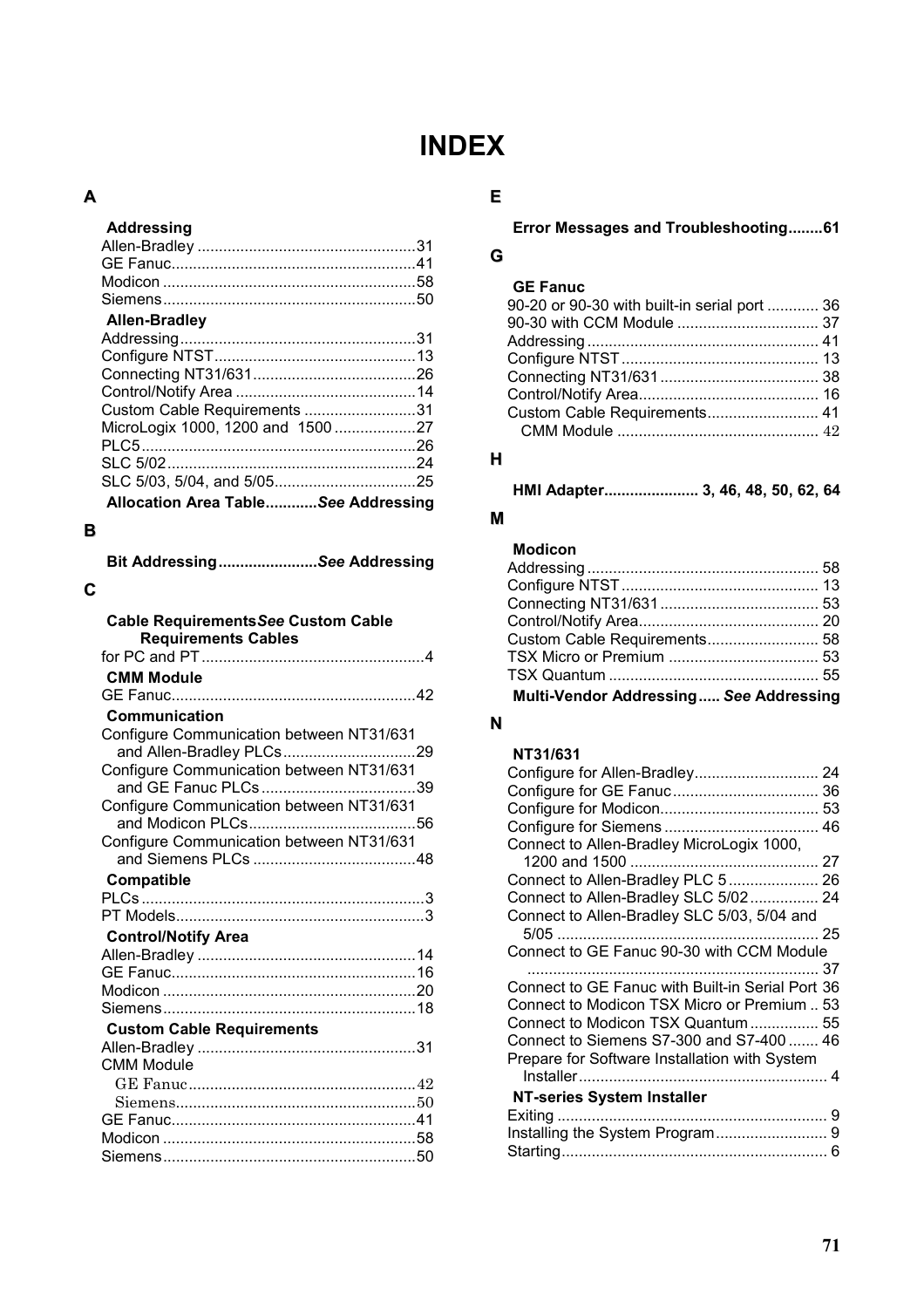#### **NTST Setup**

| Choose the PT and PLC Vendor13            |  |
|-------------------------------------------|--|
| Configure for Allen-Bradley, GE Fanuc, or |  |
|                                           |  |
|                                           |  |

### **P**

#### **S**

#### **Siemens**

| HMI Adapter 3, 46, 48, 50, 62, 64 |
|-----------------------------------|
|                                   |
|                                   |
|                                   |

## **T**

**Troubleshooting***See* **Error Messages and Troubleshooting**

#### **W**

**Word Addressing..................** *See* **Addressing**